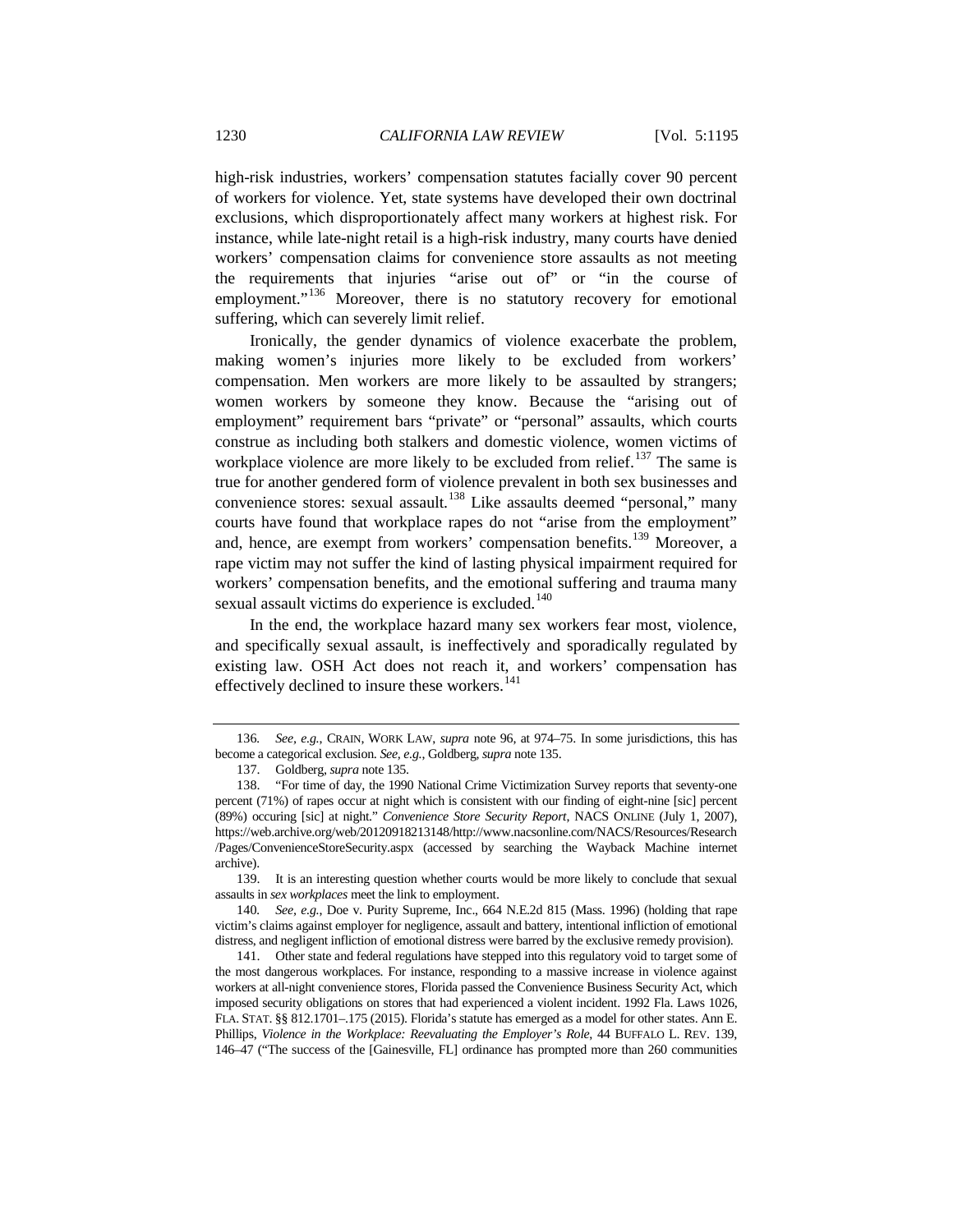In sum, not all work or workers are treated alike when it comes to risk. Some workplace injuries are the object of both deterrence and compensatory regulation, but workers susceptible to other kinds of risk continue to struggle for legal attention and intervention. This differential is particularly noteworthy with regard to workplace violence. Some industries enjoy special, targeted regulation to ameliorate workplace violence. However, some of the most hazardous workplaces are also those where the risk of violence is largely unregulated or the injury is not compensable. Hence, the assimilationist invocation of an ideal "workplace" is a miscue when it comes to health and safety regulation. It does not account for the highly differential regimes and rules. Equally important, absent specific guidelines, it is very likely that given the nature of the risk and its gendered dimensions, hazards of sex work would largely fall outside the scope of both deterrence and compensatory regulation.

#### *C. Employee Antidiscrimination Protections*

Finally, erotic assimilationists anticipate that the legalization of sex work would bring access to discrimination law. Legal norms have shifted in the last fifty years to hold employers liable for discriminatory practices, including, of course, disparate treatment and sexual harassment. Indeed, these workplace discrimination laws have been crucial engines for social equality over the last half century. Assimilationists want access to this set of rules. $142$ 

nationwide to request copies of the law for conducting their own studies." (citing Dale D. Buss, *Combating Crime; Small Businesses Take Safety Pre-cautions*, NATION'S BUS., Mar. 1, 1994, at 19)). Similarly, the State of Washington passed a statute that imposes certain obligations on health care employers to prevent workplace violence. 1999 Wash. Sess. Laws 1923, WASH. REV. CODE §§ 49.19.005–.070 (2015). Violence against workers at abortion clinics led both the federal government and the State of California to enact clinic access laws that give law enforcement "a clearer mandate to prosecute anti-abortion violence." Carol Ness, *Attacks on State Abortion Clinics Most in Nation*, SFGATE (July 9, 2001, 4:00 AM), http://www.sfgate.com/news/article/Attacks-on-stateabortion-clinics-most-in-nation-2900439.php. Finally, some commentators have responded to the regulatory void by urging a return to the common-law system as the best option for victims of workplace violence.

<span id="page-36-0"></span><sup>142.</sup> Of course, not every assimilationist is optimistic about legalization and assimilation. Regarding dancers, Margot Rutman's extensive analysis of how bona fide occupational qualifications interact with statutory protections leads her to conclude that "[e]ven if ordinary employment law protections were available to exotic dancers, many benefits would be negated by unique factors within the industry." Rutman, *supra* note [102,](#page-28-0) at 536. For instance, most dancers already earn above minimum wage, and, in those instances in which dancers have succeeded in classifying themselves as employees, employers often restructure the relationship to maintain the same level of compensation. *See, e.g.*, Chun, *supra* note [103,](#page-28-1) at 234–35 ("Dancers at one San Francisco club successfully challenged the twenty-five dollar 'stage fees.' In response, the club reclassified the dances performed at 'property' of the club and charged dancers a one hundred fifty dollar commission for using club 'property.'" (footnotes omitted)); Rutman, *supra* note [102,](#page-28-0) at 536 ("Wages are not necessarily beneficial to dancers because the form of compensation is mostly derived from the performance of private dances, which is revenue for the club if dancers are classified as employees." (footnote omitted)).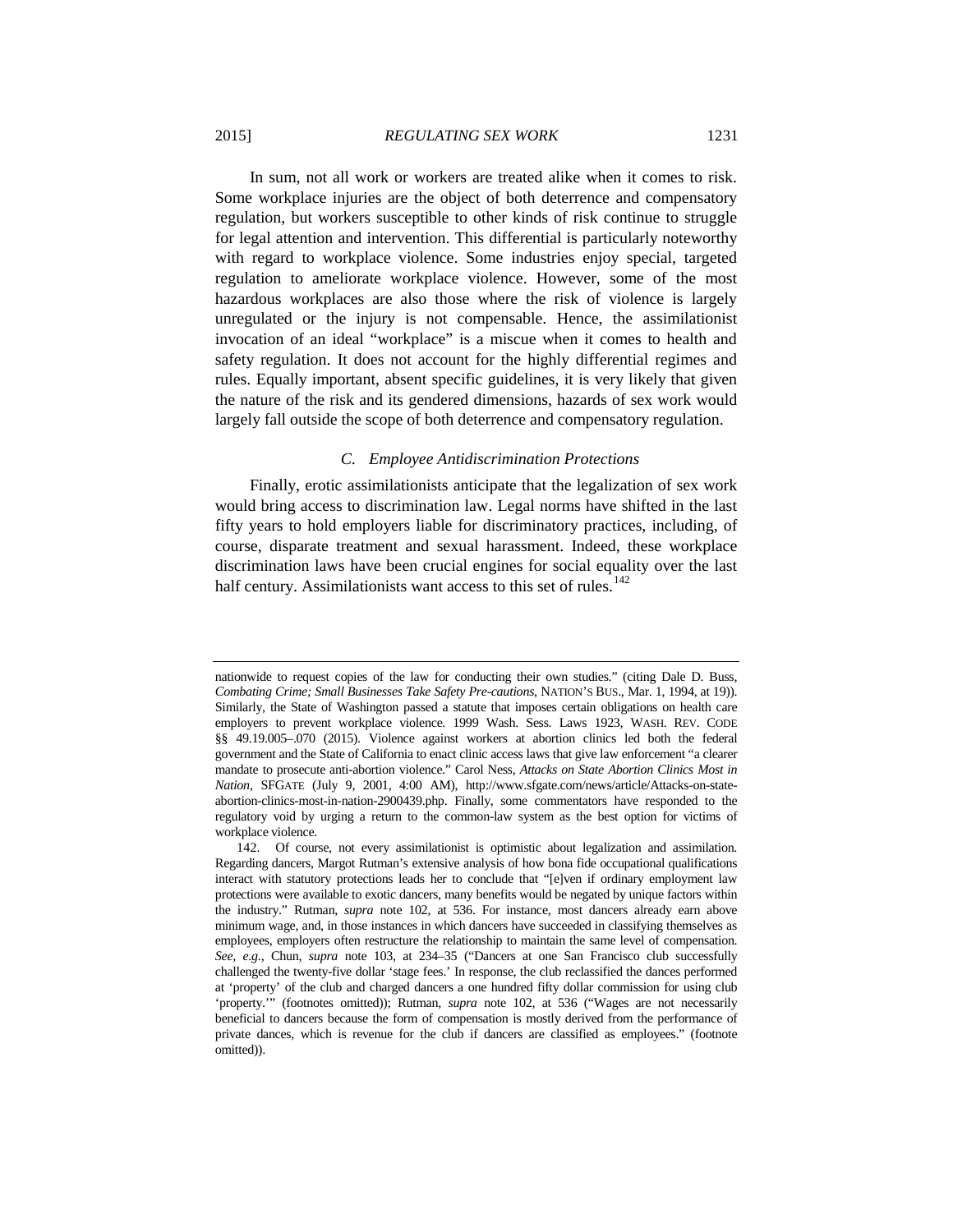## *1. Sexual Harassment*

Discrimination against sex workers takes two forms: sexual harassment and disparate treatment. With regard to the former, women working in sex markets are routinely subject to a degree and form of gendered harassment that is exceptional compared to other contemporary U.S. workplaces. Those with whom sex professionals interact at work—customers, employers, and other employees—can treat them with contempt, frequently using misogynist slurs and epithets.[143](#page-37-0) Ironically, then, the stakeholders within this market sector reinforce its image as filled with immoral, sexually promiscuous women who are not entitled to the basic human respect or dignity accorded other workers.

Assimilationists contend that this behavior, much of it intensely gendered, comprises illegal sexual harassment under Title VII's antidiscrimination provisions. In 1986, the U.S. Supreme Court recognized that sexual harassment comprised impermissible sex discrimination under Title VII.<sup>[144](#page-37-1)</sup> This included both quid pro quo (i.e., conditioning terms and conditions on sex), and creating a hostile work environment (i.e., holding employers liable for failing to prevent unwelcome sexual advances, including from customers).

<span id="page-37-5"></span>While facially a universal norm, commentators dispute whether there should be different standards for sex workplaces. In support of the universalism norm, Ann McGinley argues that "[a] business that creates a risk of serious harassment should develop systems to prevent and correct harassing behavior."<sup>[145](#page-37-2)</sup> Some commentators agree with McGinley that even within sexualized workplaces workers should be entitled to be free from unwelcome sexual behavior.<sup>[146](#page-37-3)</sup> Others, though, urge that sex workplaces should be excluded or held to a lower standard.<sup>[147](#page-37-4)</sup>

#### *2. Disparate Treatment*

Assimilationists also identify a second axis of discriminatory behavior that sex professionals need protection from: disparate treatment. A pointed critique of sex markets is that they erect hierarchies along the lines of race and other forms of body capital. Hence, one study of prostitution found women sorted along lines of race, with white, Asian, and lighter-skinned black women dominating the higher-end "strolls" and darker-skinned and older women

<span id="page-37-0"></span><sup>143.</sup> Barton, *Dancing on the Möbius Strip*, *supra* not[e 50,](#page-16-0) at 591–92, 596–97; Law, *supra* note [11.](#page-4-0)

<span id="page-37-1"></span><sup>144</sup>*. See, e.g.*, Meritor Sav. Bank v. Vinson, 477 U.S. 57 (1986) (finding workplace sexual harassment to be a violation of Title VII's prohibition on sex discrimination).

<span id="page-37-2"></span><sup>145.</sup> Ann C. McGinley, *Harassment of Sex(y) Workers: Applying Title VII to Sexualized Industries*, 18 YALE J.L. & FEMINISM 65, 98 (2006).

<span id="page-37-4"></span><span id="page-37-3"></span><sup>146.</sup> See *infra* notes [275](#page-68-0)[–290](#page-72-0) and accompanying text for discussion of the debate over sexual harassment liability in sexual workplaces.

<sup>147</sup>*. See infra* note[s 277–](#page-69-0)[278](#page-70-0) and accompanying text.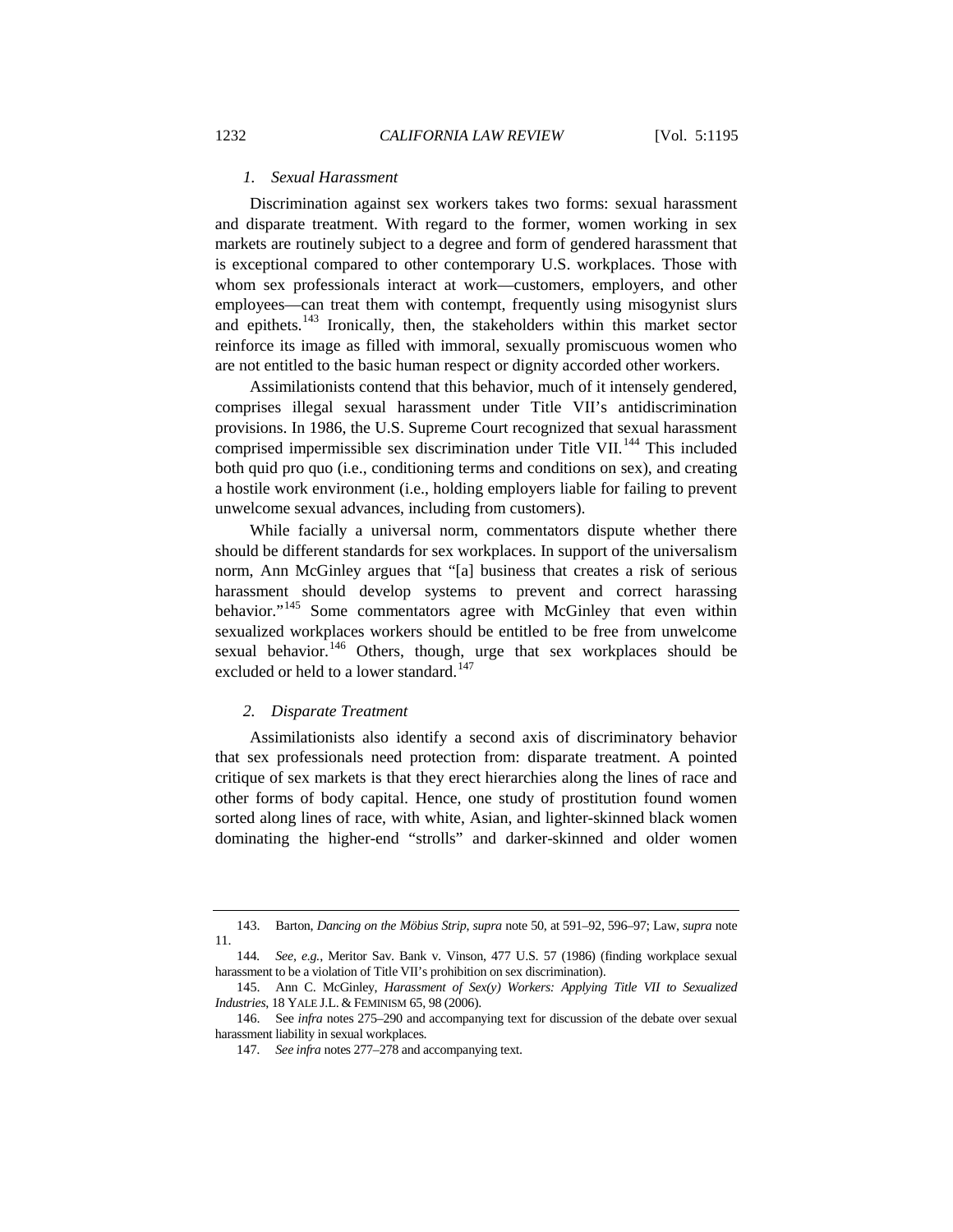relegated to less lucrative, as well as more harassing and dangerous ones.<sup>[148](#page-38-1)</sup> Similarly, as the *Live Nude Girls Unite!* documentary describes, racial minorities in the dancing industry have fewer opportunities, and less remunerative ones, than white dancers. Siobhan Brooks's recent study of three dance clubs in New York and Oakland found:

When women of color are working in predominately White clubs that offer more security and are located in areas with higher property values, they often are paid less than their White counterparts, marginalized as token hires, or employed in lower-tier job positions. Women of color working in clubs predominately employing people of color, may make good money, but are subject to unjust working conditions, customer expectations that services will be cheaper, and unsafe neighborhood spaces . . . . <sup>[149](#page-38-2)</sup>

<span id="page-38-0"></span>Thus, racial groups have very different "erotic capital," and this translates into very different work opportunities in sex markets.<sup>[150](#page-38-3)</sup> Assimilationists such as Brooks explain this disparity. She observes that "[r]acism against Black women in this industry is usually viewed as normal because, like other appearance-based industries (such as modeling, acting), the sex industry is based on ideas of customer taste and preference."<sup>[151](#page-38-4)</sup> She contends that racialized desire in the erotic industry is no less socially constructed than in other areas of social interaction,<sup>[152](#page-38-5)</sup> and it should be considered impermissible

<span id="page-38-1"></span><sup>148.</sup> Bernstein, *What's Wrong*, *supra* note [38,](#page-13-0) at 103 ("The predominantly White, Asian and light-skinned Black women on the crowded and brightly lit Geary-Mason stroll command the highest prices. They are young, slim and expensively dressed; their tightly-fitted [sic] suits, sweater sets and fur or leather coats code them for a relatively upscale market. Physically, only their shorter-thanaverage skirts, "big hair" and heavy makeup set them apart from many of the dressed-up female tourists or theater and restaurant goers who walk past them, and the differences may be quite subtle." (footnotes omitted)). Bernstein's article then gives the pricing structures per class.

<span id="page-38-2"></span><sup>149.</sup> SIOBHAN BROOKS, UNEQUAL DESIRES: RACE AND EROTIC CAPITAL IN THE STRIPPING INDUSTRY 3–4, 101 (2010). She finds that clubs where women of color are concentrated have the worst terms and conditions, including higher stage fees, more harassment, and coerced prostitution. *See also* Tanya Katerí Hernández, *Sexual Harassment and Racial Disparity: The Mutual Construction of Gender and Race*, 4 J. GENDER, RACE & JUST. 183, 204–16 (2001) (discussing how sexual harassment is racialized in the sex tourism industry).

<span id="page-38-3"></span><sup>150.</sup> By erotic capital, Brooks means the extent to which desire is inflected by historical structures of subordination. BROOKS, *supra* not[e 149,](#page-38-0) at 6 ("[Erotic capital is] a form of capital that is related across bodies, and what gives bodies value based on a socially constructed ideal model of beauty/attractiveness held by the dominant culture, that is recognized and accepted by the general public."); *see also* Adam Isaiah Green, *The Social Organization of Desire: The Sexual Fields Approach*, 26 SOC. THEORY 25 (2008).

<sup>151.</sup> BROOKS, *supra* not[e 149,](#page-38-0) at 99.

<span id="page-38-5"></span><span id="page-38-4"></span><sup>152.</sup> In sex work, as elsewhere, these consumer preferences mirror broader systems of oppression. Brooks observes, "My research shows that contrary to the notion that male customer taste is objective, it is carefully socially constructed through club marketing techniques, as well as the media at large, which overproduces images of White and mixed-race people as sexually desirable." *Id*. at 100. And, of course, the same identity characteristics that put these workers at the bottom of the consumer preference ladder also make them the most economically vulnerable— that is, they are more likely to experience adverse economic shocks and have less cushion to absorb them.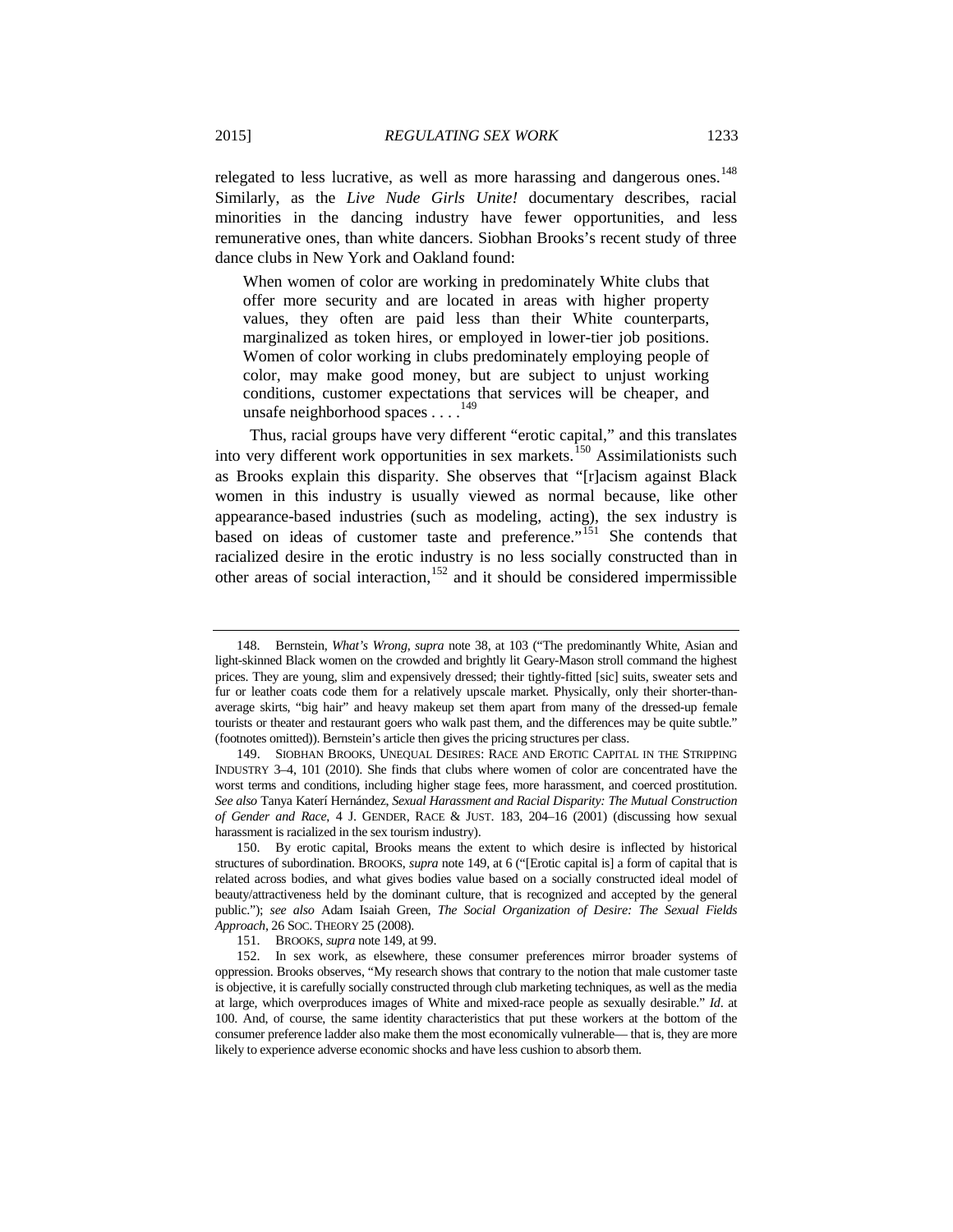employment discrimination.<sup>[153](#page-39-0)</sup> While less visible in the assimilationist discourse, presumably older sex workers and disabled ones experience discrimination in mainstream markets for sex.<sup>[154](#page-39-1)</sup>

<span id="page-39-6"></span>Assimilationists anticipate that recognizing transactional sex as work will bring sex professionals access to antidiscrimination laws, especially racial discrimination law. Several federal laws curb the extent to which employers can discriminate against their workers: Title VII of the Civil Rights Act of 1964 prohibits employers from discriminating in hiring, promotion, termination, training, and other employment terms on the basis of race, sex, religion, color, or national origin.<sup>[155](#page-39-2)</sup> Passed shortly after Title VII, the Age Discrimination in Employment Act of 1967 bars employment discrimination against workers aged forty or older.<sup>[156](#page-39-3)</sup> The final piece of employment discrimination legislation came in 1990, with the Americans with Disabilities Act, a broad mandate prohibiting discrimination, including in the workplace.<sup>[157](#page-39-4)</sup> Finally, § 1981 of the 1866 Civil Rights Act also offers protections from racial discrimination, but it is limited, especially in its protection only from private employers' discrimination.<sup>[158](#page-39-5)</sup> Taken together, these antidiscrimination laws sharply limit the extent to which employers can indulge their preferences and biases, and—equally crucial—the preferences and biases of their customers.

<span id="page-39-0"></span><sup>153</sup>*. Id.*; *see also* Rutman, *supra* note [102,](#page-28-0) at 534 ("Despite the seemingly obvious requirement that dancers be attractive, Title VII protections still adhere to prevent discrimination against protected classes.").

<span id="page-39-1"></span><sup>154.</sup> In fact, the propensity for marginalizing older dancers was one point of contention at the Lusty Lady. LIVE NUDE GIRLS UNITE! (First Run Features 2000). Margot Rutman speculates: "Obese exotic dancers might be protected under the ADA from discrimination in some instances." Rutman, *supra* not[e 102,](#page-28-0) at 534 n.165.

<span id="page-39-2"></span><sup>155.</sup> Pub. L. No. 88-352, 78 Stat. 241 (codified as amended at 42 U.S.C. § 2000e (2012)). Within this doctrine, courts recognize both disparate treatment and disparate impact claims. The former bars intentional acts of discrimination while the latter extends Title VII to hold employers liable for policies that have a disproportionate impact on one group and cannot be justified by a valid business necessity. *See, e.g.*, Phillips v. Martin Marietta Corp., 400 U.S. 542 (1971) (holding employer's refusal to accept applications from women with pre-school-age children constituted disparate treatment based on sex); Griggs v. Duke Power Co., 401 U.S. 424 (1971) (establishing disparate impact).

<sup>156.</sup> Pub. L. No. 90-202, 81 Stat. 602 (codified as amended at 29 U.S.C. §§ 621–634 (2012)).

<span id="page-39-5"></span><span id="page-39-4"></span><span id="page-39-3"></span><sup>157.</sup> Pub. L. No. 101-336, 104 Stat. 327 (codified as amended at 42 U.S.C. §§ 12101–12213 (2012)). The Act requires employers to make "reasonable accommodations" for employees with disabilities.

<sup>158.</sup> Section 1981 provides:

All persons within the jurisdiction of the United States shall have the same right in every State and Territory to make and enforce contracts, to sue, be parties, give evidence, and to the full and equal benefit of all laws and proceedings for the security of persons and property as is enjoyed by white citizens, and shall be subject to like punishment, pains, penalties, taxes, licenses, and exactions of every kind, and to no other.

<sup>14</sup> Stat. 27 (codified as amended at 42 U.S.C. § 1981 (2012)). Although § 1981 was the first law to prohibit discrimination in employment, for historical reasons, litigants opt for Title VII's protections in far greater numbers. *See* Tarantolo, *supra* not[e 98](#page-27-0) (describing origins of § 1981, explaining its historic and contemporary limitations, and urging a more expansive interpretation of its protections).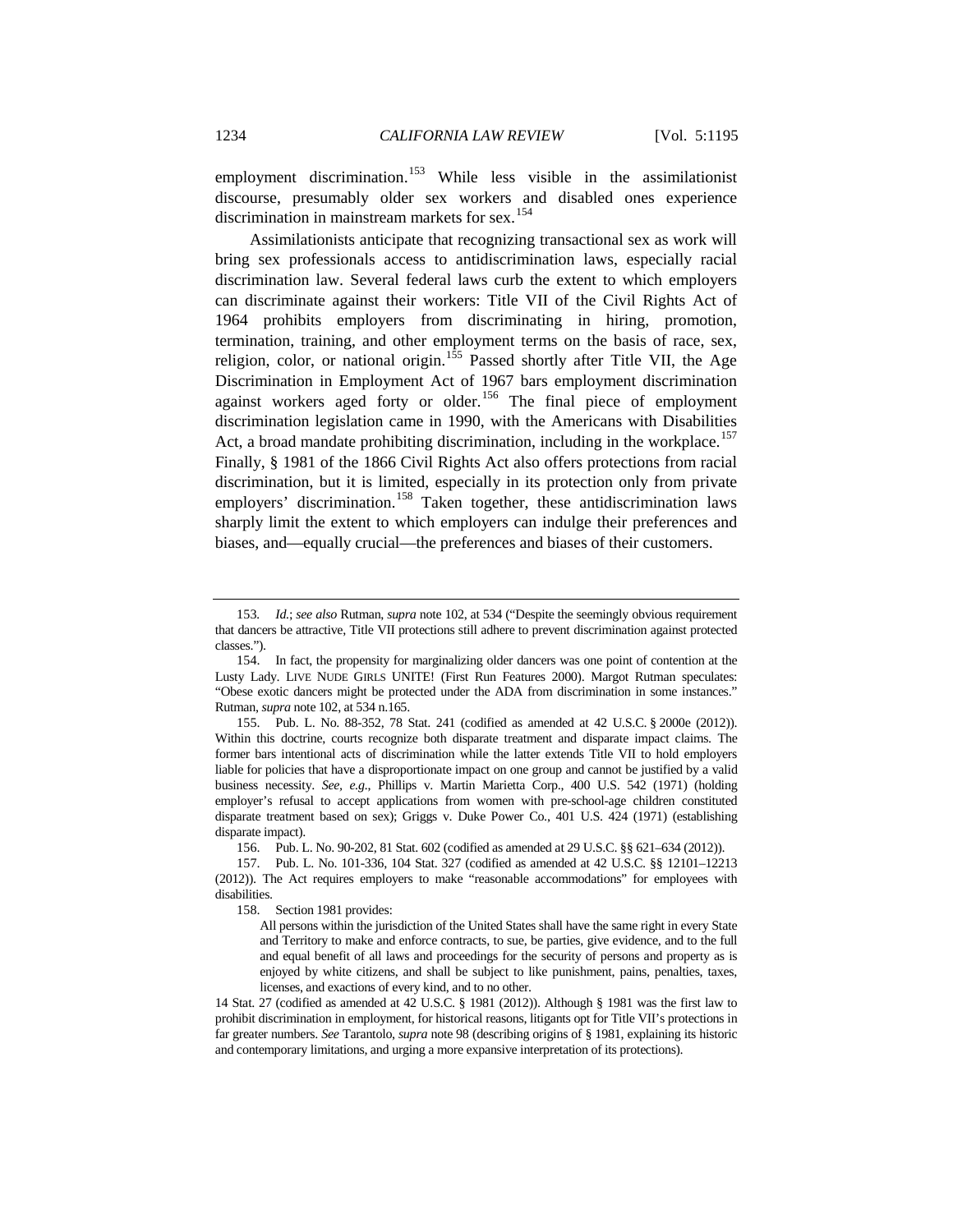Importantly, courts do not treat all categories of discrimination the same, carving significant exceptions into some legislation, but not all. Although regulated under different statutory regimes, in age, religion, national origin, and sex discrimination cases, employers can defend against charges of disparate treatment by showing that the contested selection criteria is a bona fide occupational qualification (BFOQ).<sup>[159](#page-40-0)</sup> When employers assert this defense, they are arguing that the contested criterion is essential to the success of their business. Classic BFOQ's include mandated retirement ages for bus drivers and airline pilots and actions taken to ensure the "authenticity" of a service or product, typically associated with religion and national origin.<sup>[160](#page-40-1)</sup>

In particular, authenticity reaches gender, as filmmakers can hire men to play male parts and women to play female ones.<sup>[161](#page-40-2)</sup> Discrimination theorists point out the illogic of this as "the very essence of this job is to be something one is not" and that "good acting is often defined as the ability to pull off a role quite different from the actor's own identity."<sup>[162](#page-40-3)</sup> Yet the EEOC Guidelines explicitly authorize sex discrimination in casting insofar as it is "necessary for the purpose of authenticity or genuineness."<sup>[163](#page-40-4)</sup>

<span id="page-40-5"></span>Beyond authenticity, gender has developed its own, complex jurisprudence of bona fide occupational qualifications, which is especially apparent in the service sector. Service workers are the last stage, after design,

161*. See infra* not[e 187.](#page-45-0)

<sup>159.</sup> The corollary exemption under disparate impact claims is business essence.

<span id="page-40-1"></span><span id="page-40-0"></span><sup>160.</sup> Hence, the Catholic Church can hire only Catholics (and men) as priests, and Chinese restaurants can hire Chinese chefs. *But see* Stacey M. Brandenburg, *Alternatives to Employment Discrimination at Private Religious Schools*, 1999 ANN. SURV. AM. L. 335 (arguing, inter alia, that 42 U.S.C. § 2000e-1(a) (1994), the section allowing for religious exemptions to employment discrimination in Title VII, should be repealed); Jane Rutherford, *Equality as the Primary Constitutional Value: The Case for Applying Employment Discrimination Laws to Religion*, 81 CORNELL L. REV. 1049 (1996) (arguing that equality, as described in the Fourteenth Amendment, is the most important component of the Constitution, and that antidiscrimination laws like Title VII should be enforced even against religious institutions). Consistency, however, is required. Hence, a Chinese restaurant that hired French, Italian, and Japanese chefs could not then exclude Mexican applicants.

<span id="page-40-3"></span><span id="page-40-2"></span><sup>162.</sup> Mary Anne C. Case, *Disaggregating Gender from Sex and Sexual Orientation: The Effeminate Man in the Law and Feminist Jurisprudence*, 105 YALE L.J. 1, 12 n.23 (1995); Russell K. Robinson, *Casting and Caste-ing: Reconciling Artistic Freedom and Antidiscrimination Norms*, 95 CALIF. L. REV. 1, 31–32 (2007).

<span id="page-40-4"></span><sup>163.</sup> EEOC Guidelines on Discrimination Because of Sex, 29 C.F.R. § 1604.2(a)(2) (2014). However, the reverse is not true. An actor with a non-concealable disability probably would not be cast to play a non-disabled person. In addition, actresses often struggle to work around pregnancy. In what is probably the most famous case, actress Hunter Tylo received a jury award of \$4.8 million for her pregnancy discrimination suit for being fired from *Melrose Place*. Many speculate the jury was influenced by the fact that producer Aaron Spelling had accommodated previous pregnant actresses on the same show, including lead actress Heather Locklear. *Would-Be 'Melrose' Actress Wins Nearly \$5 Million Award*, CNN INTERACTIVE (Dec. 22, 1997), http://www.cnn.com/SHOWBIZ/9712/22 /melrose.lawsuit.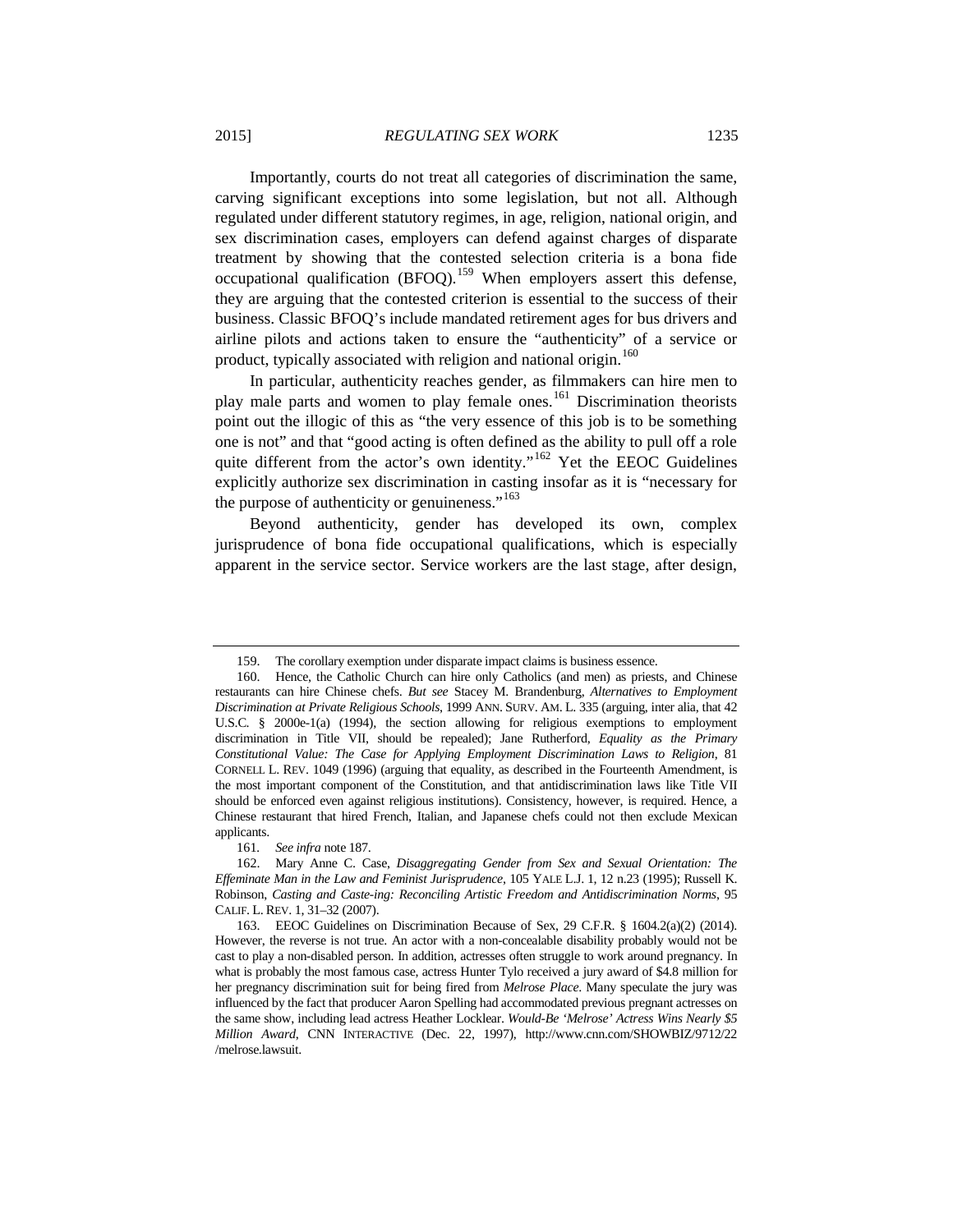<span id="page-41-0"></span>production, and distribution, in satisfying and fulfilling customer needs.<sup>[164](#page-41-1)</sup> For instance, unlike manufacturing, where customers typically differentiate among products, in service work, customers can develop strong preferences for specific kinds of workers or characteristics.<sup>[165](#page-41-2)</sup> Employers develop and exploit these preferences to market their businesses in ways the law has deemed both legitimate and illegitimate.<sup>[166](#page-41-3)</sup>

<span id="page-41-6"></span>In a series of 1970s cases, for example, courts rejected employer efforts to justify discriminatory treatment practices based on gender stereotypes, including both nurturing and "sexual titillation."[167](#page-41-4) Most famously, faced with airlines' efforts to limit the position of flight attendant to young, "attractive" women, courts held that their exclusions of men, as well as their subjecting women but not men to weight restrictions and other grooming, age, and marital status requirements, violated Title VII.<sup>[168](#page-41-5)</sup> Other cases used a similar logic to

<span id="page-41-1"></span><sup>164.</sup> "[S]ervice sector employers are more dependent upon front-line employees' loyalty and willingness to go the extra mile to further the firm's mission than manufacturing employers because service businesses offer no tangible product; the firms' service *is* the product, and it cannot be separated from the workers who provide it." CRAIN, WORK LAW, *supra* not[e 96,](#page-27-1) at 65.

<span id="page-41-2"></span><sup>165.</sup> Kimberly A. Yuracko, *Private Nurses and Playboy Bunnies: Explaining Permissible Sex Discrimination*, 92 CALIF. L. REV. 147, 164 (2004) ("Two types of customer preferences define each business: preferences for products and preferences for people.... Businesses are also shaped, however, by customer preferences for certain types of employees or service providers. Customer preferences to have certain services provided by employees of a particular sex may . . . be grounded in (1) a belief that individuals of one sex are superior in all or particular activities to individuals of the other sex, (2) socially, or perhaps biologically, conditioned feelings of discomfort at having certain services performed by an individual of a particular sex, (3) a desire to experience or avoid sexual titillation, or (4) a sense of socially or aesthetically appropriate gender roles."); *see also* Amy Kapczynski, Note, *Same-Sex Privacy and the Limits of Anti-Discrimination Law*, 112 YALE L.J. 1257 (2003). Of course, many businesses may use their workers to try to link their products to an idea or image. Frequently, this is an effort to turn a product into a service. The Saturn car exemplifies this. An essential component of "the Saturn difference" was the company's "breakthrough customer experience," which was predicated on having "having a team of people who were committed to both their customers' needs and one another's success." Kevin Smith, *What Car Brands Can Learn From Saturn's Rise and Fall*, ADVERTISING AGE (Mar. 9, 2009), http://adage.com/article/cmo -strategy/car-brands-learn-gm-s-saturn-experience/135027; David Hanna, *How GM Destroyed Its Saturn Success*, FORBES (Mar. 8, 2010), http://www.forbes.com/2010/03/08/saturn-gm-innovation -leadership-managing-failure.html.

<span id="page-41-3"></span><sup>166.</sup> Dianne Avery and Marion Crain describe employer efforts to differentiate their business and create consumer loyalty through the "brand." *See, e.g.*, Dianne Avery & Marion Crain, *Branded: Corporate Image, Sexual Stereotyping, and the New Face of Capitalism*, 14 DUKE J. GENDER L. & POL'Y 13, 84 (2007) ("In entering new gaming markets outside the orb of Las Vegas and the Strip, Harrah's, like other casino operators, has struggled to negotiate delicately the boundary between commercially viable sexiness and unpalatable (if not clearly illegal) sexual exploitation of female service workers."); *see also* Marion Crain, *Managing Identity: Buying Into the Brand at Work*, 95 IOWA L. REV. 1179 (2010) (describing how employers use "brand" to induce worker loyalty in absence of traditional incentives such as retirement benefits and job security).

<span id="page-41-4"></span><sup>167.</sup> According to Kimberly Yuracko, who coined the term, "In sexual titillation-based cases employers argue that they must discriminate on the basis of sex in hiring to provide customers with the type of sexual arousal their businesses promise." Yuracko, *supra* not[e 165,](#page-41-0) at 155–56.

<span id="page-41-5"></span><sup>168</sup>*. See, e.g.*, Diaz v. Pan Am. World Airways, Inc., 442 F.2d 385 (5th Cir. 1971) (holding airline could not exclude men from position of flight attendant); Wilson v. Sw. Airlines Co., 517 F. Supp. 292 (N.D. Tex. 1981) (holding that being a woman was not a BFOQ for flight attendants or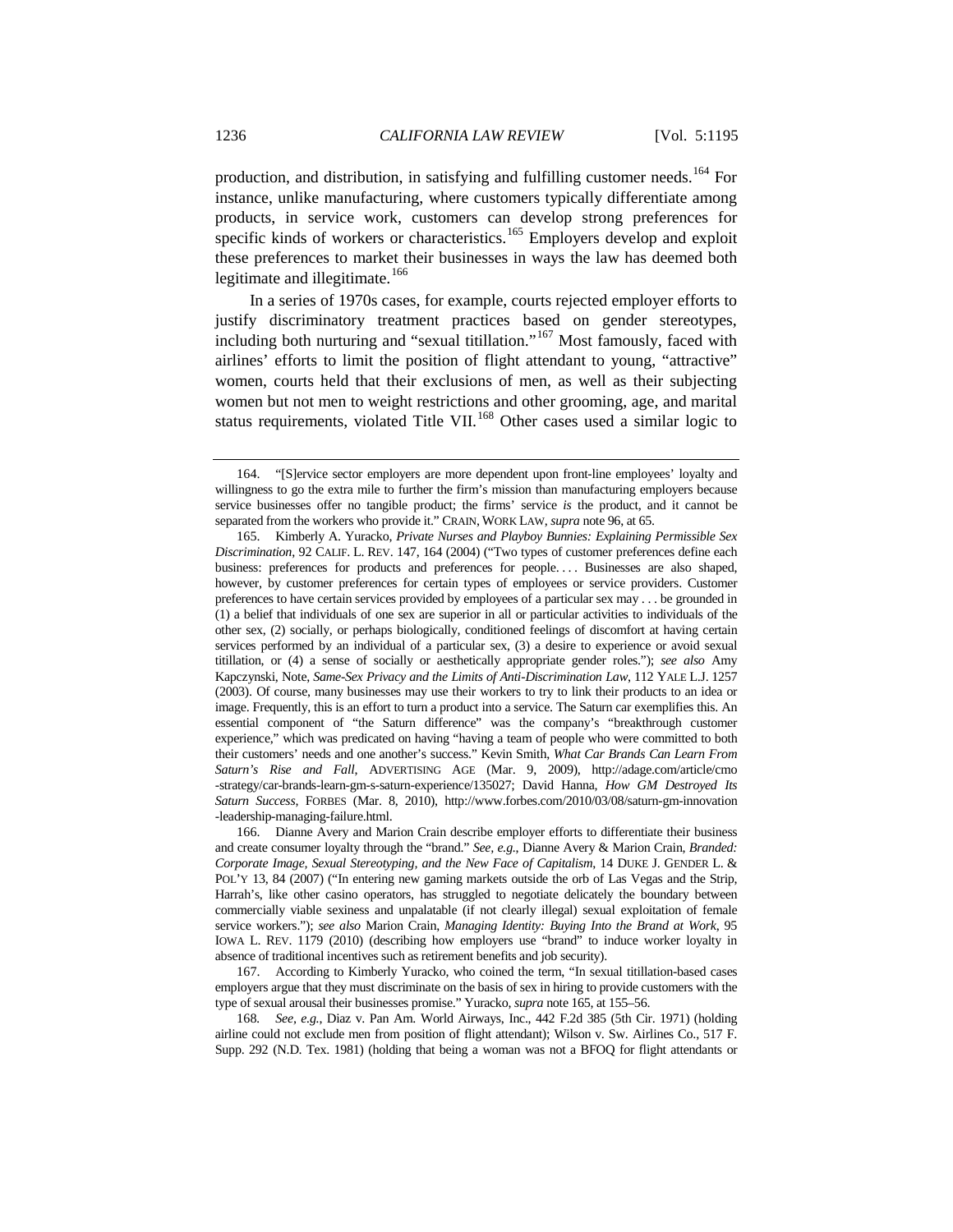<span id="page-42-0"></span>limit employers' discriminatory practices. Yet, the sex discrimination BFOQ remains robust. Courts have upheld gender as a valid criterion in hiring nurses who work in labor and delivery rooms, nursing home attendants who bathe and dress patients, restroom attendants, and, in some cases, for prison guards.<sup>[169](#page-42-1)</sup> Courts cite as the relevant factor the employer's reasonable regard for its patrons' privacy. [170](#page-42-2)

Unlike the decisional privacy that underlies some erotic exceptionalism, this is what we might think of as spatial privacy.<sup>[171](#page-42-3)</sup> If decisional privacy in constitutional jurisprudence typically focuses on control over sexual and reproductive acts, spatial privacy privileges desires to have services provided by workers of the same sex. For women, spatial privacy is often articulated in the language of vulnerability—that they feel physically and/or sexually threatened by men working in women's prisons, restrooms, or locker rooms, or that they feel exposed, literally and figuratively, during childbirth and find comfort in same-sex nurses.<sup>[172](#page-42-4)</sup> In contrast, when men claim spatial privacy it is often in different terms—they forego the language of safety and vulnerability in favor of desires to bond with other men or find sanctuaries for behavior that might offend women.<sup>[173](#page-42-5)</sup> At bottom, whether misguided or not, these preferences are rooted in the cultural norms and comforts of homosociality.<sup>[174](#page-42-6)</sup>

<span id="page-42-2"></span>170. "The courts that have permitted the privacy-based sex BFOQ believe that the very sex of the excluded individuals prevents them from giving customers adequate privacy. Accordingly, the test for the privacy-based sex BFOQ is whether the excluded applicants can satisfactorily respect the privacy of customers in the performance of the job." Frank, *supra* note [169,](#page-42-0) at 490. While Yuracko notes the "symmetry" in privacy preferences, Frank notes that the privacy BFOQ defense is typically only applied to women's privacy preferences, not to men's. *Id*. at 489–91; Yuracko, *supra* not[e 165,](#page-41-0) at 181–83; *see also* Kapczynski, *supra* not[e 165.](#page-41-0)

<span id="page-42-8"></span><span id="page-42-7"></span>ticket agents and finding Southwest's single-sex hiring practices to be sex discrimination); Laffey v. Nw. Airlines, 366 F. Supp. 763 (D.D.C. 1973) (holding, inter alia, that rules prohibiting eyeglasses for female flight attendants and height and weight restrictions applied only to female flight attendants violated Title VII); Sprogis v. United Air Lines, Inc., 308 F. Supp. 959 (N.D. Ill. 1970) (holding that a requirement that female flight attendants be unmarried was sex discrimination under Title VII).

<span id="page-42-1"></span><sup>169.</sup> Yuracko observes a spectrum of privacy from touching (labor room and other care givers) to seeing to embarrassment but not touching or seeing (restroom attendants). Yuracko, *supra* not[e 165,](#page-41-0)  at 157; *see also* Michael J. Frank, *Justifiable Discrimination in the News and Entertainment Industries: Does Title VII Need a Race or Color BFOQ?*, 35 U.S.F. L. REV. 473, 491 (2001) (noting that "within the privacy cases, the courts deem the interests of ordinary customers in their privacy to be less than those of patients in nursing and health care facilities").

<span id="page-42-3"></span><sup>171</sup>*. See supra* notes [56–](#page-17-0)[57](#page-18-0) and accompanying text. I thank Holning Lau for helping me with this language.

<span id="page-42-4"></span><sup>172.</sup> I take up gender segregation in Adrienne D. Davis, The Potty Is the Hardest Part: Irregular Intimacy, Gender Segregation, and the Search for Equality (unpublished manuscript) (on file with author).

<span id="page-42-5"></span><sup>173.</sup> Importantly, courts do not guarantee male patients male nurses. Kapczynski, *supra* note [165.](#page-41-0) Kim Shayo Buchanan finds that, contrary to popular wisdom, men in prison are at risk of sexual abuse by women corrections officers. Kim Shayo Buchanan, *Beyond Modesty: Privacy in Prison and the Risk of Sexual Abuse*, 88 MARQ. L. REV. 751 (2005).

<span id="page-42-6"></span><sup>174.</sup> Homosociality is a social, not sexual, preference for members of one's own sex. For instance, while many heterosexual men and women sexually desire members of the "opposite" sex, they prefer to socialize with members of the same sex. Queer theorist Eve Sedgwick elaborates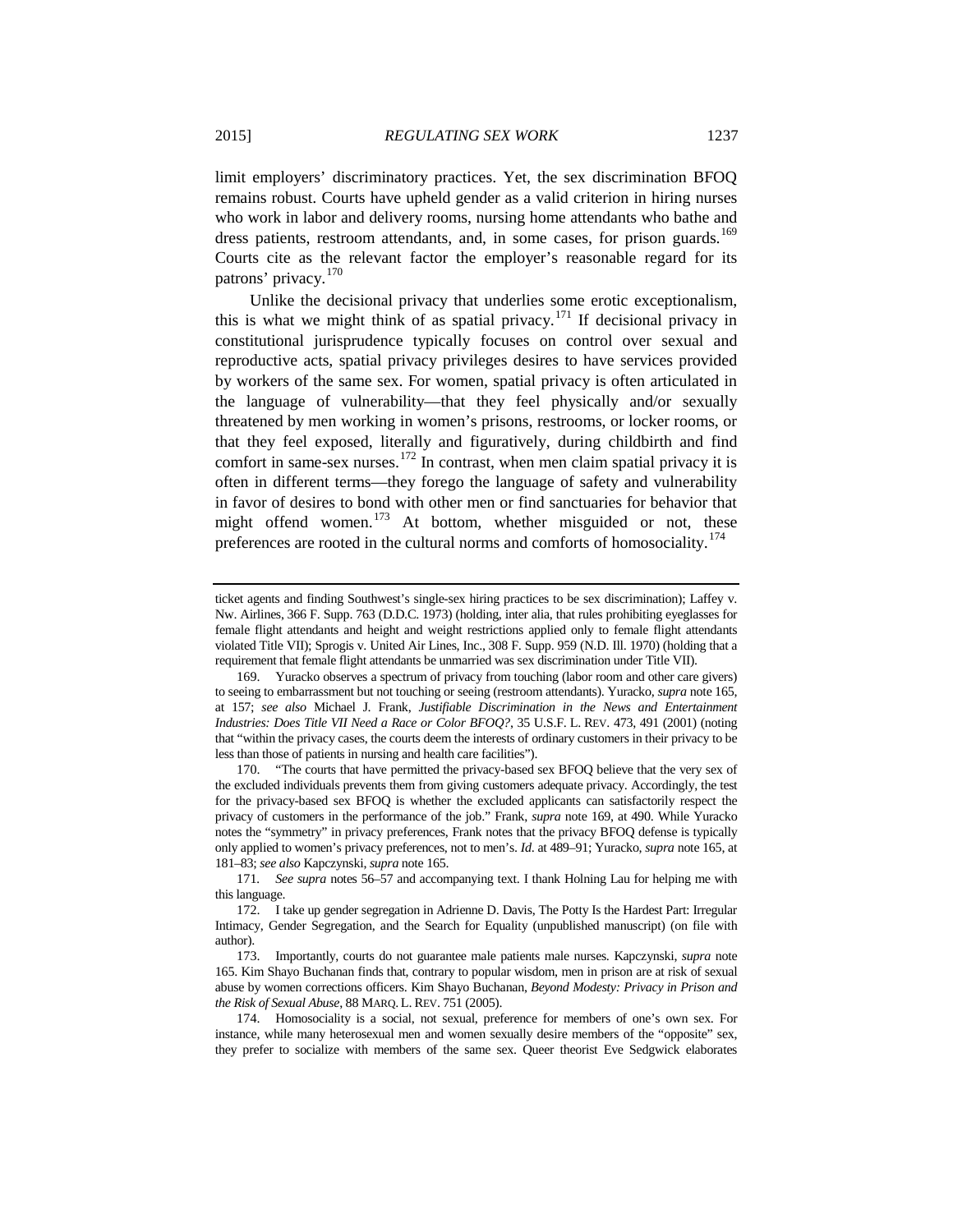<span id="page-43-4"></span>Yet decisional privacy is arguably operative in these cases as well. Kimberly Yuracko observes that courts have carved out a second exemption that affirms the right of employers to employ only women (or, presumably, only men) in workplaces that sell sex.[175](#page-43-0) Myriad businesses use sex to market other goods or services, e.g., meals, clothes, transportation, gambling, etc., and to enhance revenues. But Yuracko distinguishes these from businesses that *actually charge for and derive receipts* from the sale of sexual services. Unlike stripping, prostitution, and phone sex, in Hooters and Abercrombie and Fitch, the cash register has no provision for ringing up erotic sales.<sup>[176](#page-43-1)</sup> Yuracko shows that employer efforts to assert BFOQs in the latter instances rarely win, while courts have been more willing to permit employers to practice sex discrimination for businesses that ring up erotic receipts, in which selling sex is the "inherent business essence."<sup>[177](#page-43-2)</sup> Yuracko distinguishes these "sex business" cases from the privacy ones.<sup>[178](#page-43-3)</sup> Yet, one might understand the sex business

<span id="page-43-3"></span>178. Yuracko, *supra* not[e 165,](#page-41-0) at 167–95.

manifestations of homosociality among men and women of different sexual orientations. EVE KOSOFSKY SEDGWICK, BETWEEN MEN: ENGLISH LITERATURE AND MALE HOMOSOCIAL DESIRE (1985).

<span id="page-43-0"></span><sup>175</sup>*. See, e.g.*, Wilson v. Sw. Airlines Co., 517 F. Supp. 292, 301 (N.D. Tex. 1981) ("Generally, a male could not supply the authenticity required to perform a female role. Similarly, in jobs where sex or vicarious sexual recreation is the primary service provided, *e.g*. a social escort or topless dancer, the job automatically calls for one sex exclusively; the employee's sex and the service provided are inseparable. Thus, being female has been deemed a BFOQ for the position of a Playboy Bunny, female sexuality being reasonably necessary to perform the dominant purpose of the job which is forthrightly to titillate and entice male customers.").

<span id="page-43-1"></span><sup>176.</sup> By the same token, these sexual services could be provided even when they are not erotic (such as a phone sex or prostitution interaction in which the parties talk non-sexually). In addition, even outside of erotic receipt businesses, workers often receive an erotic premium in wages or tips. *See*  Dianne Avery, *The Female Breast as Brand, in* INVISIBLE LABOR (Marion Crain et al. eds.) (forthcoming 2015). By comparison, Ohio's General Assembly defined a "sexual encounter establishment" in a 2001–2002 bill as "a business or commercial establishment that, as one of its principal business purposes, offers for any form of consideration a place where two or more persons may congregate, associate, or consort for the purpose of engaging in specified sexual activities or when one or more of the persons is nude or seminude." S.B. 251, 124 Gen. Assemb., Reg. Sess. (Ohio 2002), http://naturistaction.org/Legislative\_Bill\_Texts/2002/OH\_2002\_SB\_251/oh\_2002\_sb\_251.htm l.

<span id="page-43-2"></span><sup>177.</sup> Yuracko, *supra* note [165,](#page-41-0) at 157–58 n.27. "Attempts to discriminate on the basis of sex in hiring for plus-sex businesses are virtually always unsuccessful." *Id.* at 158. She claims that airlines and related cases demonstrate that "courts simply do not permit employers to explicitly sell sexual titillation along with other goods and services." *Id*. at 159. Yuracko also believes that most employers would not risk association as an erotic receipt business. "Businesses explicitly selling sexual titillation may do so only by positioning themselves within the traditionally marginalized and stigmatized sex industry. Businesses that seek to bring sexual titillation into the mainstream by combining sexual titillation (and sex-based hiring) with the sale of other goods and services are not permitted to exist." *Id.* at 196. Ann McGinley, on the other hand, is not as sanguine about the plus-sex/sexual gratification dichotomy. McGinley finds that "[t]he lines between sex work, work in a highly sexualized environment, and other work requiring employees to 'sell' their sex or gender to give up control over their intimate emotions are hazy." McGinley, *supra* note [145,](#page-37-5) at 95 (footnote omitted). Instead, "[o]ften, a woman's job prospects and ability to advance within an enterprise are linked to her setting the proper gender tone on the scale of commodification." *Id*. at 94 (footnote omitted).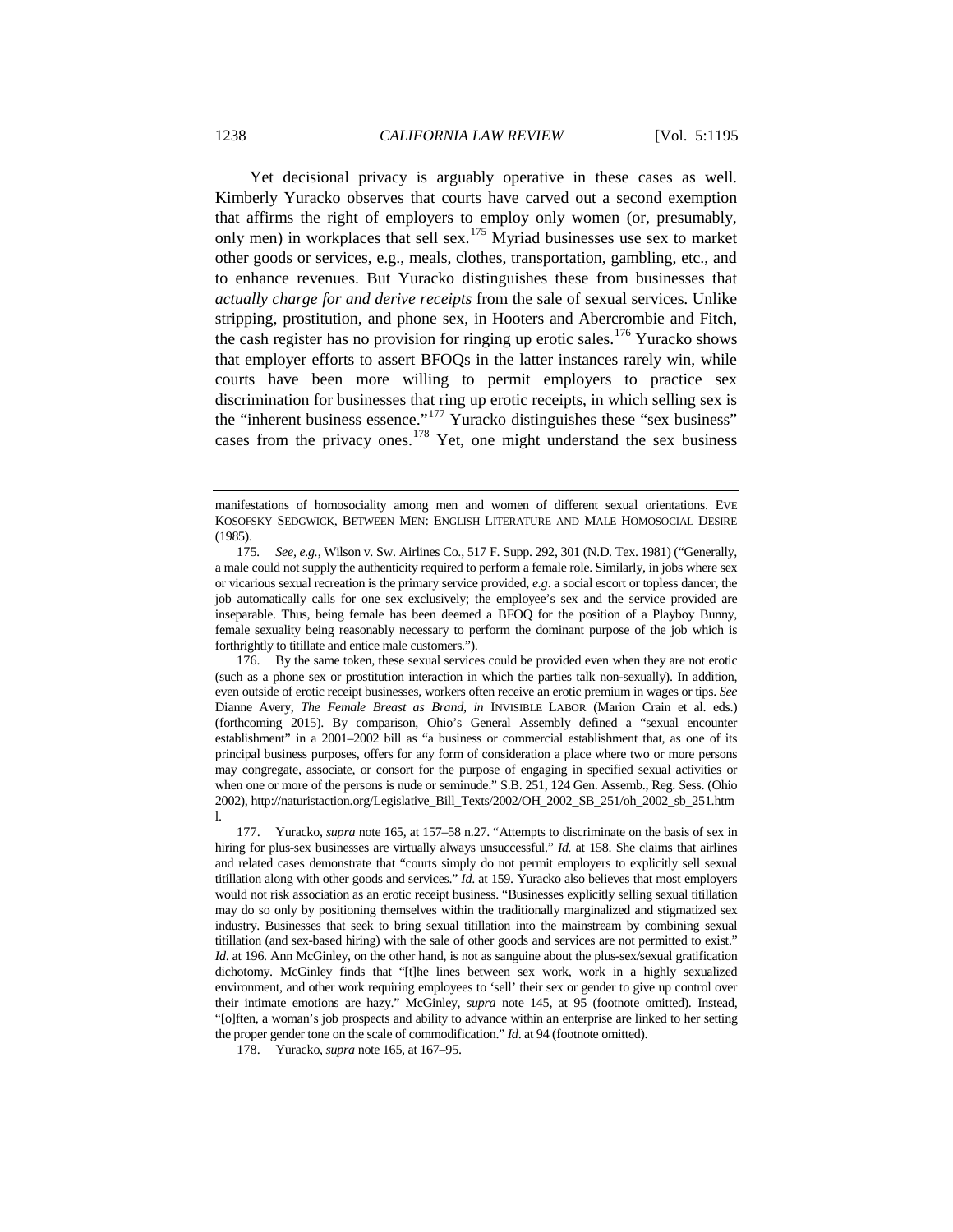exemption as extending the logic of decisional privacy to the commercial sphere: that decisions about sex lie in a zone of protected intimacy liberty.

Hence, spatial privacy and decisional privacy for sex work businesses are noteworthy as the only forms of sex discrimination in which customer "tastes for discrimination" trump workers' rights to equal treatment.<sup>[179](#page-44-0)</sup> There is overlap since both embed a sexual logic.<sup>[180](#page-44-1)</sup> Yet they are conceptually distinct. Yuracko contends that courts "are far more permissive" of sex discrimination on behalf of spatial privacy concerns than they are of discrimination on behalf of what I have characterized as decisional privacy in sex businesses.<sup>[181](#page-44-2)</sup> Part III returns to this distinction to elaborate how the different logics of spatial and decisional privacy would play out in a discrimination regime that could govern sex workplaces. Thus, service remains a deeply complicated and contested terrain for sex discrimination claims.

<span id="page-44-6"></span>In an important contrast, when it comes to race, employers cannot defer to their own or their customers' preferences or biases. Unlike sex, race and disability have no explicit bona fide occupational qualification. The standard for disability is that employers must make "reasonable accommodations" and not deny an opportunity to an otherwise qualified individual.<sup>[182](#page-44-3)</sup> And race is straightforward<sup>183</sup>: the only explicit exception is a narrow one recognized by the Seventh Circuit for correctional officers.<sup>[184](#page-44-5)</sup> But there appear to be other exemptions operative in race jurisprudence. For instance, one judge speculated

<span id="page-44-7"></span><span id="page-44-0"></span><sup>179</sup>*. See generally* Avery & Crain, *supra* note [166](#page-41-6) (showing that employers are successfully recasting appearance discrimination in the language of "branding").

<span id="page-44-1"></span><sup>180.</sup> While sexual gratification rests on an explicitly sexual logic, privacy, too, can be implicitly sexual. Its assumption that people are comfortable with care attendants of the same sex is heteronormative—lesbian, gay, and bisexual people may experience varied degrees of (dis)comfort with same-sex care providers. For example, some lesbians may feel more uncomfortable with female caregivers, but others may object to male invasions of their privacy, rooted in perceptions of male supremacy and objectification, rather than in assumptions of heterosexual desire.

<sup>181.</sup> Yuracko, *supra* not[e 165,](#page-41-0) at 152.

<span id="page-44-3"></span><span id="page-44-2"></span><sup>182.</sup> Americans with Disabilities Act, 42 U.S.C. § 12112(b) (2012) ("As used in subsection (a) of this section, the term 'discriminate against a qualified individual on the basis of disability' includes . . . (5)(A) not making reasonable accommodations to the known physical or mental limitations of an otherwise qualified individual with a disability who is an applicant or employee, unless such covered entity can demonstrate that the accommodation would impose an undue hardship on the operation of the business of such covered entity . . . .").

<span id="page-44-4"></span><sup>183.</sup> "The bona fide occupational qualification ("BFOQ") defense is an extremely narrow exception, . . . and is *not* available for racial discrimination." Ferrill v. Parker Grp., Inc. 168 F.3d 468, 473 (11th Cir. 1999); Swint v. Pullman-Standard, 624 F.2d 525, 535 (5th Cir. 1980), *rev'd on other grounds*, 456 U.S. 273 (1982) (finding that omission of race as BFOQ was intentional on part of Congress and that the defense is not available in race discrimination cases); Knight v. Nassau Cnty. Civil Serv. Comm'n, 649 F.2d 157, 162 (2d Cir. 1981) (same); Burwell v. E. Air Lines, Inc., 633 F.2d 361, 370 n.13 (4th Cir. 1980) (same); EEOC Guidelines on Discrimination Because of Sex, 29 C.F.R. § 1604.2 (2014) (describing BFOQ for gender but not race).

<span id="page-44-5"></span><sup>184.</sup> Wittmer v. Peters*,* 87 F.3d 916 (7th Cir. 1996) (adopting narrow, judicially crafted racial BFOQ for correctional officers); *see also* Robinson, *supra* note [162,](#page-40-5) at 40–41 ("A few courts have suggested without holding that Title VII could permit a BFOQ for race in certain contexts, like police forces and prison security.").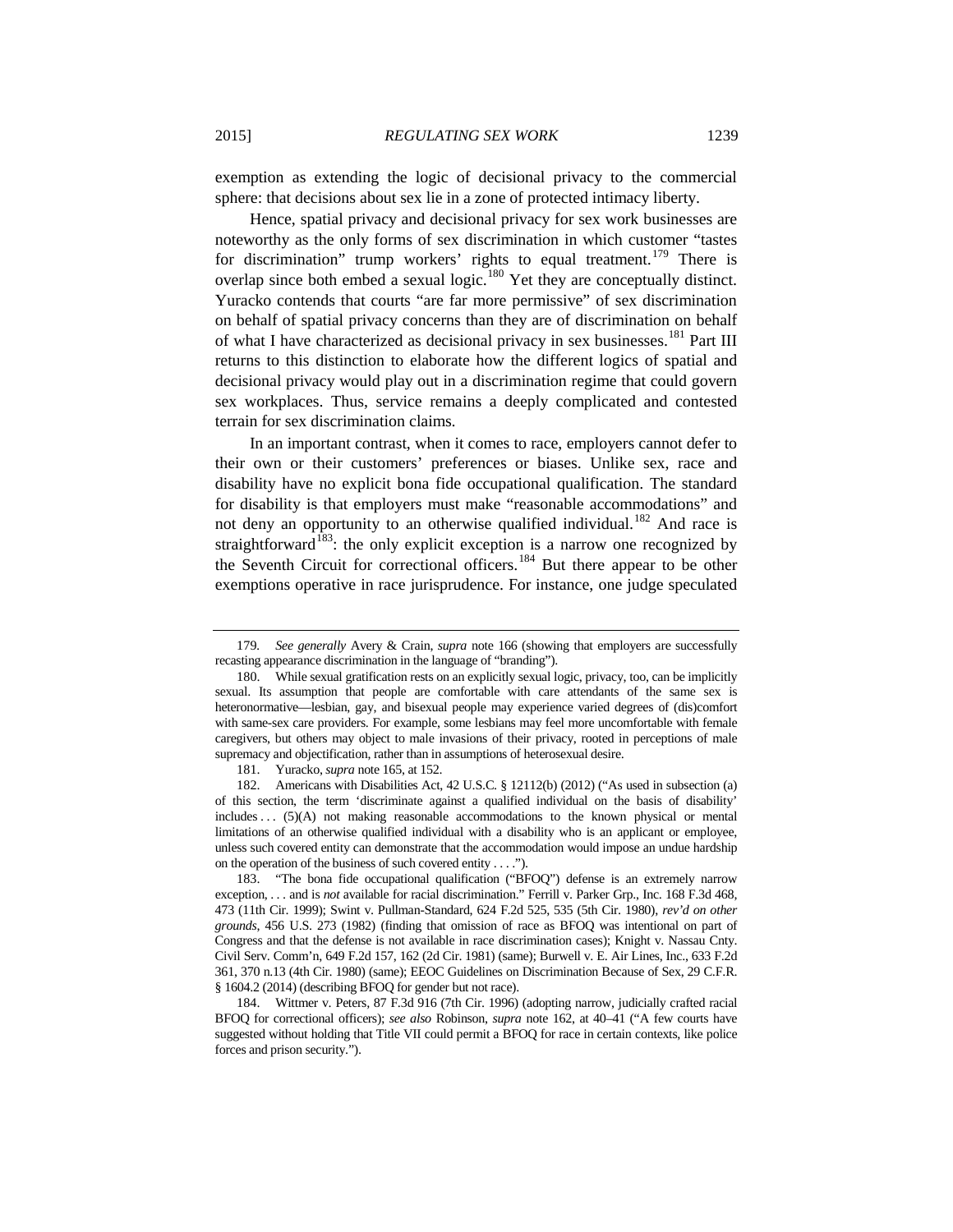<span id="page-45-0"></span>that law enforcement could assign undercover agents by race, e.g., limit Ku Klux Klan infiltration to white officers and agents.<sup>[185](#page-45-1)</sup> In a radically different context, Michael Frank and Russell Robinson have both observed that race has been effectively exempted from race discrimination law in the highly influential and profitable filmmaking industry.<sup>[186](#page-45-2)</sup> Writing in 2001 and 2007, neither author found any published adjudication of the highly prevalent racial preferences in casting decisions.<sup>[187](#page-45-3)</sup> Robinson observed, "[T]he EEOC carves out casting as an arbitrary exception to the normal requirement that an applicant be considered as an individual and not saddled with group-based stereotypes and the ban on catering to customer preferences."<sup>[188](#page-45-4)</sup> These racial breakdowns are defended as protecting authenticity, but, unlike cuisine, religion, and undercover agents, in film casting, authenticity is linked to First Amendment protection for artistic expression, including character and plot creation. Robinson rejects the authenticity exemption, contending, "Indeed, when it comes to casting, an entire industry effectively disregards Title VII."<sup>[189](#page-45-5)</sup>

Judicial dicta similarly suggest protection for another market sector that regularly employs racial preferences: advertising. A district court noted that advertisers might select actors based on race in order to "solicit products to a certain group."[190](#page-45-6) An appellate court further clarified and refined the

<span id="page-45-1"></span><sup>185.</sup> Some have also suggested that newspapers might send white reporters to interview Klan members. *See, e.g.*, Frank, *supra* note [169,](#page-42-0) at 506 ("Discriminatory practices may also exist in the television news industry, where it sometimes may be necessary to use reporters of a particular race to do undercover work, such as an exposé on the Ku Klux Klan, or where an Asian-American reporter might have better success getting other Asians to volunteer information during an interview.").

<sup>186</sup>*. See id.*; Robinson, *supra* not[e 162.](#page-40-5)

<span id="page-45-3"></span><span id="page-45-2"></span><sup>187.</sup> Frank, *supra* not[e 169,](#page-42-0) at 512 ("There is not a single reported case in which an actor has sued a director for race-based casting decisions, even though it is common."); Robinson, *supra* note [162,](#page-40-5) at 2 (noting his research "did not turn up a single published decision in which a court adjudicated an actor's Title VII claim of race or sex discrimination"). Robinson contrasts race and sex specifications in casting breakdowns, finding that 45.2 percent had racial codes, compared with 94 percent for gender and "women over 40 [who] are as much a minority as any ethnic group." Robinson, *supra* not[e 162,](#page-40-5) at 19 (quoting interview with casting director). "This common sequencing suggests that sex forms the foundation of a character more than the traits that follow, such as race and age." *Id.*  at 10.

<span id="page-45-4"></span><sup>188.</sup> Robinson, *supra* note [162,](#page-40-5) at 34. *Compare id.* at 40 ("advocat[ing] a different approach that acknowledges First Amendment concerns and focuses not on whether a female can 'authentically' play a male, but on whether the sex of the character could be changed without doing substantial harm to the narrative"), *with* Frank, *supra* not[e 169,](#page-42-0) at 498 ("Despite Congress' omission of race from the BFOQ provision, people accept the reasonableness and morality of recognizing a BFOQ for race, at least in some instances involving the entertainment industry. Indeed, to demonstrate the necessity of a race BFOQ, some scholars use as their prime example the need to employ black actors to portray black characters." (footnotes omitted)).

<sup>189.</sup> Robinson, *supra* not[e 162,](#page-40-5) at 5.

<span id="page-45-6"></span><span id="page-45-5"></span><sup>190</sup>*. See* Ferrill v. Parker Grp., Inc., 967 F. Supp. 472, 475 (N.D. Ala. 1997), *aff'd*, 168 F.3d 468 (11th Cir. 1999). As the appellate court elaborated:

The District Court expressed some concern that its decision "might well prevent advertisers from employing, based on race, actors to solicit products to a certain group." This conclusion, however, does not necessarily follow. A film director casting a movie about African-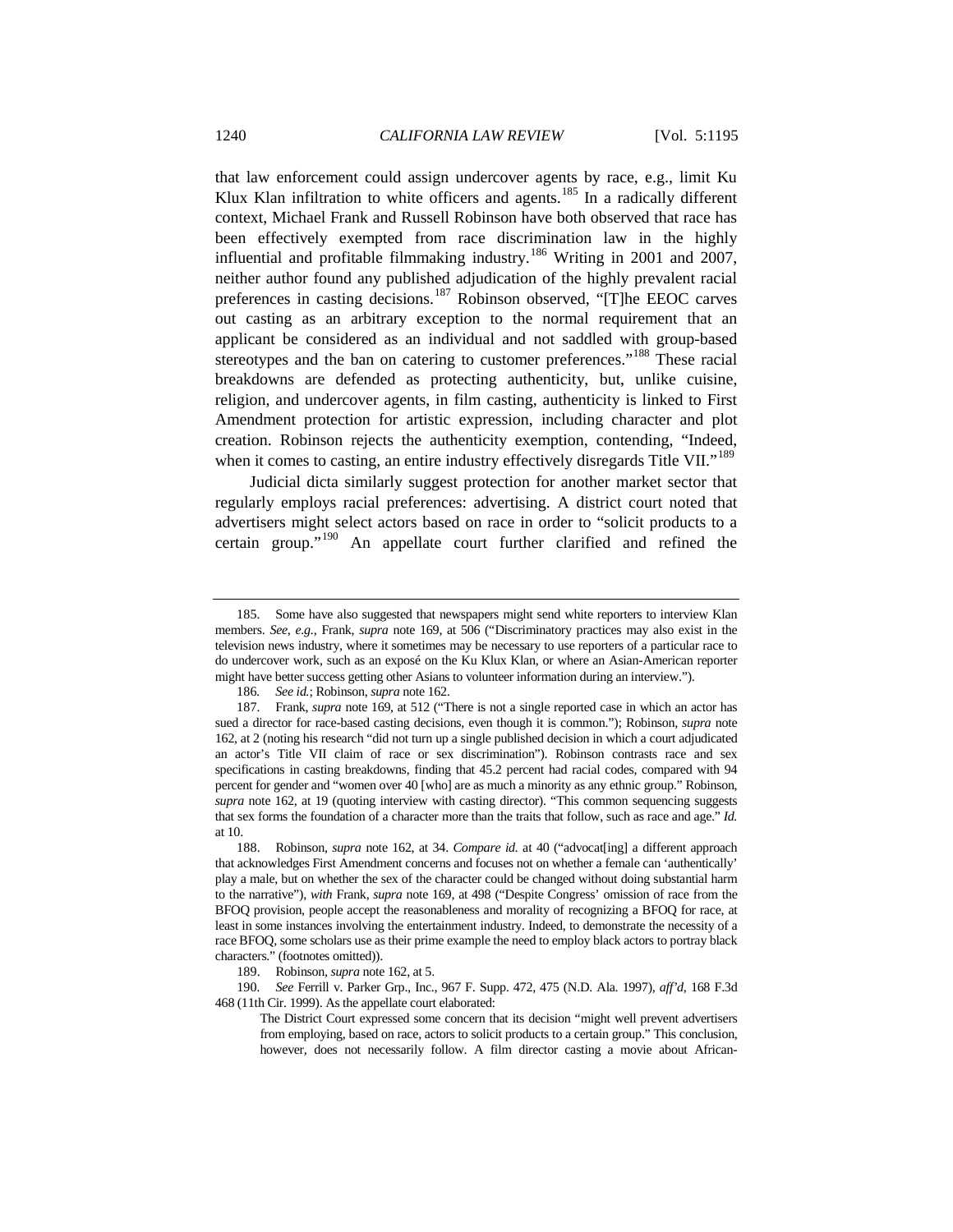hypothetical test as employers' ability to take racial *appearance* into account.<sup>[191](#page-46-0)</sup>

A final looks-based profession that appears to inhabit at least a litigationfree zone with regard to antidiscrimination law is modeling. Fashion designers and editorial directors routinely use race as an organizing principle, either excluding non-white models from highly lucrative runway shows and editorial campaigns, or, alternatively, use race to organize how they showcase clothes and trends. Thus, while nominally there are no BFOQs for race discrimination (§ 1981 follows Title VII in denying one), the reality is that some appearance industries—film, advertising, and modeling—routinely make hiring and other employment decisions based on race.<sup>[192](#page-46-1)</sup> Despite the absence of any significant ideological justifications, it is these looks-based, or "appearance," markets that enjoy expressive protection to discriminate.

In sum, erotic assimilationists seek access to antidiscrimination law in order to ameliorate the significant bias customers and employers exert against sex workers. Yet, Title VII is a doctrine riddled with exclusions, tiers, and inconsistencies. These include BFOQ's rooted in authenticity as well as both decisional and spatial privacy, First Amendment exclusions, and tiered standards in sexual harassment. Given this doctrinal complexity and unpredictability, sex workers may not enjoy the full protections from discrimination that assimilationists anticipate and hope for. An additional question, taken up in Part III, is whether Title VII should be applied to sex markets.

## *D. Summary*

In the end, the erotic assimilationist claim that professional sex is just work and could be easily assimilated into extant regulatory structures is a miscue from the diversity of workplaces and their regulation. Regulations for health and safety, violence prevention, and antidiscrimination law apply in varying ways to different market sectors and types of work. To gain maximum protections in a world of decreasing regulation, workers must define

191*. Ferrill*, 168 F.3d at 474 n.10.

American slaves *may not exclude Caucasians from the auditions*, but the director may limit certain roles to persons having the physical characteristics of African-Americans.

*Ferrill*, 168 F.3d at 474 n.10 (emphasis added); *see also* Miller v. Tex. State Bd. of Barber Exam'rs, 615 F.2d 650, 654 (5th Cir. 1980) (suggesting that a director wishing to cast the role of Henry VIII may announce that only applicants of sufficient physical likeness to Henry VIII will be considered). As applied here, the Parker Group could have legally assigned jobs based on accent, speech pattern or dialect, but not expressly on race. The statutory language allows gender to be a valid BFOQ for hiring an actor or actress where it is necessary for the "purpose of authenticity or genuineness." 29 C.F.R. § 1604.2(a)(2). Congress specifically rejected race as a BFOQ. *See generally* 110 Cong. Rec. 2550-63 (1964) (House discussion on inclusion of race and color in the BFOQ exception).

<span id="page-46-1"></span><span id="page-46-0"></span><sup>192.</sup> Siobhan Brooks recasts these as "desire industries." "Desire industries can include various forms of media and industries, which operate on ideas of desire and attractiveness such as fashion modeling, acting, and selling retail." BROOKS, *supra* not[e 149,](#page-38-0) at 6.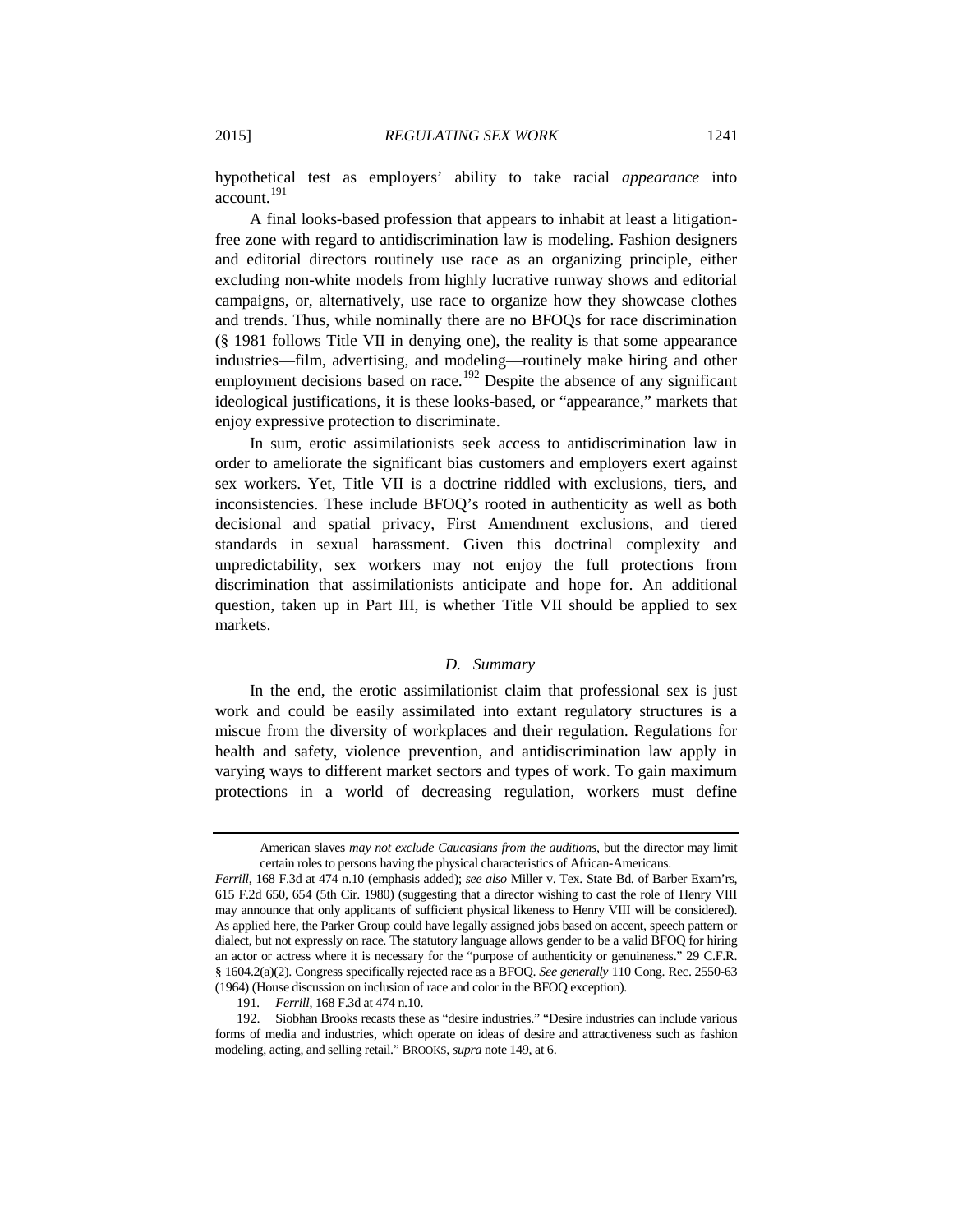themselves as certain kinds of workers doing certain kinds of work. Workers successfully gained regulatory interventions in the factories, mines, slaughterhouses, and other worksites that labor reformers targeted after the industrial revolution. These regulatory interventions aligned particularly well with Fordist factories in which employers' efforts to standardize production also showcased their control, responsibility, and liability. Applying antidiscrimination law to these same workplaces was similarly straightforward: neither employers nor consumers have any legitimate interest in the race or gender of the worker who produces their coal, car, or widget.<sup>[193](#page-47-0)</sup> But as many commentators have noted, labor's golden age ended with the manufacturing economy. Workers in the service economy struggle to make their needs legible to regulatory agencies and to access protections. Even the OSH Act, despite strong calls and efforts to expand it, continues to envision a historical, increasingly non-relevant workplace.

Despite more than a century of effort by labor activists and reformers, workplace law remains unpredictable, and many workers find that its protections are inadequate for their needs. Beyond that, the regulation of work is deeply instrumentalist: it is neither natural nor inexorable. As such, erotic assimilationists should be thoughtful about *which* type of labor sex work would be most likely to be assimilated into. While assimilationists might be envisioning those laborers *and labor* with the most conventional set of protections, e.g., manufacturing, which features relatively strong protections from single-incident injuries, as well as racial and other forms of discrimination, it is just as likely that sex work would be assimilated into labor in which workplace hazards are un- or under-regulated. Regulators might find sex work akin to in-home health care providers, late-night retail, or other relatively invisible, powerless service work. Or modeling.<sup>[194](#page-47-1)</sup>

In addition, as the next Part shows, the erotic assimilationist claim is a miscue not only from the diversity of *workplaces*, but also from the diversity of *sex workplaces*. Sex workplaces differ not only from many other workplaces, but also from each other. The next Part explores both the diversity of sex markets and the distinctive challenges of regulating them in order to contemplate whether and how sex workplaces could be more effectively regulated to ameliorate both danger and discrimination.

<span id="page-47-0"></span><sup>193</sup>*. But see* DAVID R. ROEDIGER, THE WAGES OF WHITENESS: RACE AND THE MAKING OF THE AMERICAN WORKING CLASS (1991) (describing economically irrational behavior in which White workers accept lower wages for a racial premium of not working with Blacks).

<span id="page-47-1"></span><sup>194.</sup> As explored in Part III, modeling and sex work have much in common. *See infra* notes [294–](#page-74-0)98 and accompanying text. According to Ashley Mears, modeling is emblematic of disempowered and precarious labor. ASHLEY MEARS, PRICING BEAUTY: THE MAKING OF A FASHION MODEL (2011).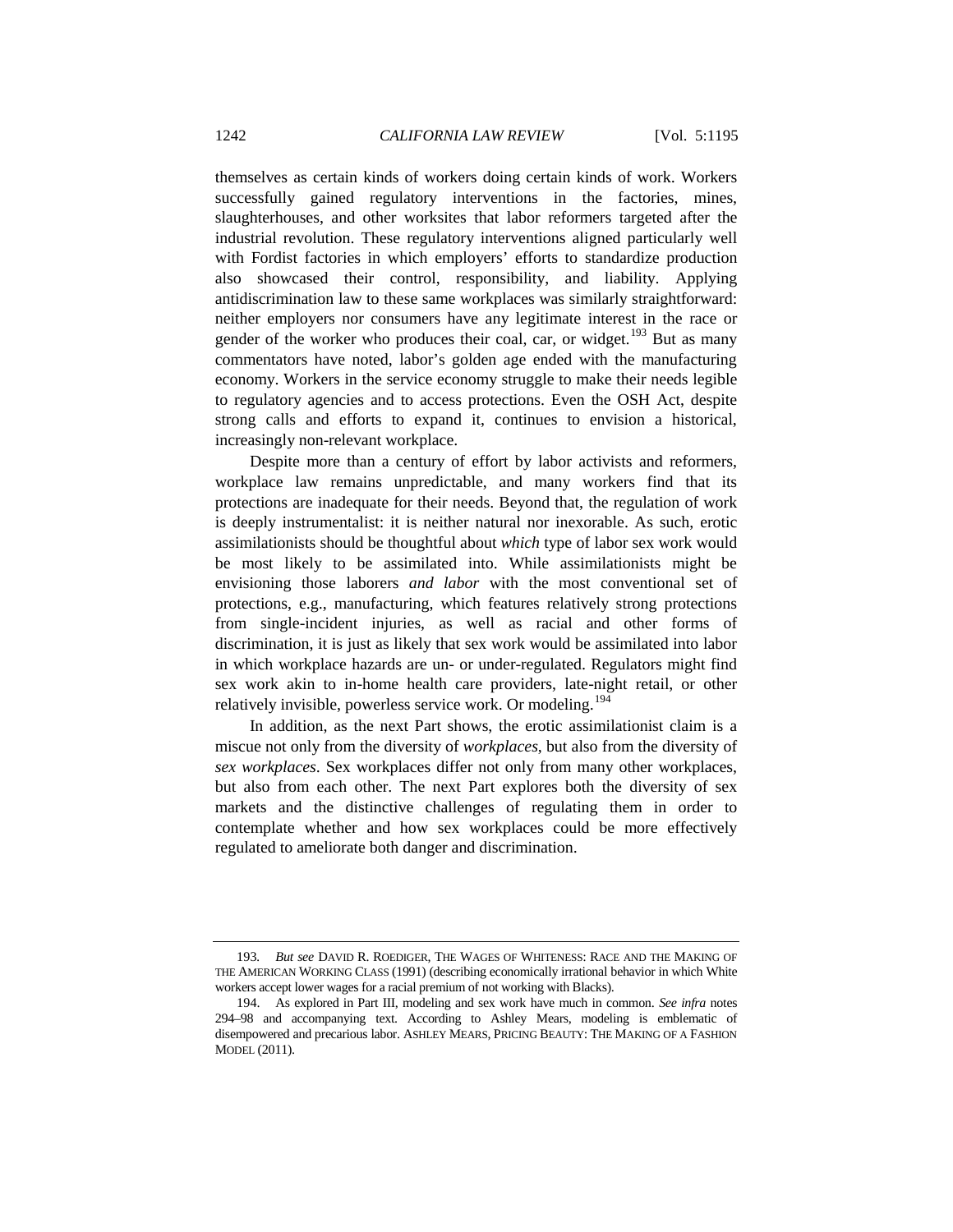# III PROFESSIONAL SEX: A NEW MODE OF WORK

#### *A. Peculiarities of Markets for Sex*

Part II argued that erotic assimilationists' insistence that sex work be regulated like "any other labor" ignores the diversity of workplaces and their regulation. This Section shows additional flaws in assimilationist logic that may have contributed to regulatory stall. In the strong form version, the homogeneity of labor claim insists—and in the weak form version it assumes that sexual labor is no different from other, non-sexual work. Recall Sylvia Law's point from Part I: "It seems . . . likely that [sex workers'] problems would be addressed through measures applicable to all workers, and extended to commercial sex workers if commercial sex were legal, rather than through special programs for commercial sex workers."<sup>[195](#page-48-0)</sup>

This Part shows that, contrary to the assimilationist claim, sex workplaces are not like most workplaces. Rather, they are distinct in ways that have regulatory significance.

Sex workers are disproportionately cisgender or transgender women but cater to a customer base that is overwhelmingly male.<sup>[196](#page-48-1)</sup> Sex work is not alone in these ratios; historically secretarial work also manifested these dynamics. (In contrast, other female dominated professions, like nursing, waitressing, and teaching, serve gender-mixed populations.) However in sex markets, these ratios can engender distinct dynamics that pose real risk to the workers. For instance, exotic dancers typically cater to a male customer base and work for multiple customers simultaneously, either in clubs or for parties—bachelor, fraternity, work, etc.—held in private or rented places, i.e., at outcall locations. While dance clubs often have regular customers who may come alone, many men patronize dancers together, seeking homosocial bonding through group

<sup>195.</sup> Law, *supra* not[e 11,](#page-4-0) at 599.

<span id="page-48-1"></span><span id="page-48-0"></span><sup>196.</sup> Kathleen D. Vohs & Jannine Lasaleta, *Heterosexual Sexual Behavior Is Governed by Social Exchange and Basic Economic Principles: Sexual Economics Theory*, 9 MINN. J.L. SCI. & TECH. 785, 792 (2008) ("There exists a great gender asymmetry in prostitution: it is almost always the man that is paying for sex. Even male prostitutes have mainly male clients. Research by Atchison, Fraser, & Lowman provide evidence for the idea that women do not pay for sex: in a study using several multi-method searches for clients of prostitution they only found two women. Of interest is that both women did not purchase sex on their own, but rather were engaging in group sexual activity with a male partner."); *see also* Lynn Sharon Chancer, *Prostitution, Feminist Theory, and Ambivalence: Notes from the Sociological Underground*, 37 SOC. TEXT 143, 151 (1993) (describing sex work as "an overwhelmingly female work force that services an overwhelmingly male clientele"); RICHARD A. POSNER, SEX AND REASON 91–92 (1994) ("Even in societies in which women are prosperous and independent (modern Scandinavia, for example), and therefore could easily afford to patronize prostitutes, there is no demand for prostitutes of either sex to service women."). *But see, e.g.*, Klaus de Albuquerque, *Sex, Beach Boys and Female Tourists in the Caribbean*, 2 SEXUALITY & CULTURE 87 (Barry M. Dank ed., 1998) (observing women do not seek out sex in brothels or on the street but increasing numbers partake of sex tourism).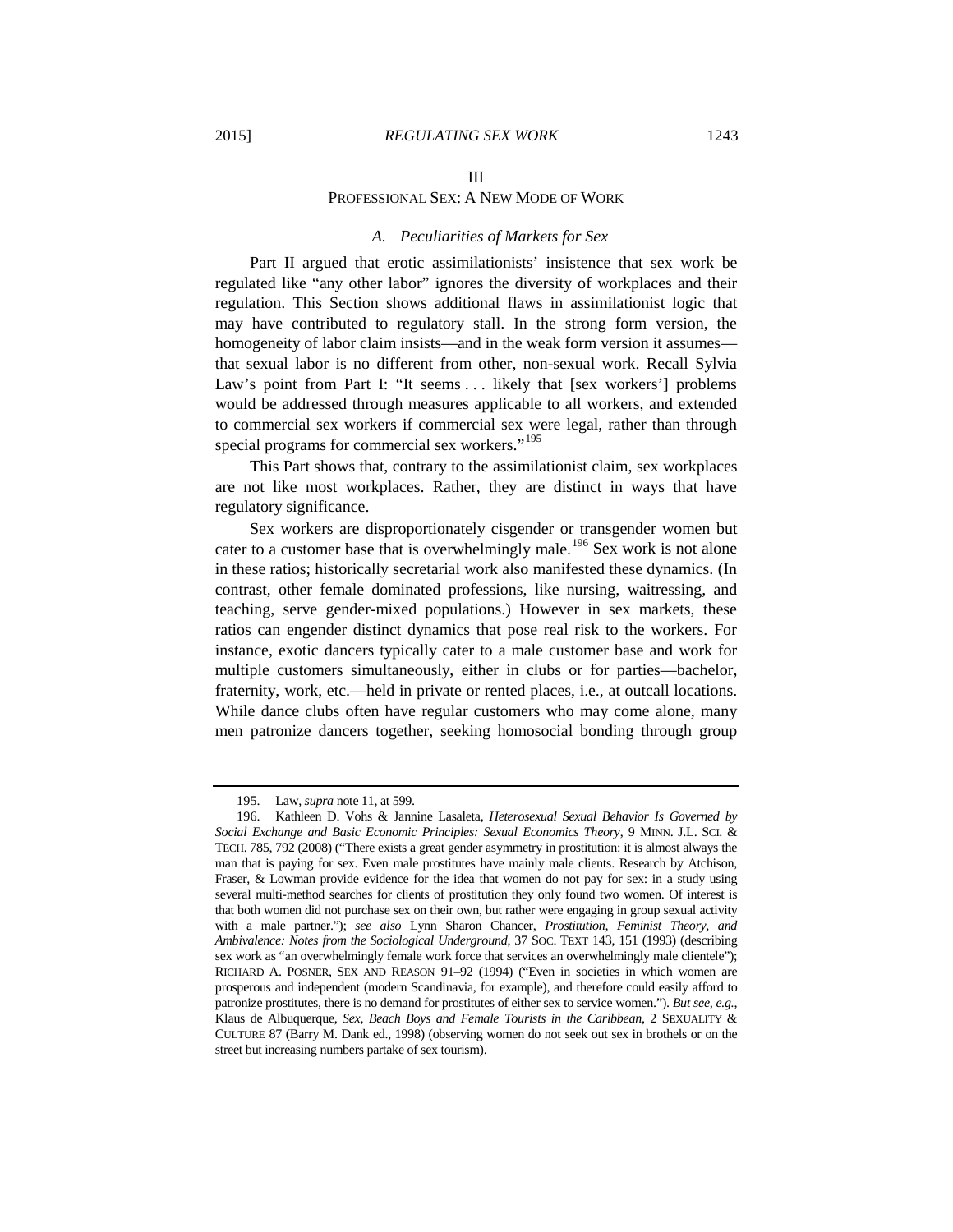interaction with the worker.<sup>[197](#page-49-1)</sup> Several sociological studies have found that in these spaces patrons may experiment with and negotiate social norms and expectations of masculinity that differ from—and would be condemned as unacceptable in—other social contexts.<sup>[198](#page-49-2)</sup> For example, sex workers who are cisgender and transgender women face heightened risks of violence, particularly sexual violence, which are described in more detail below.<sup>[199](#page-49-3)</sup> Transgender women are especially vulnerable due to their marginalized social position<sup>[200](#page-49-4)</sup> and also customers who react violently when learning a prostitute is biologically male.<sup>[201](#page-49-5)</sup>

<span id="page-49-0"></span>These same homosocial masculinities can trigger violence against men sex workers. Violence against men in the sex trade is well documented.<sup>[202](#page-49-6)</sup> Overwhelmingly, this violence is perpetuated against them by men customers, not women and is often triggered by perceived threats to the same masculinity that degrades women sex workers. $203$ 

199*. See infra* Part III.B.

<span id="page-49-1"></span><sup>197.</sup> According to one of Siobhan Brooks's informants, men "show off in front of their friends and may refer to you as a bitch or a ho, you just never know what can happen, especially at a bachelor party where you don't even know if security will be there." BROOKS, *supra* note [149,](#page-38-0) at 67. Some clubs reinforce this homosociality by denying access to women unaccompanied by a man. Sociologist Bernadette Barton found that, as a lesbian "with no readily available male partner to accompany me, even getting into the clubs" to conduct field research presented hurdles because "the vast majority of strip bars do not allow women to enter unaccompanied by a man." Barton, *Dancing on the Möbius Strip*, *supra* not[e 50,](#page-16-0) at 587.

<span id="page-49-2"></span><sup>198.</sup> Lisa Pasko, *Naked Power: The Practice of Stripping as a Confidence Game*, 5 SEXUALITIES 49, 64 (2002) ("For the male customers, the stripping experience initially seems to provide opportunities to enact masculinity by using economic power to achieve emotional and sexual intimacy. The setting of the club reinforces the general social construction of women as ubiquitously available sex objects, despite the fact that dancers actually maintain a certain form of power in their particularized interaction. It is power, though, that does not really challenge male authority, and ultimately embeds even the con woman in stigmatizing, exhausting and dangerous work. The money may be good, but the social consequences for the women are profound."). Bernadette Barton's field research in strip clubs found the same dynamics at work. "[B]ecause strip clubs exist on the borders of 'morally correct' society, in the mind of the average customer, normal rules of etiquette do not apply. He may feel entitled to make the dancer the receptacle of all of his most abusive, perverse, and obnoxious behaviors and ideas." Barton, *Dancing on the Möbius Strip*, *supra* not[e 50,](#page-16-0) at 592; *see also* VIVA LAS VEGAS, MAGIC GARDENS: THE MEMOIRS OF VIVA LAS VEGAS 39 (2009) ("Lawyers were always the worst. They seemed to feel they could get away with murder. Probably could. At the Magic they were constantly getting tossed for taking out their erect cocks.").

<span id="page-49-4"></span><span id="page-49-3"></span><sup>200.</sup> "Transgender sex workers are among the most vulnerable populations in the United States, partly due to their limited access to health care, job discrimination, high HIV prevalence, violence, and social marginalization." Elizabeth Schepel, A Comparative Study of Adult Transgender and Female Prostitution (May 2011) (unpublished M.S.W. thesis, Arizona State University), http://repository.asu.edu/attachments/56451/content/Schepel\_asu\_0010N\_10422.pdf.

<span id="page-49-5"></span><sup>201</sup>*. See, e.g.*, Kirk W. Elifson et al., *Male Transvestite Prostitutes and HIV Risk*, 83 AM. J. PUB. HEALTH 260 (1993); L.A. Sausa et al., *Perceived Risks and Benefits of Sex Work Among Transgender Women of Color in San Francisco*, 36 ARCHIVES SEXUAL BEHAV. 768 (2007).

<span id="page-49-6"></span><sup>202.</sup> MICHEL DORAIS, RENT BOYS: THE WORLD OF MALE SEX WORKERS 67–68 (Peter Feldstein trans., 2005) (2003); DONALD J. WEST, MALE PROSTITUTION 103–14, 290 (1993).

<span id="page-49-7"></span><sup>203.</sup> WEST, MALE PROSTITUTION, *supra* note [202.](#page-49-0) West notes that men prostitutes who consider themselves heterosexual also exert violence against clients who are gay men. *Id*. at 100–01.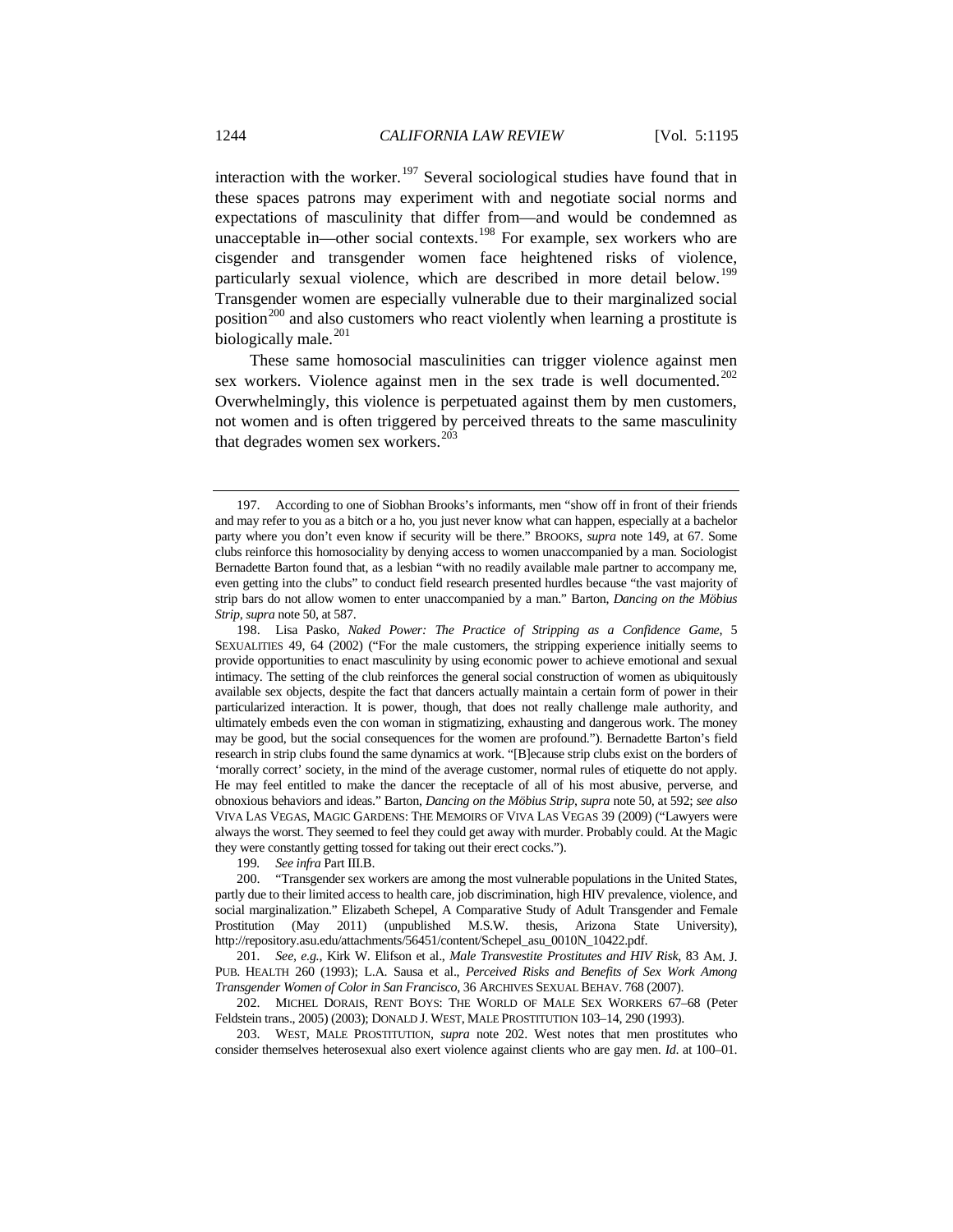<span id="page-50-4"></span>Customers' significant alcohol consumption can further loosen social inhibitions and lubricate behavior that puts workers at risk of both verbal abuse and violence.<sup>[204](#page-50-0)</sup> Moreover, sex workplaces are some of the only ones in which the *workers* are not only permitted but actually expected to consume alcohol. In dance clubs in particular, operators may require dancers to "hustle" drinks from customers, which the dancers are then expected to drink.<sup>[205](#page-50-1)</sup> Hence, not only are the customers often intoxicated, but also the workers are required to work in a state in which their own judgment is definitionally impaired.<sup>[206](#page-50-2)</sup> Compared to other workers, then, sex professionals endure a combination of gender ratios, masculinity threats, and alcohol consumption that heightens workplace risk.

<span id="page-50-5"></span>A second distinctive characteristic of the work is the dangerous blurring of when sex professionals are "on" versus "off" duty. In sex work, part of what is being "sold" is a fantasy of interpersonal connection.<sup>[207](#page-50-3)</sup> Customers purchase

<span id="page-50-2"></span>206. In one case, the court upheld a worker's claim to compensation when she accepted a ride after work from an intoxicated driver who then had an accident. The court concluded:

We find the commissioner's conclusion that claimant's intoxication was caused by her drinking while at work is supported by substantial evidence. *The employer required its dancers to socialize with customers and to hustle the purchase of drinks for the dancers. It should expect this requirement to result in intoxication of the dancers.* This practice also benefited the employer in two ways. First, it profited from the sale of the drinks, which customers paid for. Second, the dancers' socializing contributed to the lounge's goodwill by creating an atmosphere appealing to its customers.

2800 Corp. v. Fernandez, 528 N.W.2d 124, 128 (Iowa 1995) (emphasis added).

<span id="page-50-3"></span>207. "What a john wants is for the woman to *act* like the woman he wants, and for the woman to maintain a credible performance as part of the bargain. She is to act as if she *is* the role he wants her to play." Margaret A. Baldwin, *Split at the Root: Prostitution and Feminist Discourses of Law Reform*, 5 YALE J.L. & FEMINISM 47, 118 (1992). Discussing dancers, Brooks says that dancers circulating with patrons "allows for increased individual attention to the male guests and the formation of relationships between 'regulars' and the dancers. Gentlemen's clubs rely on fantasy to run their businesses. The fantasy is that the dancer is sexually and personally interested in the customer." BROOKS, *supra* not[e 149,](#page-38-0) at 78 (footnote omitted).

In both cases, men aligning themselves with conventional masculinity use violence to police other men deemed non-normative and threatening.

<span id="page-50-0"></span><sup>204</sup>*. See, e.g.*, Barton, *Dancing on the Möbius Strip*, *supra* note [50,](#page-16-0) at 592 (dancer describes drunken, threatening behavior).

<span id="page-50-1"></span><sup>205.</sup> BERNADETTE BARTON, STRIPPED: INSIDE THE LIVES OF EXOTIC DANCERS 55–56 (2006) ("In the clubs that serve alcohol, management expects the dancers to accept drinks from the customers because most club owners make the bulk of their profit from alcohol purchases. . . . Customers invariably want dancers to drink alcohol and are savvy to the tricks dancers use to stay sober. A client reasons that if he can get a woman sufficiently intoxicated, it might loosen her inhibitions enough that she'll have sex with him later."); *see also* Panagos v. Indus. Comm'n, 524 N.E.2d 1018, 1021 (Ill. App. Ct. 1988) (holding that dancer injured in an alcohol-related automobile accident after her shift at a club could receive workers' compensation because her drinking on the job arose out of and occurred in course of employment), *discussed in* Margaret A. Baldwin, *"A Million Dollars and an Apology": Prostitution and Public Benefits Claims*, 10 HASTINGS WOMEN'S L.J. 189, 202 (1999) ("The common-sense acknowledgment by these courts that drinking is a job requirement for women in strip clubs—affecting women's lives inside and outside the club—has potentially radical ramifications for women's benefit eligibility."). In contrast, Elizabeth Bernstein's study of prostitutes in Stockholm, Amsterdam, and San Francisco found that many "career" prostitutes were "vigilant" about working "straight," that is, not drunk or high, carefully distinguishing themselves from "survival" prostitutes who bartered their bodies for drugs. BERNSTEIN, TEMPORARILY YOURS, *supra* not[e 23,](#page-8-0) at 49.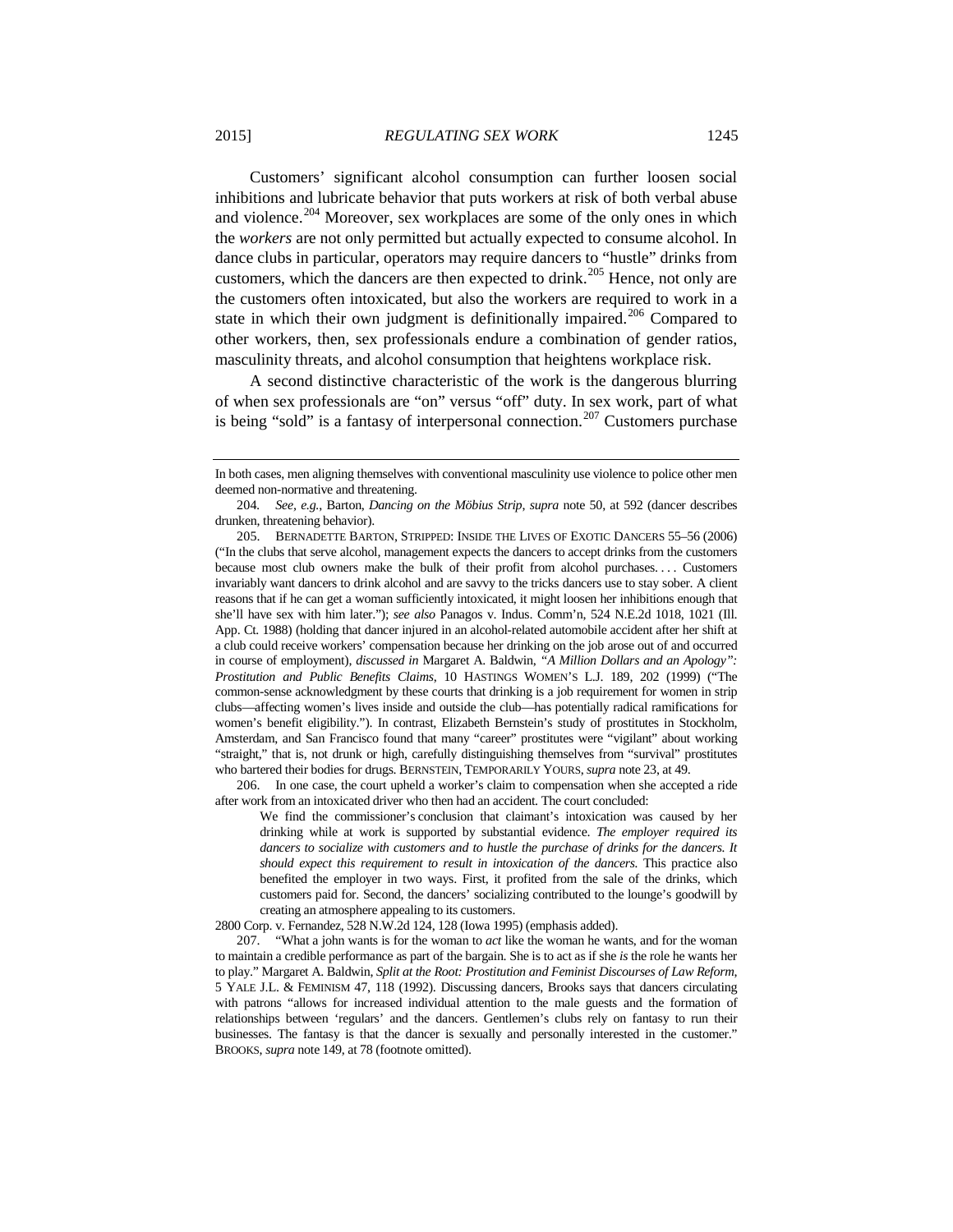vastly differing fantasies, but, with the exception of domination fantasies, the scenario typically entails a performance of erotic attraction from and personal interest in them by the worker. Hence, the popularity of The Girlfriend Experience, in which sex workers "advertise themselves as 'girlfriends for hire' and describe the ways in which they offer not merely eroticism but authentic intimate connection for sale in the marketplace."<sup>[208](#page-51-0)</sup> Good sex workers deliver the fantasies their customers want.<sup>[209](#page-51-1)</sup> It should not be surprising that some customers confuse the fantasy with reality and attempt to pursue the relationship beyond the transactional contract.<sup>[210](#page-51-2)</sup> One regular customer at a dance club in New York, who often volunteers to escort dancers to the subway or help them hail a cab after their shifts, observed, "It's leaving the club that's dangerous."<sup>[211](#page-51-3)</sup> This danger arises for other service workers, as well, who may be stalked or harassed by clients or customers, but the risk is higher in sex work, given that the customer's fantasy is embedded in an actual sexual relationship and interest, feigned or not.

Heightening the risk is the fact that some sex market employers appear to purposely blur lines between on-work/off-work. They may demand sexual services—or "entertainment" as they put it—for themselves or for friends, as a condition of employment or favorable treatment, such as good shifts or referrals to clients.[212](#page-51-4) In contrast, factory workers *typically* are not asked to make widgets for free or for the boss's personal use after hours. Both of these

<span id="page-51-0"></span><sup>208.</sup> BERNSTEIN, TEMPORARILY YOURS, *supra* note [23,](#page-8-0) at 7. Indeed, sociologist Bernstein's ethnographies found that "[o]ne of the most sought after features in the prostitution encounter has ... become the 'girlfriend experience,' or GFE. Ads for escorts in print media and online now routinely feature this in their advertisements, and there are entire Web pages where people who specialize in this service can advertise." *Id.* at 126. Bernstein dubs this "bounded authenticity." Although the emotional and erotic authenticity these sex workers offer is sincere, the interactions remain bounded by the market-mediated nature of the transactions. Bernstein finds that neither the clients nor the workers want unbounded eroticism, as demonstrated by the fact that many sex workers report that when they offer favored clients "freebies" or discounts the men often do not return. *Id.* at 102. Rather, "[f]or many clients, one of the chief virtues of commercial sexual exchange is the clear and bounded nature of the encounter" and the "clarifying effect of payment." *Id*. at 120, 121. Importantly, The Girlfriend Experience is not a substitute or second best to conventional, amative relationships; it, or bounded authenticity, is itself the desired experience. *Cf.* ZELIZER, *supra* note [24,](#page-8-1) at 17 (complicating idea of authenticity in intimate relationships).

<span id="page-51-1"></span><sup>209.</sup> "This emotional labor, which she describes as more tiresome than the work of exotic dance, is crucial to the financial success of the dancer." BERNSTEIN, TEMPORARILY YOURS, *supra* note [23,](#page-8-0) at 80 (footnotes omitted). One sociologist observed "the interactions between dancer and customer become complicated because the dancer not only displays her body, but also sells versions of her 'self'—including her personality, attention, and conversation—in order to sustain the relationship with the customer." McGinley, *supra* not[e 145,](#page-37-5) at 79 (footnote omitted).

<span id="page-51-2"></span><sup>210.</sup> "The dancer uses emotional labor to develop clients into 'regulars' who spend hundreds of dollars at each visit to the club. The emotional labor, which is invisible to the regular clients, results in clients' belief that they are 'boyfriends' rather than customers." BROOKS, *supra* note [149,](#page-38-0) at 80–81 (footnotes omitted).

<sup>211.</sup> BROOKS, *supra* not[e 149,](#page-38-0) at 96.

<span id="page-51-4"></span><span id="page-51-3"></span><sup>212.</sup> Lisa E. Sanchez, *Boundaries of Legitimacy: Sex, Violence, Citizenship, and Community in a Local Sexual Economy*, 22 LAW & SOC. INQUIRY 543, 567 (1997) (reporting that men who serve as agents for exotic dancers frequently insist upon sex as a condition for a referral).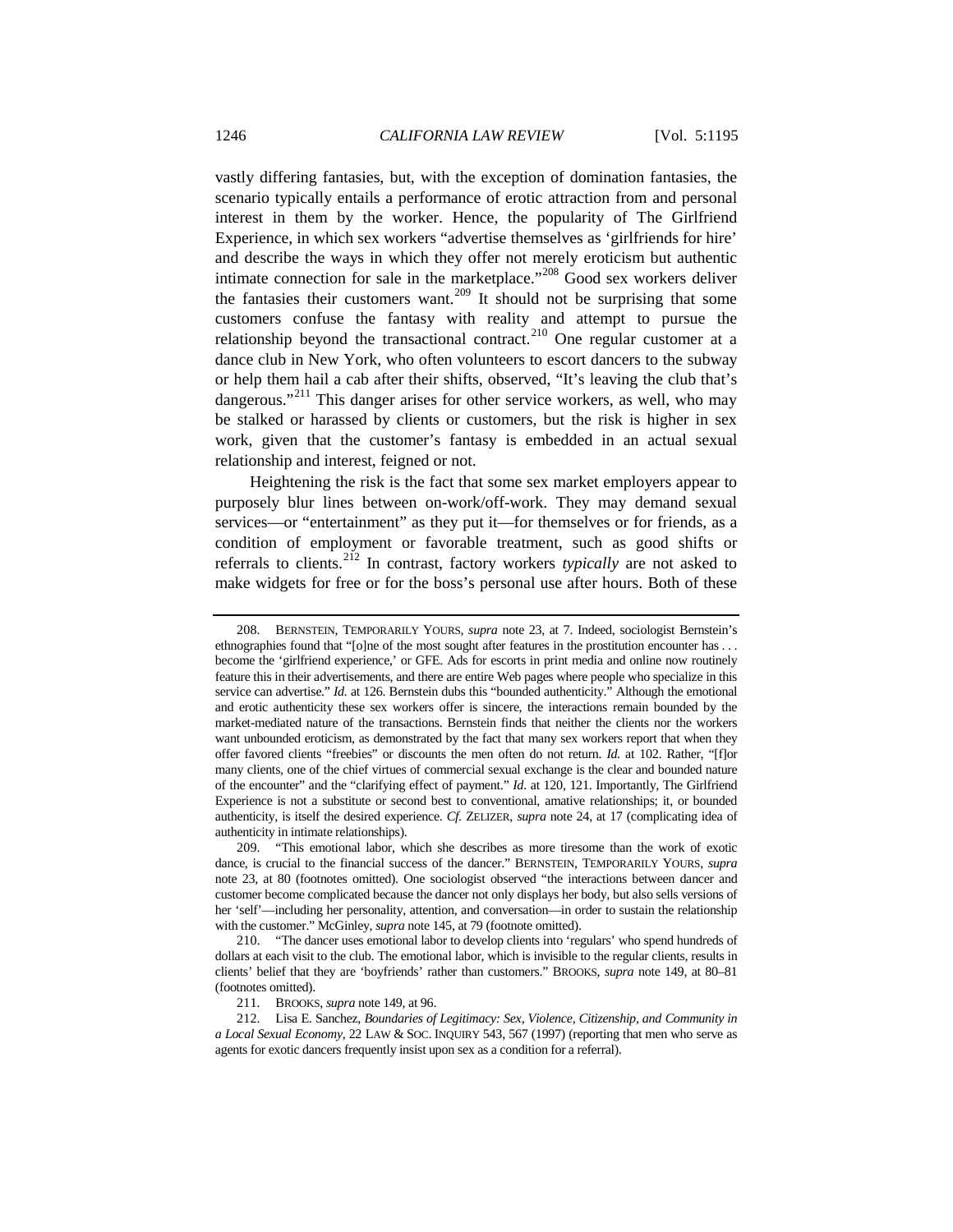dynamics are exacerbated by the attribution to sex professionals of an identity as always sexually available and willing or, alternatively, as a lesser human being deserving of exploitation, because s/he has explicitly commodified he/r sexuality. Both beliefs can lead to threatening behavior toward workers, including stalking, harassment, and even assault and murder. While many customers do get and respect the boundaries between "on" and "off" duty, the nature of the work lends itself to confusion, thereby heightening risk.

Similarly, the line between re-negotiating terms and harassment or assault also can be blurry. A dancer who is asked to perform a sexual act on a client may prefer not to do so, be offended, or even feel threatened or coerced. Another dancer, or the same dancer in different circumstances, might be open to the request, depending on the price point, client, or context. The same is true for a prostitute who has agreed in advance to a negotiated set of transactions but who may or may not be open to expanding the sexual menu during the encounter.<sup>[213](#page-52-0)</sup> While workers in non-sexual contexts might characterize the request for *additional* work or *more* work or *different* work as unpleasant, exploitative, and/or coercive, law and society typically do not perceive such requests as criminal behavior the way that violations of sexual contracts can easily cross into sexual assault.

A third meaningful distinction stems from the fact that sexual labor entails a social stigma that is almost unique. The stigma results in significant social isolation, as it interferes in the worker's relationships with friends, family, and, importantly, with other workers. For instance, dancers trying to unionize have found their organizing efforts rejected by several unions.<sup>[214](#page-52-1)</sup> In addition, while other workers who labor in stressful, high-risk, or low-prestige jobs can find solace from family, friends, and community, many sex professionals hide their work from those closest to them, resulting in profound social isolation.<sup>[215](#page-52-2)</sup> Some commentators also attribute the isolation to the extreme control that employers exert over sex workers that "leads to the erosion of other relationships and

<span id="page-52-0"></span><sup>213.</sup> Kathy Abrams's theory of partial agency highlights the pluralism of women's responses to sexualized conduct. Abrams, *supra* not[e 30,](#page-11-0) at 366 ("Acknowledging partial agency means looking for responses outside the range of the autonomous liberal subject or the wholly dominated victim, responses consistent with the broad notion that women strive to affect their environments and direct their lives, even when their chances of doing so are limited by structures or relationships of oppression.").

<span id="page-52-1"></span><sup>214.</sup> Margot Rutman notes that the Screen Actors Guild excludes such performers from membership and their independent-contractor status precludes their protection under the National Labor Relations Act. Rutman, *supra* not[e 102,](#page-28-0) at 519.

<span id="page-52-2"></span><sup>215.</sup> "[B]ecause of the stigmatized nature of their work, many dancers cannot tell their families or friends about what they do for a living." Chun, *supra* not[e 103,](#page-28-1) at 233. The main dancer featured in the documentary *Live Nude Girls UNITE!* had more difficulty coming out to her mother as a sex worker than as a lesbian, even though her mother was a doctor who worked with prostitutes. LIVE NUDE GIRLS UNITE!, *supra* not[e 154;](#page-39-6) *see also* Barton, *Dancing on the Möbius Strip*, *supra* not[e 50,](#page-16-0)  at 596–98 (describing the toll over time of emotional labor, constant rejection, and intermittent but regular cruelty and humiliation).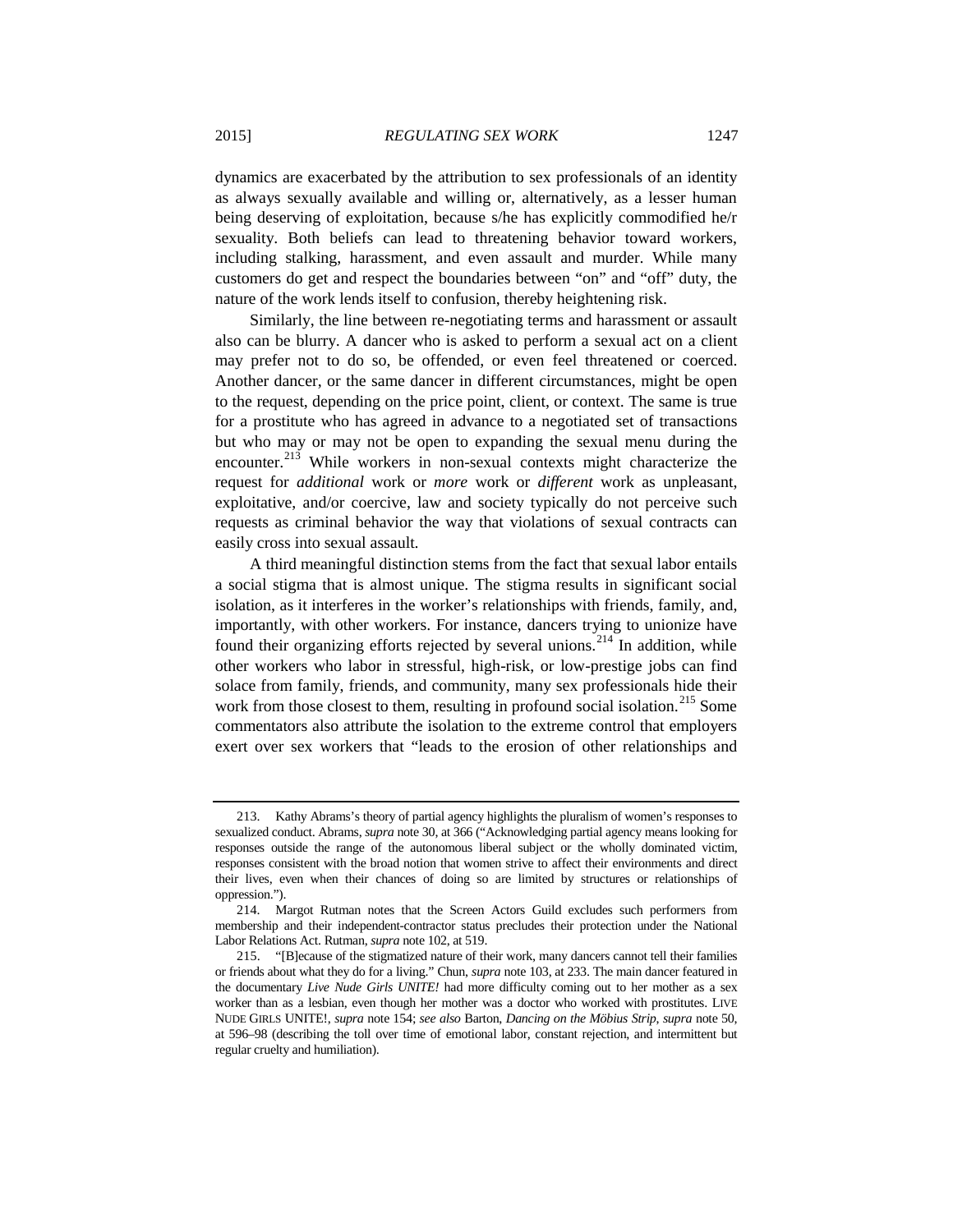thwarts personal autonomy."[216](#page-53-0) Importantly, the stigma also afflicts customers, who are largely unwilling to admit they consume professional/commercial sexual services.<sup>[217](#page-53-1)</sup> Unlike, say, those who consume, admit to, and even defend their consumption of fossil fuels produced by coal miners, "[m]any people watch pornography, but few are willing to write to their assemblypersons about  $it.$ "<sup>[218](#page-53-2)</sup>

Of course, some contend this stigma is a *product* of the criminalization of sexual labor. Stigma is associated with most illegal activities (and many legal ones associated with lower classes) and can be exacerbated by gender.<sup>[219](#page-53-3)</sup> Yet other criminalized activities do not incur the *intensity* of the stigma associated with sex work. Some law breakers, including drug dealers and even, ironically, pimps, enjoy cultural valorization.<sup>[220](#page-53-4)</sup> In contrast, the stigma associated with commercial sex appears to stem from deep-seated biases, discomforts, and ambivalences about sex itself, which, while culturally specific, are almost universal in their attribution of differential meaning to men and women and particularly prostitutes.[221](#page-53-5) It remains unclear how positive regulation and/or

218. Rutman, *supra* not[e 102,](#page-28-0) at 558 (footnote omitted).

<span id="page-53-3"></span><span id="page-53-2"></span>219. Martha Nussbaum offers an interesting contrast with the stigma associated with domestic workers:

Nussbaum, *supra* not[e 34,](#page-12-0) at 702.

<span id="page-53-0"></span><sup>216.</sup> Baldwin, *supra* note [205,](#page-50-4) at 197. Baldwin, who is an antiprostitution activist and scholar, further contends that the isolation of women who work in the sex industry is not unlike that of battered women. She also speculates that "[p]rostitution and stripping also require women to create an illusion of personal interest in the customer, a dynamic that in and of itself hedges the difference between work and personal life." *Id*. at 198.

<span id="page-53-1"></span><sup>217</sup>*. But see* CHESTER BROWN, PAYING FOR IT: A COMIC-STRIP MEMOIR ABOUT BEING A JOHN (2011) (memoir in form of graphic novel recounting self-described "john's" sexual encounters with prostitutes). *See also* Dwight Garner, *A Graphic Memoir that Earns the Designation*, N.Y. TIMES (May 24, 2011), http://www.nytimes.com/2011/05/25/books/paying-for-it-is-chester-browns-memoir -of-prostitutes.html ("It's a factual and often graphic recounting of the author's many erotic sessions with sex workers; it's a bitter critique of the inanities of romantic love; and it's a sustained argument in favor of decriminalizing prostitution."); Annie Sprinkle, *A John's Story*, N.Y. TIMES (July 3, 2011), http://www.nytimes.com/2011/07/03/books/review/book-review-paying-for-it-by-chester-brown.html (noting that in her forty years among sex workers she has only known one john, and arguably Charlie Sheen, "to come out voluntarily—with honesty, integrity and pride").

In domestic service as in prostitution, one is hired by a client and one must do what that client wants or fail at the job. In both, one has a limited degree of latitude to exercise skills as one sees fit, and both jobs require the exercise of some developed bodily skills. In both, one is at risk of enduring bad behavior from one's client, although the prostitute is more likely to encounter physical violence. Certainly both are traditionally professions that enjoy low respect, both in society generally and from the client. Domestic service on the whole is likely to have worse hours and lower pay than (at least many types of) prostitution, but it probably contains fewer health risks. It also involves no invasion of intimate bodily space, as prostitution (consensually) does.

<span id="page-53-4"></span><sup>220.</sup> The most recent example is the movie *Hustle and Flow* about a pimp striving to become a musician. The theme song, *It's Hard Out There for a Pimp*, won the 2006 Academy Award for Best Achievement in Music Written for Motion Pictures, Original Song.

<span id="page-53-5"></span><sup>221.</sup> Certainly prostitutes can be romantic figures in literature. For instance, prostitutes functioned as figures of moral transcendence in Victorian literature. Perhaps most famously several of Fyodor Dostoyevsky's works feature prostitutes as catalysts for redemption. Sonia Marmeladov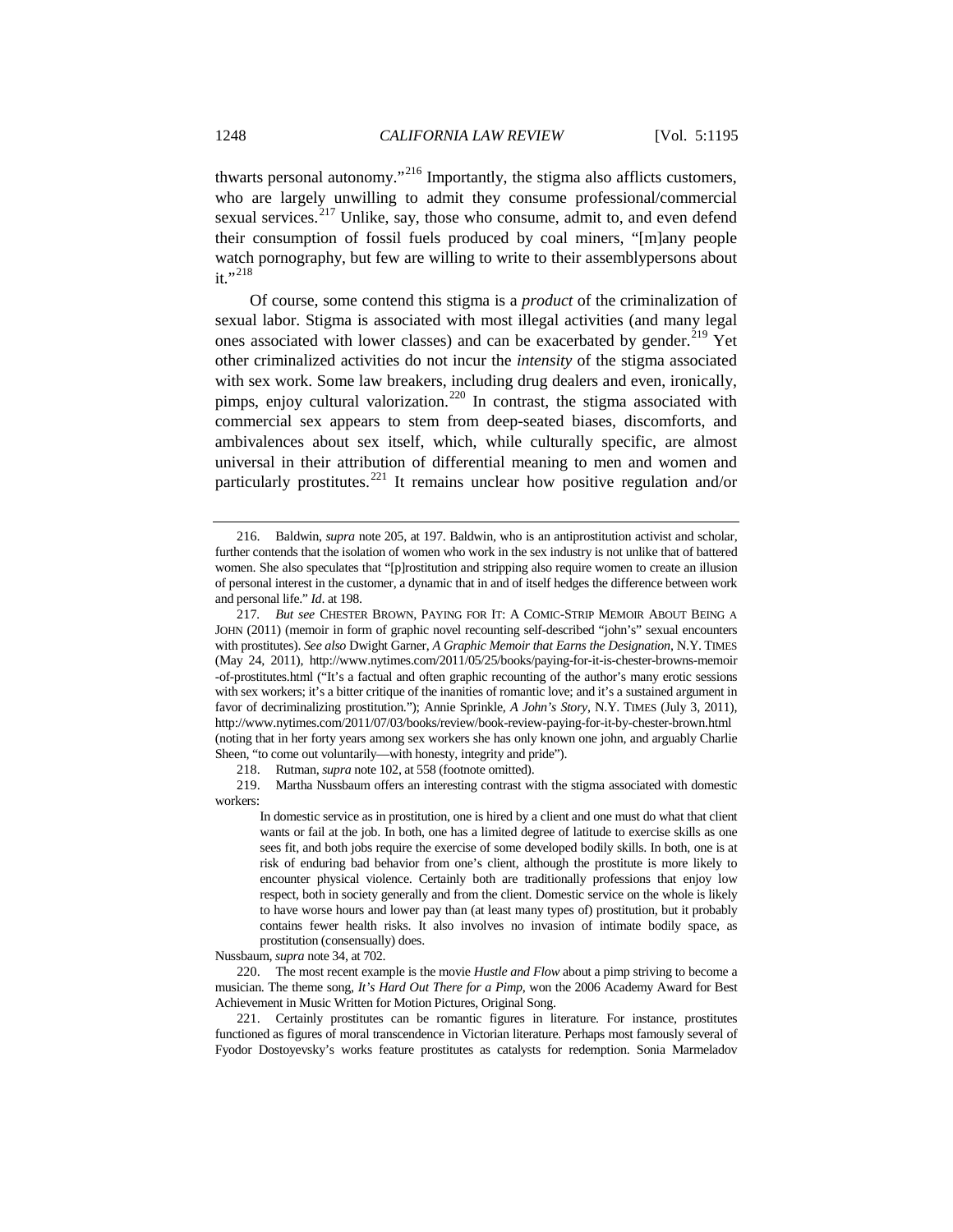decriminalization would affect stigma. While legalization might over time ameliorate some of the law-breaking stigma, it is less clear that it will overcome the second form of stigma, rooted in American prudishness and sexism. Insulting a woman by calling her a "whore" is not based on the illegality of the activity but rather on deep-seated biases against non-marital sex and also aggressive cultural hostility toward women who defy norms that they repress their sexuality.<sup>[222](#page-54-0)</sup>

Finally, while autonomy is a concern for all workers, sex work heightens the stakes for both the workers and the customers. Feminists have fought long and hard for consent to be the determining principle in the legal governance of sex.<sup>[223](#page-54-1)</sup> These liberal iterations of sexual agency and autonomy that characterize our current legal and moral moment mandate that a person can change their mind and withdraw consent at anytime during a sexual encounter.<sup>[224](#page-54-2)</sup> In keeping with this autonomy premium, sex professionals insist they should be able to refuse their services to *any* customer for *any* reason and withdraw consent at *any* time while a sexual service is being provided. Importantly, sex workers include among these reasons racial and gender preferences and biases. Some sex workers restrict their clientele based not only on a potential customer's gender (which few will find surprising), but also race as well. Thus, although

<span id="page-54-1"></span>223. Consent governs not only rape law, but also sexual harassment. The main exception is statutory rape, which remains a strict liability regime in a majority of states. *See generally* Catherine L. Carpenter, *On Statutory Rape, Strict Liability, and the Public Welfare Offense Model*, 53 AM. U. L. REV. 313 (2003) (complicating common wisdom that statutory rape is universal strict liability regime).

redeems both herself and the protagonist, Raskolnikov, in *Crime and Punishment* and Liza in the short story, *Notes from the Underground*. In contrast, one is hard-pressed to find actual prostitutes who enjoy status and influence in their communities due to their work.

<span id="page-54-0"></span><sup>222.</sup> For example, Duke freshman Belle Knox reported severe sexual harassment and threats after classmates learned she was financing her education by filming pornography. Knox observed the irony in social sexual norms: "I feel like girls at Duke have to hide their sexuality. We're caught in this virgin-whore dichotomy," she said. "Gender norms are very intense here and I feel like that's particularly carried out by frats. I think that being a woman at Duke is extremely difficult. I think that being a sexual woman at Duke is extremely difficult." Katie Fernelius, *Portrait of a Porn Star*, DUKE CHRON. (Feb. 14, 2014), http://www.dukechronicle.com/articles/2014/02/14/portrait-porn-star.

<span id="page-54-2"></span><sup>224</sup>*. See, e.g.*, State v. Baby, 946 A.2d 463, 493 (Md. 2008) ("We conclude that postpenetration withdrawal of consent negates initial consent for the purposes of sexual offense crimes and, when coupled with the other elements, may constitute the crime of rape."); *In re* John Z., 60 P.3d 183 (Cal. 2003) (becoming the first state supreme court to hold that post-penetration continuation of intercourse after consent is withdrawn constitutes rape); State v. Robinson*,* 496 A.2d 1067, 1069 (Me. 1985) (instructing jury that "if a couple consensually engages in sexual intercourse and one or the other changes his or her mind, and communicates the revocation or change of mind of the consent, and the other partner continues the sexual intercourse by compulsion of the party who changes his or her mind, then it would be rape. The critical element there is the *continuation under compulsion*"); State v. Siering*,* 644 A.2d 958, 961 n.4 (Conn. App. Ct. 1994) (instructing jury that "if there exists consensual intercourse and the alleged victim changes her mind and communicates the revocation or change of mind of consent and the other person continues the sexual intercourse by compelling the victim through the use of force then it would be sexual assault in the first degree"). A Kansas statute "proscribes *all* nonconsensual sexual intercourse that is accomplished by force or fear, not just the initial penetration." State v. Bunyard, 133 P.3d 14, 28 (Kan. 2006) (but also requiring use of force or fear in addition to absence of consent).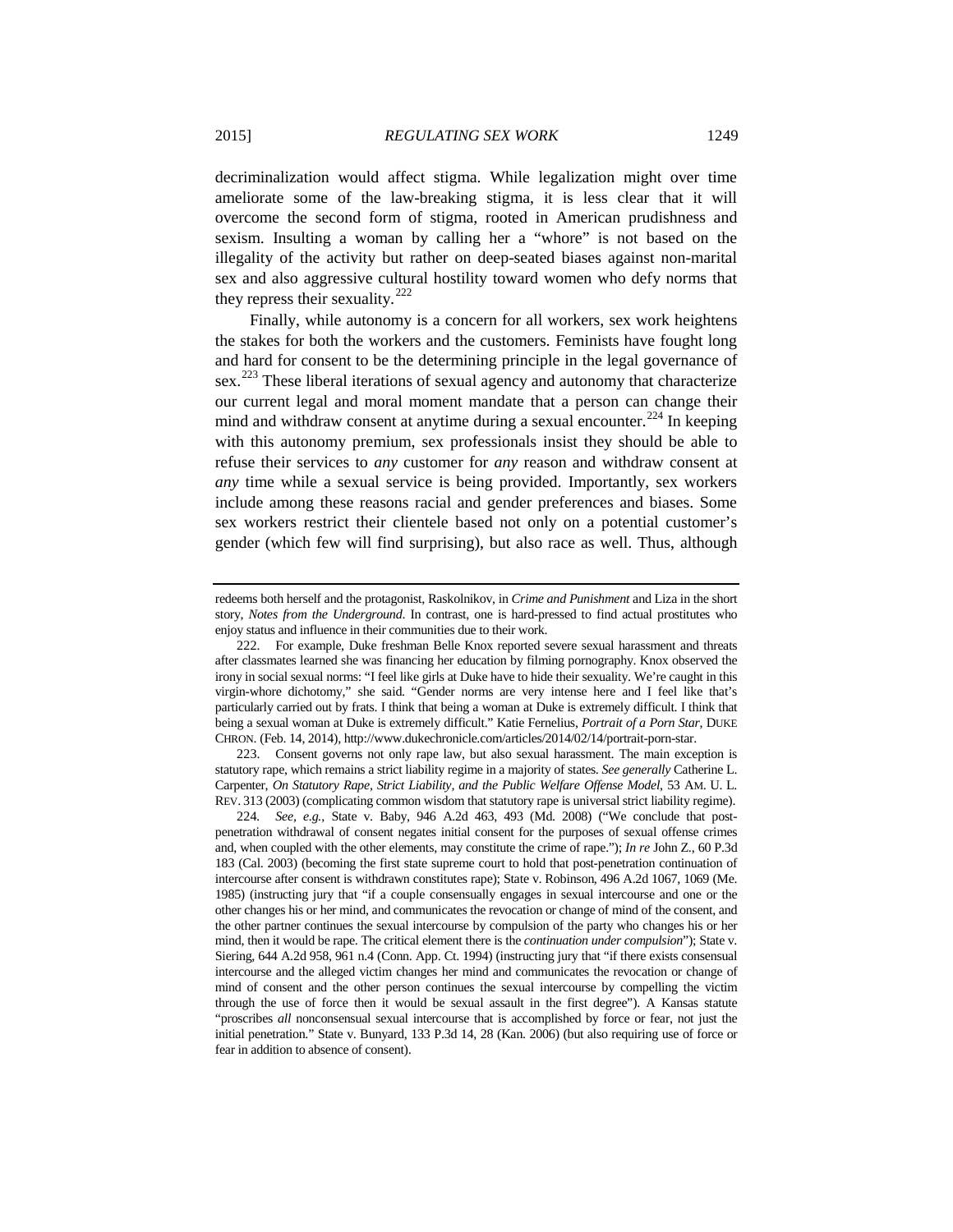this autonomy premium puts sex professionals in direct conflict with public accommodations and consumer protection law, many embrace and insist on the same norms of personal choice and preference that govern non-market intimacy.<sup>[225](#page-55-0)</sup>

In sum, while it may be tempting to "view[] them through the same labor lens as other workers," professional sex is not like "most" work.[226](#page-55-1) Contrary to assimilationists' claim of homogeneity, *most* workplaces are not characterized by the particularities of sex work: the culture of alcohol, drinking, and drugs; the homosocial "mob" context; the blurred line between legitimate renegotiations and criminal assaults; a similarly blurred line between on-site/offsite (that is, on-duty/off-duty) identities; and employer expectations of "free" services that all can combine to create distinct risks and hazards. Nor does *most* work entail the stigma and resulting isolation or threaten entrenched liberal norms of autonomy in the same way.

Hence, on the one hand, sex professionals share many basic concerns with non-sexual workers, e.g., exploitation by management, weak rights, dangerous and unsanitary working conditions, as well as distinctly gender-based harms (for instance, wearing stiletto heels and sexual harassment are both more likely to affect women than men). If social institutions, including law, recognized sex workers as employees, many existing workplace regulations would also apply to sex workplaces. For example, exit signs and fire extinguishers are mandatory in brothels and dance clubs as they are in factories and restaurants. Other requirements will be relatively straight forward to enforce, for instance that stages, poles, sex toys, beds, i.e., "equipment," be safe and meet specified standards of hygiene. However some types of risks and hazards, such as the violence, sexual harassment, and discrimination described in Subparts II.A and III.B, tend to be specific to or intensified by sex work. Importantly, many of these risks are areas in which current workplace law is especially weak and constrained. OSHA and workers' compensation are characterized by constrained enforcement powers and both categorical and gendered exclusions of much of the risk that characterizes sex workplaces. Many urge exclusions or limitations on the application of Title VII's sexual harassment prohibitions to erotic receipt businesses. BFOQ defenses similarly complicate the application of discrimination law to race and gender. Finally, sex workers will battle with employers over their characterization as employees, which is necessary to access many protections that are already available.

<span id="page-55-1"></span><span id="page-55-0"></span><sup>225.</sup> In this sense, they embrace the exceptionalist stance that the sexual nature of their work trumps its role as labor. The 1964 Civil Rights Act prohibits discrimination against consumers in places of public accommodation. 42 U.S.C. § 2000a(a) (2012) ("All persons shall be entitled to the full and equal enjoyment of the goods, services, facilities, privileges, advantages, and accommodations of any place of public accommodation, as defined in this section, without discrimination or segregation on the ground of race, color, religion, or national origin.").

<sup>226.</sup> Moukalif, *supra* not[e 85,](#page-24-0) at 254.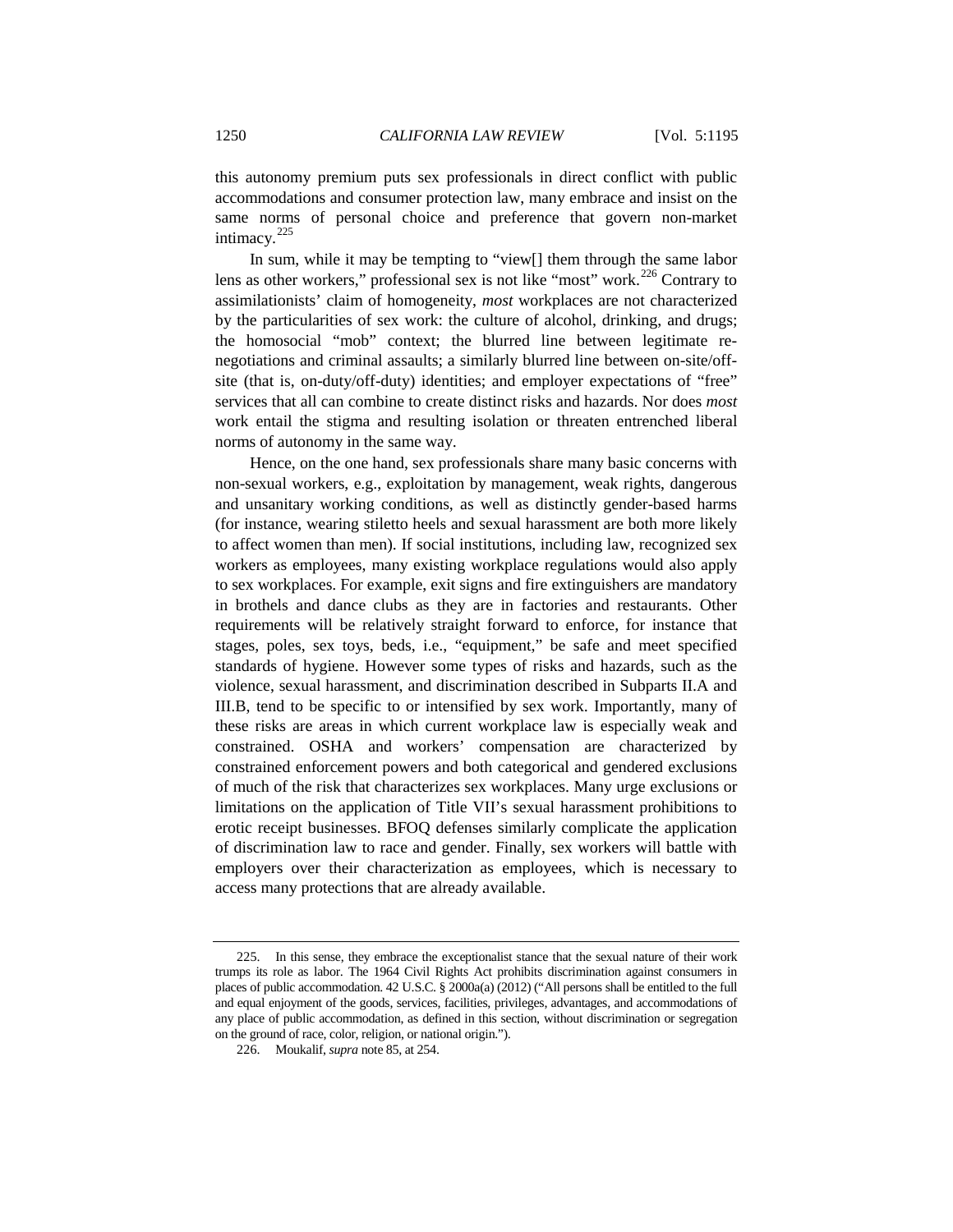2015] *REGULATING SEX WORK* 1251

In the end, Part II showed how much of standard workplace law will almost certainly fail sex workers, and that the erotic assimilationist claim obscures both the distinctive characteristics of much sexual labor and the distinct regulatory challenges it poses. The remainder of this Part explores further the peculiarities of sex work and how these are relevant to any proposed regulatory structures, focusing on ameliorating danger through risk reduction, accessing employee status, and prohibiting potential racial and other forms of discrimination.

## *B. Sexual Geography and Mitigating Risks*

As described in Part II.B, sex workplaces engender several health risks for workers, including occupational hazards and violence. Indeed, as Monica Moukalif observes, "Occupational health and safety is the major organizing point for prostitutes and other sex labor activists."<sup>[227](#page-56-0)</sup> This Section considers how internal differentiation might provide a strategy for ameliorating these significant risks.

## *1. Violence*

As described above, violence poses one of the biggest risks to sex professionals' well being. However, because sex work is so highly internally differentiated, violence threatens some sex workers more than others. Face-toface interactions that occur in isolation from others pose the biggest threat. Sociologist Elizabeth Bernstein found in her research on sex workers in San Francisco that while it was true that "streetwalkers were indeed at exceptionally high risk of physical violence, by their own accounts the chief danger existed when they were alone with a client—in a car or hotel room—not when they were standing on the street."<sup>[228](#page-56-1)</sup> Audrey Macklin's study of lap dancing in Canada observes the same dynamics at work: "It requires little imagination to recognize that the risk of harm to performers in the form of nonconsensual contact could only be exacerbated in circumstances where the patron and the performer are secluded from observation."<sup>[229](#page-56-2)</sup> Hence, although some municipal codes target public sexual acts, criminalizing them as "indecent," from the workers' perspective, the more "private" the sexual activity, the greater the risk.<sup>[230](#page-56-3)</sup> In this view, the degree of risk correlates not with the *type* of activity but with the *proximity* and *isolation* of the interaction.

<sup>227.</sup> Moukalif, *supra* not[e 85,](#page-24-0) at 270.

<span id="page-56-1"></span><span id="page-56-0"></span><sup>228.</sup> She continues: "Pimps were of little or no use in this regard." BERNSTEIN, TEMPORARILY YOURS, *supra* not[e 23,](#page-8-0) at 55.

<span id="page-56-2"></span><sup>229.</sup> Macklin continues, "The curtain shielding what happens on the other side of it from public and, therefore, judicial scrutiny is precisely what heightens the performer's vulnerability. The parallels between the regulation of private and public space in these cases and historic patterns of judicial treatment of domestic violence seem striking and obvious." Macklin, *supra* not[e 93,](#page-26-0) at 470.

<span id="page-56-3"></span><sup>230</sup>*. See also* Lauren Berlant & Michael Warner, *Sex in Public*, 24 CRITICAL INQUIRY 547 (1998).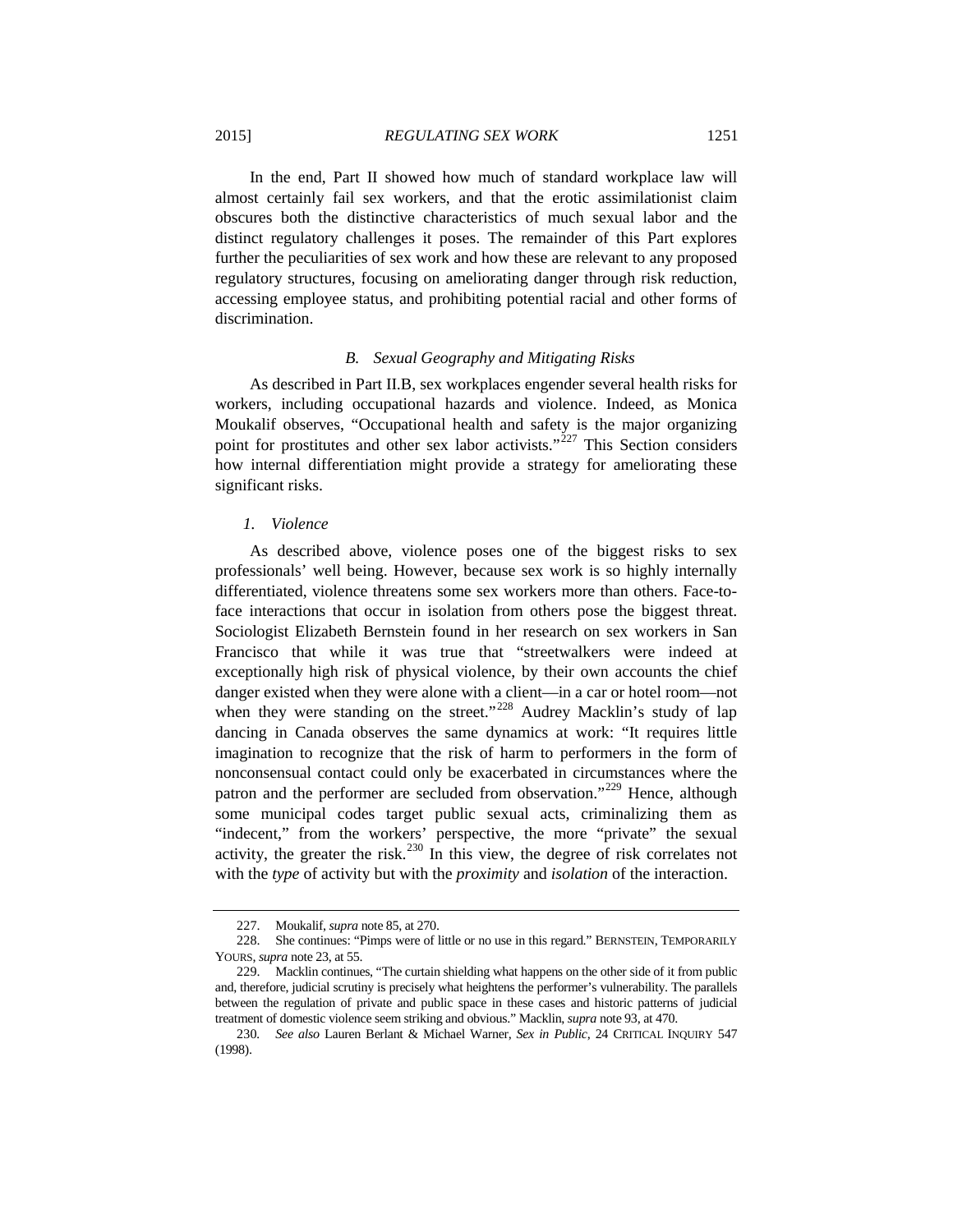We might map this sexual geography as follows. Organizational forms of sexual labor that do not require personal contact—that is, that entail no proximity—pose the least risk. This would include phone sex or other new media sexual services, as long as the workers remain "virtual" and unidentifiable.<sup>[231](#page-57-0)</sup> Importantly, because employers, co-workers, and third-party intermediaries can pose as great a threat to workers as customers do, another crucial factor is the degree of contact between workers and these actors. The more limited these interactions, the lesser the risk. In sum, in sexual geographies with no proximity, i.e., no physical or face-to-face interactions, between the worker and customers and employers, the risk of violence is minimal. These "virtual" sexual geographies ought not require significant regulation to protect workers from violence, other than clear rules and protocols to prevent cyberstalking and to preserve the virtual nature of the interactions.  $2\bar{3}2$ 

In contrast to the anonymous, virtual institutional form, proximate—or face-to-face—sexual services that occur in commercial establishments can pose a greater risk for workers. Brothels typically have private rooms or spaces in which prostitutes provide services to clients; similarly, some dance clubs offer separate rooms or lounges for customers who want private lap dances or massages. It is during these proximate interactions, while isolated from others, that clients are most likely to assault or threaten workers. In addition, as described above, many assaults and threats against sex professionals occur when they are leaving the establishment and alone in parking lots, on the street, etc.

Although commercial establishments have a heightened risk of violence, these institutional geographies are arguably the most straightforward to regulate for worker safety. Mandatory protections for the commercial institutional form might include bodyguards, panic buttons, a security service, escorts out of the workplace, and/or surveillance if appropriate.<sup>[233](#page-57-2)</sup> I propose that regulation of this institutional form should rest on two principles. The first is to ameliorate the risk correlated with both proximate and isolated sexual transactions through surveillance, security, and/or empowering the worker to quickly call on other stakeholders. The second principle is to make the establishment operator, not the worker, responsible for the risk reduction. Many sex establishments try to shift this cost, often by construing workers as independent contractors, but the point is that in commercial establishments, the owner/operator is best situated to maximize economies of scale and manage the geographic infrastructure to reduce risk. As in other, non-sexual workplaces,

<sup>231.</sup> Otherwise, stalking, both physical and cyber, becomes a severe threat.

<span id="page-57-1"></span><span id="page-57-0"></span><sup>232.</sup> On the other hand, virtual workers might seek protections from privacy law to control their images and how they are used. I thank Emily Danker-Feldman for this insight.

<span id="page-57-2"></span><sup>233.</sup> Some brothels and clubs already include these safeguards. Workers recognize and discuss risk management as they differentiate among worksites. *See, e.g.*, BROOKS, *supra* not[e 149.](#page-38-0)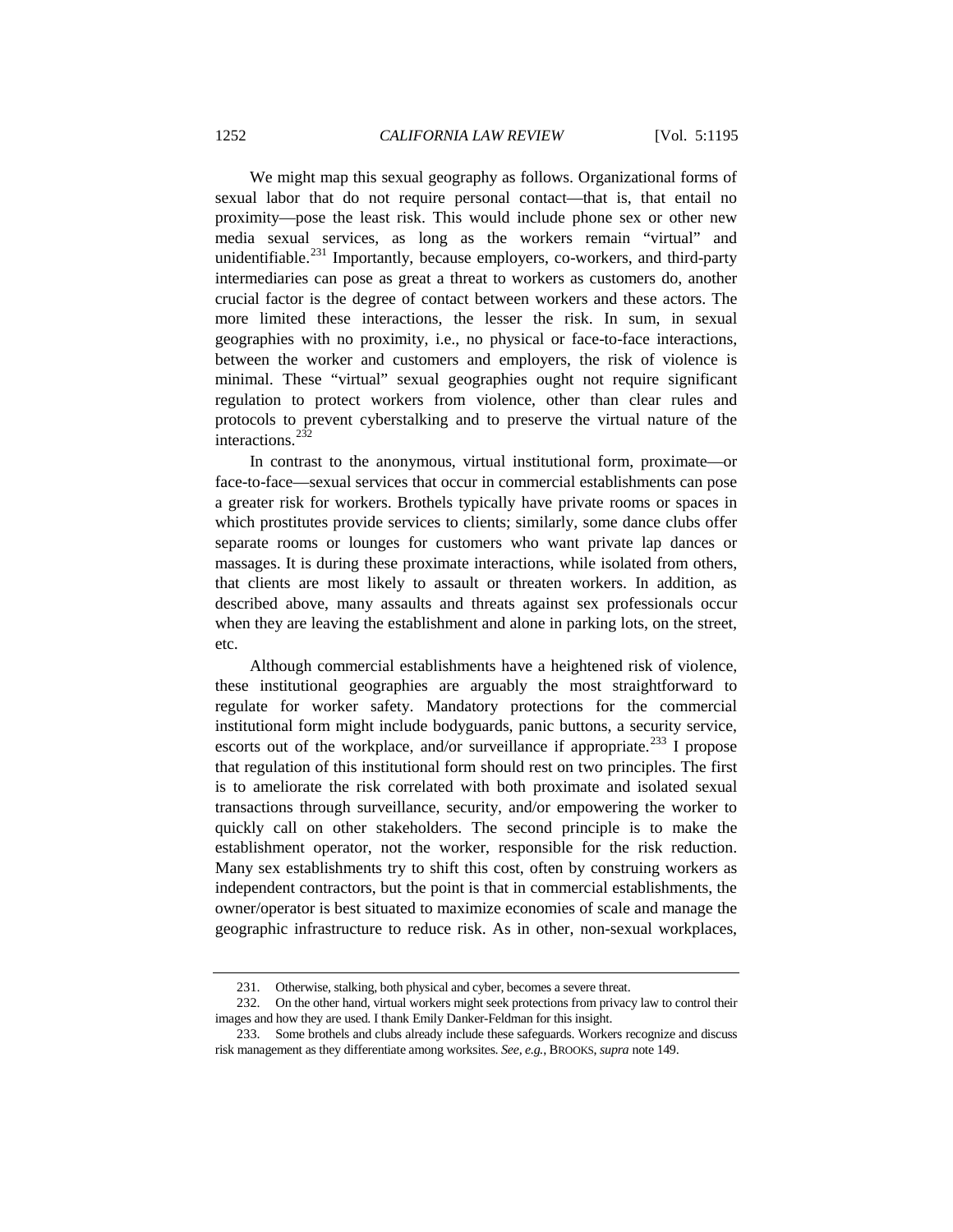compliance with these requirements would be a condition of licensing. "Scores" akin to restaurant sanitation ratings could be publicly posted to alert workers and customers alike to the degree of risk and any conditions that might compromise their safety.<sup>[234](#page-58-0)</sup>

The final institutional form generates the greatest risk of violence. In this sexual geography workers transact sex outside of dedicated commercial establishments; they are in proximity to their clients and are isolated from other potential stakeholders. Unlike those who work in brothels or clubs, these sex workers largely provide their sexual services in private homes, rented spaces such as hotel rooms, or on the street or other public places.<sup>[235](#page-58-1)</sup> Such workers might transact sex independently or for a third-party intermediary, such as an escort service or pimp. The defining characteristic of this sexual geography is its absence of an institutional infrastructure. Unlike brothel or club workers, outcall, street, and incall workers serve clients in unregulated private or informal (e.g., the street) contexts without any structural supports. Outcall dancers in particular may serve multiple clients simultaneously, but do so without co-workers, managers, or even other customers who have a stake in the on-going stability of the enterprise, including the safety of its workers. The presence of other stakeholders can provide formal or informal security for sex workers.

In addition, in outcall or street work, unlike brothels, clubs, and other commercial establishments, the law cannot mandate a thick security apparatus—panic buttons, security guards or bouncers, surveillance—because there is no stable worksite to regulate. Sex professionals who provide incall services out of their own homes have greater control over their circumstances, but even they may struggle to reduce risk.<sup>[236](#page-58-2)</sup> If the sex workers are independent contractors, working without managers or intermediaries, then they must absorb the costs of security completely on their own and cannot achieve the economies of scale that brothel and club operators can with security systems and guards. Independent sex professionals may also be reluctant to reveal their profession to others and resist the security apparatus that could compromise their privacy. Hence, because of its lack of institutional infrastructure and isolation, this sexual geography, in which I collapse outcall, incall, and informal into the label "outcall," poses the greatest risk of violence and is the hardest to regulate.

<span id="page-58-0"></span><sup>234.</sup> Sex workplaces could be subject to the same random audits by regulators as restaurants, day care centers, and other regulated businesses.

<span id="page-58-1"></span><sup>235.</sup> Sexual services provided in the worker's home are known as incall; services in other nonpublic venues are known as outcall.

<span id="page-58-2"></span><sup>236.</sup> Many high-end prostitutes would resist this regulation, contending that they rely on closely monitored referral networks to carefully screen their clients and protect themselves. My point is that if they miscalculate, there are no formal protections from client violence. In particular, those who work out of their homes are vulnerable to stalking and harassing behavior.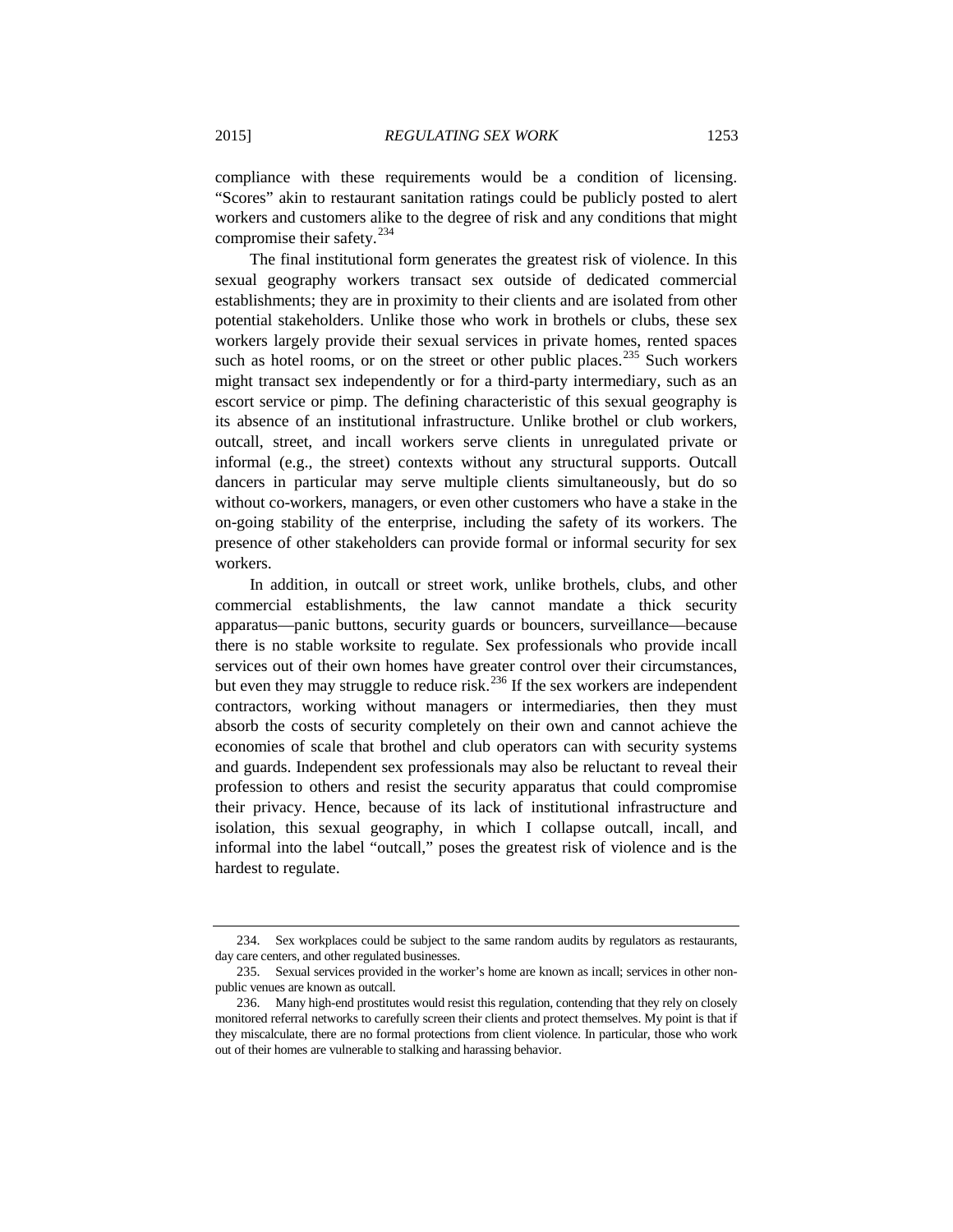Of course, that does not mean that outcall work cannot or should not be regulated. Recognizing the particular risks posed by the outcall form, New Zealand has issued specific guidelines and protocols that include panic buttons and cell phones, as well as recommendations to carry flashlights in case of poor lighting.<sup>[237](#page-59-0)</sup> Another protocol could be check-in systems, in which sex workers could confidentially document their schedule, including the relevant customer information, location of the rendezvous, and anticipated time until the next check in. This could function akin to an answering service with the addition of a pre-directed alarm or alert if the check in (and follow ups) are missed. We could also anticipate software companies creating applications, or "apps," that would manage such information.<sup>[238](#page-59-1)</sup> Regulations might also mandate bodyguards for incall and outcall work, or other isolated venues, although this might make costs unaffordable to most customers. Finally, hotels or landlords could market to sex professionals, offering rooms that provide security akin to some brothels.<sup>[239](#page-59-2)</sup> For both third-party intermediaries and sole proprietors performing incall or outcall work, adhering to regulations would be a condition of licensing.

In sum, when viewed on a continuum of sexual geographies, isolation and proximity are the biggest predictors of worker risk. The virtual form is the safest as long as workers preserve their anonymity and minimize or avoid physical interactions with third-party intermediaries. The commercial form (i.e., club dancing and brothel prostitution) can pose significant risks, but it is the most susceptible to regulatory interventions that can increase worker safety. Regulations can require operators to provide a thick security apparatus as a condition of licensing. Finally, unlike brothels and clubs, in informal sexual geographies without a stable infrastructure, workers are at the greatest risk. In what I have labeled the outcall form, there is no stable worksite to regulate, i.e., it would be difficult to enforce requirements for panic buttons, security, and

<span id="page-59-0"></span><sup>237.</sup> From the health axis of risk management, the New Zealand guidelines also encourage outcall workers to inspect the premises and take other precautions. For instance, the guidelines encourage workers to note whether the house is well lit and listen as she/he approaches the front door for voices that may indicate that more than one person is inside. If the client is not alone, then the sex worker may require the driver to accompany her/him inside. The sex worker should try to ascertain whether the client is too intoxicated. If the sex worker feels uncomfortable or endangered at any stage, she/he should leave immediately. HEALTH AND SAFETY IN THE NEW ZEALAND SEX INDUSTRY, *supra*  not[e 20,](#page-6-0) at 82–84.

<span id="page-59-1"></span><sup>238.</sup> Apps are now widely used to track and call private taxi and ride share services, such as Uber and Lyft. *See, e.g.*, Mark Gongloff, *Uber Worth \$18 Billion Because, Sure, Why Not?*, HUFFINGTON POST (June 6, 2014, 2:48 PM), http://www.huffingtonpost.com/2014/06/06/uber-18 -billion\_n\_5460748.html. Uber has generated controversy for several reasons: complaints from cab companies about unlicensed competition, looser protocols for background checks, which has resulted in assaults against some customers, and an antisocial CEO. As sex work currently is not legal or licensed, one cannot argue that these apps will lower standards of safety as Uber and Lyft's opponents argue.

<span id="page-59-2"></span><sup>239.</sup> KOTISWARAN, *supra* note [12](#page-4-1) (describing complex relationships between lessors and sex workers in India).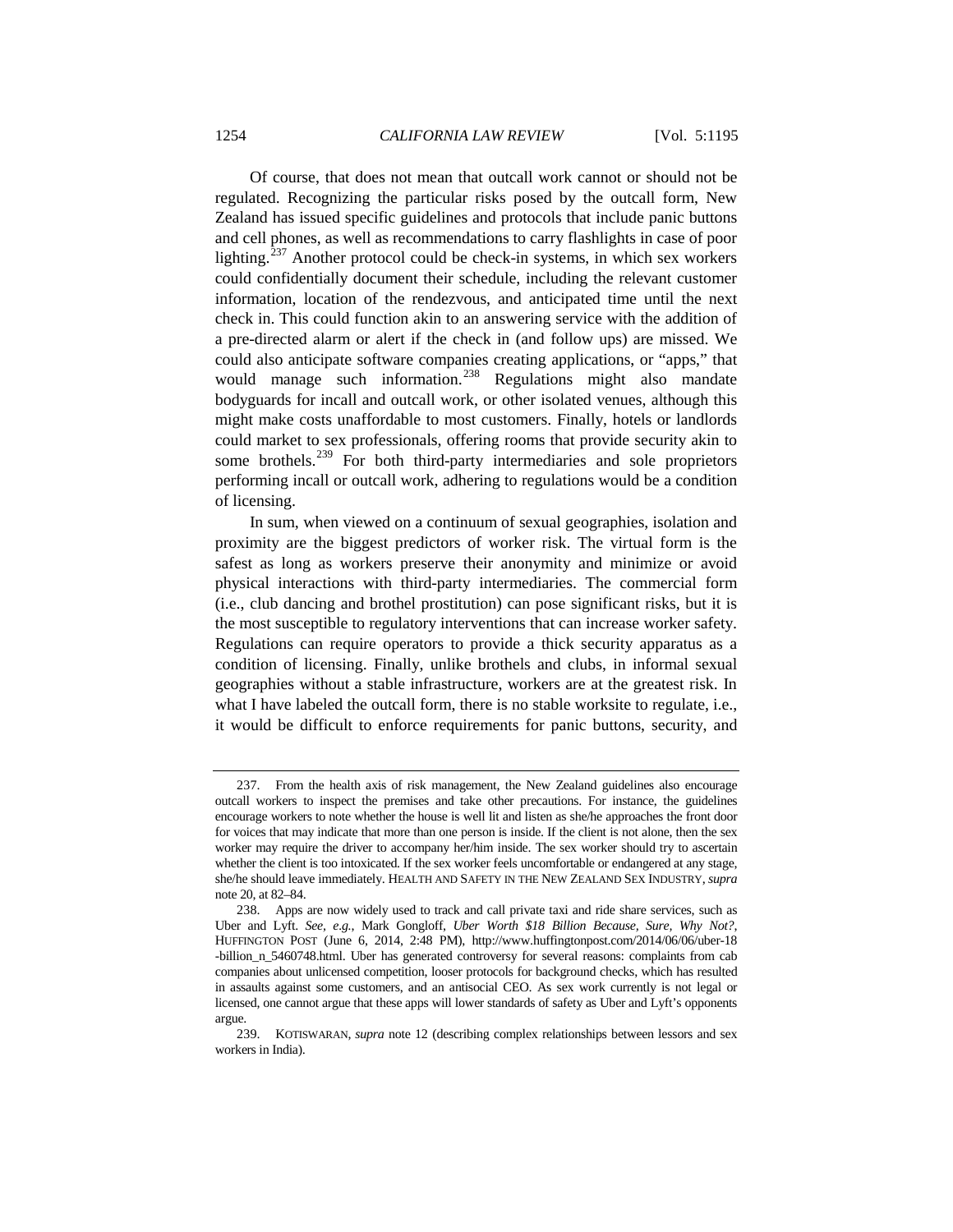surveillance, and the worker is isolated from other stakeholders who might provide formal or informal security. These workplaces will pose the greatest regulatory challenge, but New Zealand's protocols provide a starting point.<sup>[240](#page-60-0)</sup>

As is the case with extant regulation of workplaces, for all of these forms we can imagine a range of regulatory approaches—mandatory requirements, guidelines, and aspirations supported by incentives. Regardless of the geographic structure and its regulatory regime, compliance would be a condition of licensing and legality. This would be as true for sole proprietors as for commercial establishments and third-party intermediaries. No regulation will eliminate the risk of violence, of course; that is as impossible as it is in non-sexual workplaces. However, by seriously considering the institutional forms violence takes in sexual workplaces, we can certainly align sex work with the harm reduction approach found in other workplace safety regulation.

My organization of forms of sex work according to sexual geography is certainly not the first attempt to formally distinguish between different kinds of sex work. The two most common categorizations focus on degrees of legality or bodily penetration, but neither of these systems is satisfying from a regulatory standpoint. The former approach distinguishes illegal prostitution from the legal forms of professional sex: dancing, phone sex, etc.<sup>[241](#page-60-1)</sup> The latter approach classifies sex work along a continuum of its proximity to sexual penetration. Embraced by conservatives, liberals, and radicals alike, the spectrum ranges from phone sex to dancing without sexual contact to dancing with sexual contact to prostitution, which is assumed to entail penetration, vaginal, anal, or oral.<sup>[242](#page-60-2)</sup> For all of their intuitive appeal, neither of these approaches provides the analytic power to tackle the specific risks currently inherent in sex work.

In contrast, this Article has reorganized sex work along the lines of sexual geography. The innovation of the sexual geography approach is that it rejects both the legalistic binary of criminal/legal and the bodily penetration

<sup>240</sup>*. See supra* not[e 20](#page-6-0) and accompanying text.

<span id="page-60-1"></span><span id="page-60-0"></span><sup>241.</sup> Even absent criminal law complications, there are vast differences among trades within the sex work industry. Consider, for example, organized dancing in direct contrast to organized prostitution. Exotic dancing is generally legal and is performed at a specific worksite (club) for a set hourly duration. Exotic dancers who work at a club or specific worksite arguably have a single employer—the club/site owner. Prostitution, however, is generally illegal, performed on a per client basis, and not necessarily at a single location for a set duration. Prostitutes are arguably self-employed. Moukalif, *supra* not[e 85,](#page-24-0) at 255.

<span id="page-60-2"></span><sup>242.</sup> The continuum privileges touching over looking and contact over looking and penetration over contact. As described in Part I, liberals and conservatives can both condemn commodified sex, although for different reasons. Following conservative logic, the closer sexual acts come to penetration the closer they are to religious sin, or, in secular terms, the threat to the family. For liberals and some radicals, the closer to penetration a sexual act, the closer the act to the degradation of women, people who stand in for women, and dignity and rights. Hence, both political ideologies subscribe to the penetration continuum.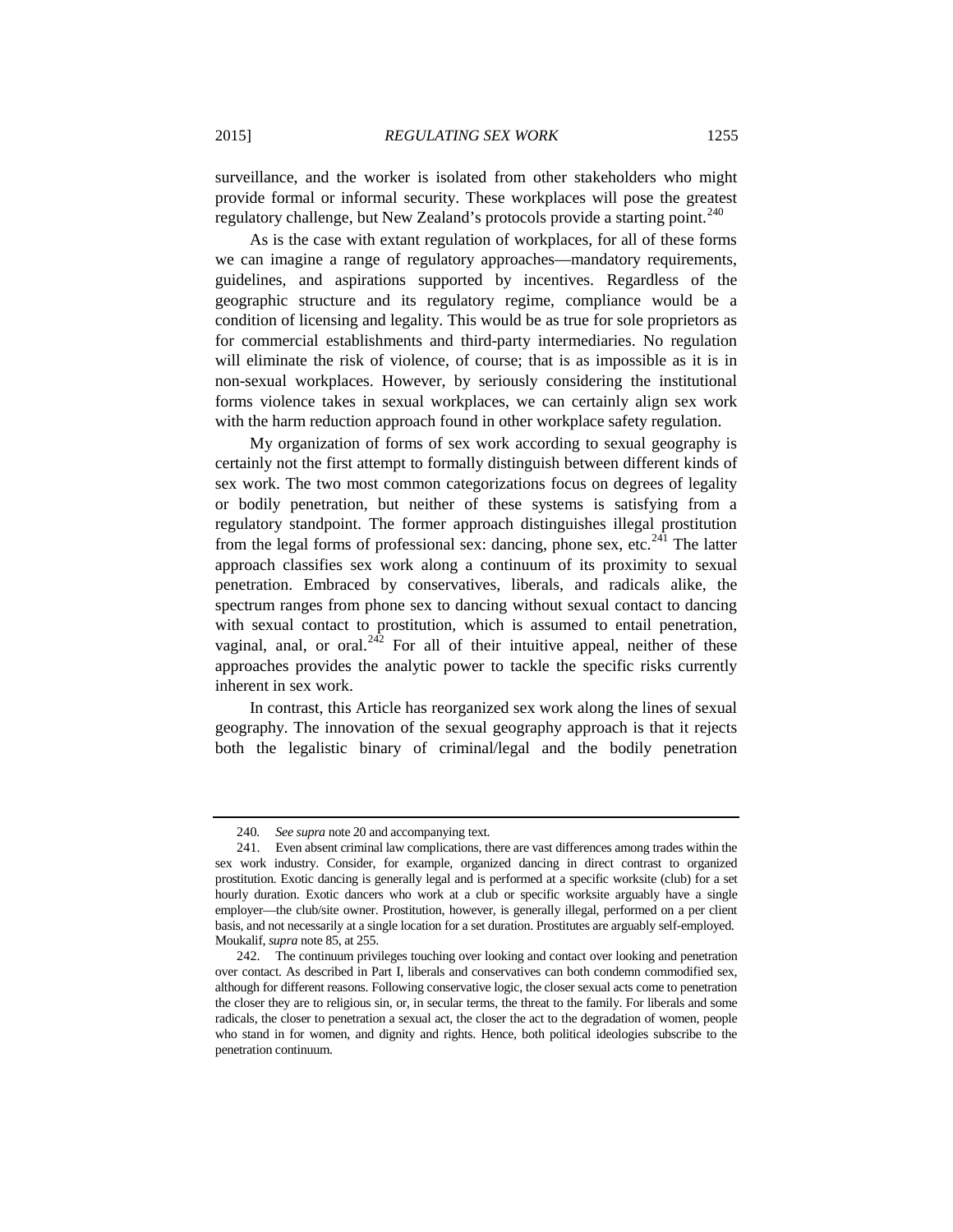approaches, replacing them with one based on institutional form and risk.<sup>[243](#page-61-0)</sup> In this sense, it is highly attuned to the internal differentiation and structure of sex work.<sup>[244](#page-61-1)</sup> It is designed to address the distinct needs and vulnerabilities of the distinct institutional forms that dominate sex markets. In sum, the sexual geography approach blurs the moral and criminal lines between prostitution and other legal forms of sex work in favor of a risk-based approach to regulation.

# *2. Other Health Risks*

To be clear, I propose the geography model specifically to regulate against violence, because, as is my contention, proximity and isolation are better predictors of harm than the nature of the activity. The sexual geography is potentially applicable to the health and safety risks that plague sex workers, as well. Notably, these health risks are predicted by both activity and geography.

For instance, risks from high heels and malfunctioning equipment, from potential for exchange of bodily fluids, or from genital contact with surfaces map onto the nature of the activity. Dancing engenders the first and is joined by prostitution and pornography in the second two sets of risks. Phone sex would not pose any of these risks, but could potentially entail ergonomic injuries from improperly held phones. $^{245}$  $^{245}$  $^{245}$  Thus some risk does map onto the nature of the activity, which would affect regulatory strategy.

At the same time, geography is highly relevant to risk. Beyond determining which activities require the use of condoms or dental dams, institutional form will be key to successful regulatory design. In fact, from a risk management perspective, types of penetration and bodily fluid exchange may even be secondary to geographic indicators, especially the isolation of the activity and the fixity of the infrastructure in which it occurs. As described in the previous Section, commercial forms are the most straightforward to regulate. Like other fixed site workplaces, they can be monitored for compliance with health and safety regulations. Regulation of outcall work will be more difficult to administer. Akin to regulating violence in sex workplaces, monitoring and enforcing health and safety violations in streets, private homes,

<span id="page-61-0"></span><sup>243.</sup> Viviana Zelizer uses a site-based continuum in analyzing caring relations. ZELIZER, *supra*  not[e 24,](#page-8-1) at 163–85.

<span id="page-61-1"></span><sup>244.</sup> As Prabha Kotiswaran notes, "Sex workers are highly internally differentiated according to their mode of organization of sex work and their relationship to the institution of the brothel." Kotiswaran, *supra* not[e 63,](#page-19-0) at 581. She identifies several axes of differentiation, including wage and conditions of labor, such as bonded labor, sharing income with brothel keeper, or independent. She also incorporates scale of the institution as influencing the autonomy of worker. *Id*. at 585–88; *see also* SEX FOR SALE: PROSTITUTION, PORNOGRAPHY, AND THE SEX INDUSTRY 3 (Ronald Weitzer ed., 1st ed. 2000) ("Essentialist claims about the 'intrinsic' nature of sex work (whether oppressive or liberating) clash with the reality of *variation* in sex work.").

<span id="page-61-2"></span><sup>245.</sup> Presumably there are some minimal sanitation standards for call centers.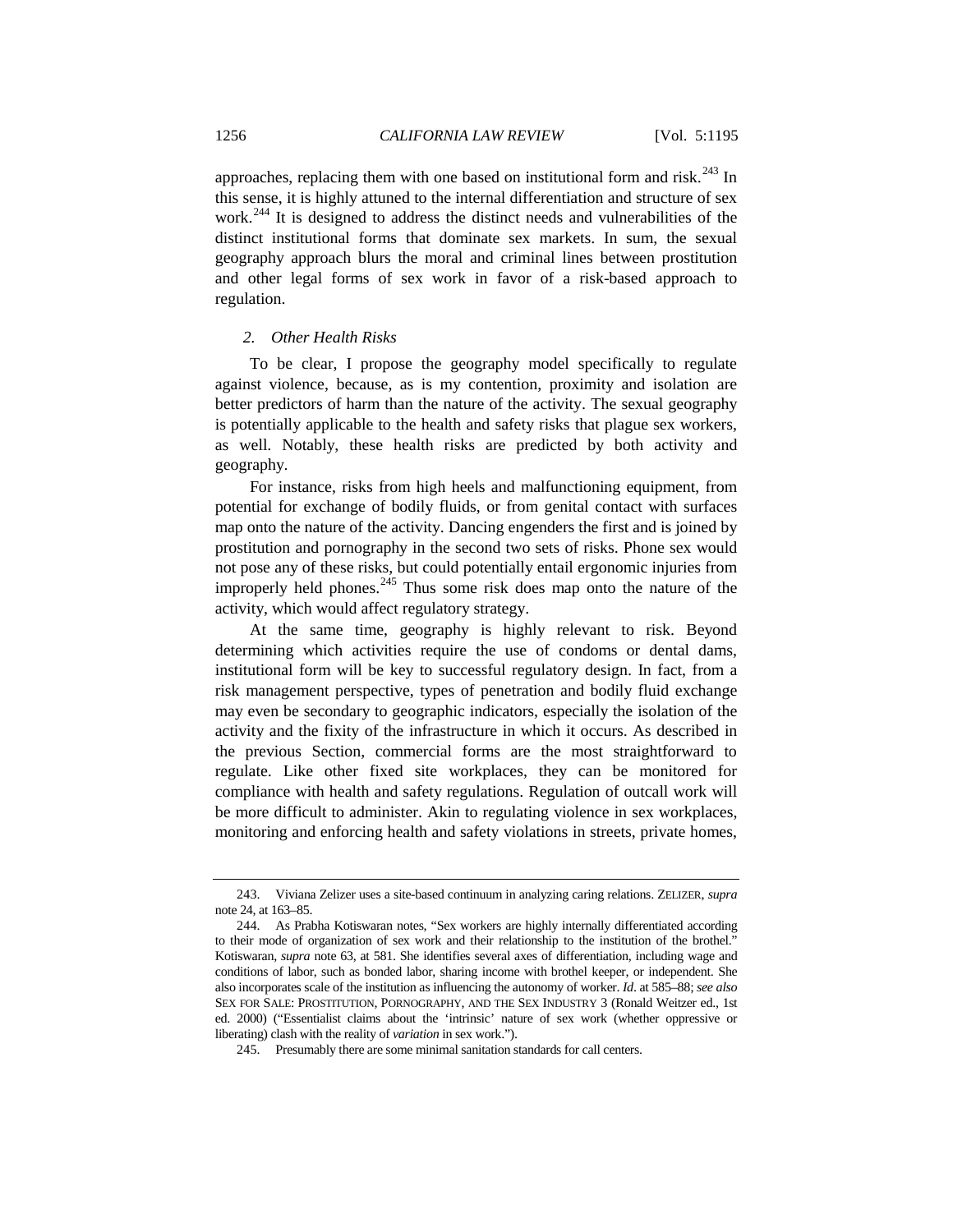hotels, and the like will be highly challenging. Without a formal, fixed worksite, monitoring costs are high and, when activities occur in private homes, the potential for abridging privacy is high. Hence administrability is a challenge in regulating health in outcall work as it is for violence. Finally, some virtual work will be as straightforwardly administrable. Call centers can be regulated akin to non-sexual call centers, although, as described in Part II.B, workers may struggle to get the appropriate ergonomic standards imposed and enforced.<sup>[246](#page-62-0)</sup> In contrast, virtual workers who function akin to incall and outcall workers, without a fixed and formal infrastructure, will yield greater administrability concerns, hence shaping regulation. Thus, from a regulatory perspective, other forms of risk also map onto sexual geography.

# *3. Sexual Geography and The Threshold Employee Test*

Internal differentiation means that sex workplaces differ radically in the allocation of autonomy and control between sex professionals and those who operate their workplaces. Internal differentiation also recalls the question of when and whether sex workers are employees, the threshold test for access to many legal protections. $^{247}$  $^{247}$  $^{247}$  Basic benefits, including unemployment and health insurance, retirement, social security benefits, and minimum wage and overtime, are only available to those legally classified as employees. In addition, access to much of discrimination law is only available to employees. Finally, as noted in Part II, employee status also determines the ability to unionize, which improves worker protections through collective bargaining, thereby offering an important alternative to state regulation or industry selfregulation. $248$ 

As described in Part II, the employee tests vary and are complex.<sup>[249](#page-62-3)</sup> A key recurring factor is the allocation of control over how sex workers execute their work.<sup>[250](#page-62-4)</sup> Those working in the commercial form, in dance clubs and brothels, are most susceptible to significant employer control and hence are most likely to cross the threshold test to claim employee status. Employers set dancers' appearance, costumes, routines, and highly restrict and regulate their hours. Employers likewise set many of the basic conditions in Nevada's legal brothels. Still, even within this form, the exact allocation of decision making between operators and workers can vary drastically, leaving the employee test to be decided on a case-by-case basis.

<sup>246</sup>*. See supra* not[e 20](#page-6-0) and accompanying text.

<sup>247</sup>*. See supra* note[s 100–](#page-28-2)04 and accompanying text.

<span id="page-62-4"></span><span id="page-62-3"></span><span id="page-62-2"></span><span id="page-62-1"></span><span id="page-62-0"></span><sup>248.</sup> Although unionization has thus far not been very helpful to sex workers, and indeed is becoming less effective generally, some assimilationists and activists view it as a potential path to sex worker empowerment. *See supra* notes 74–77 and accompanying text.

<sup>249</sup>*. See supra* notes 159–61 and accompanying text.

<sup>250</sup>*. See supra* note 102 (describing role of control in threshold employee test).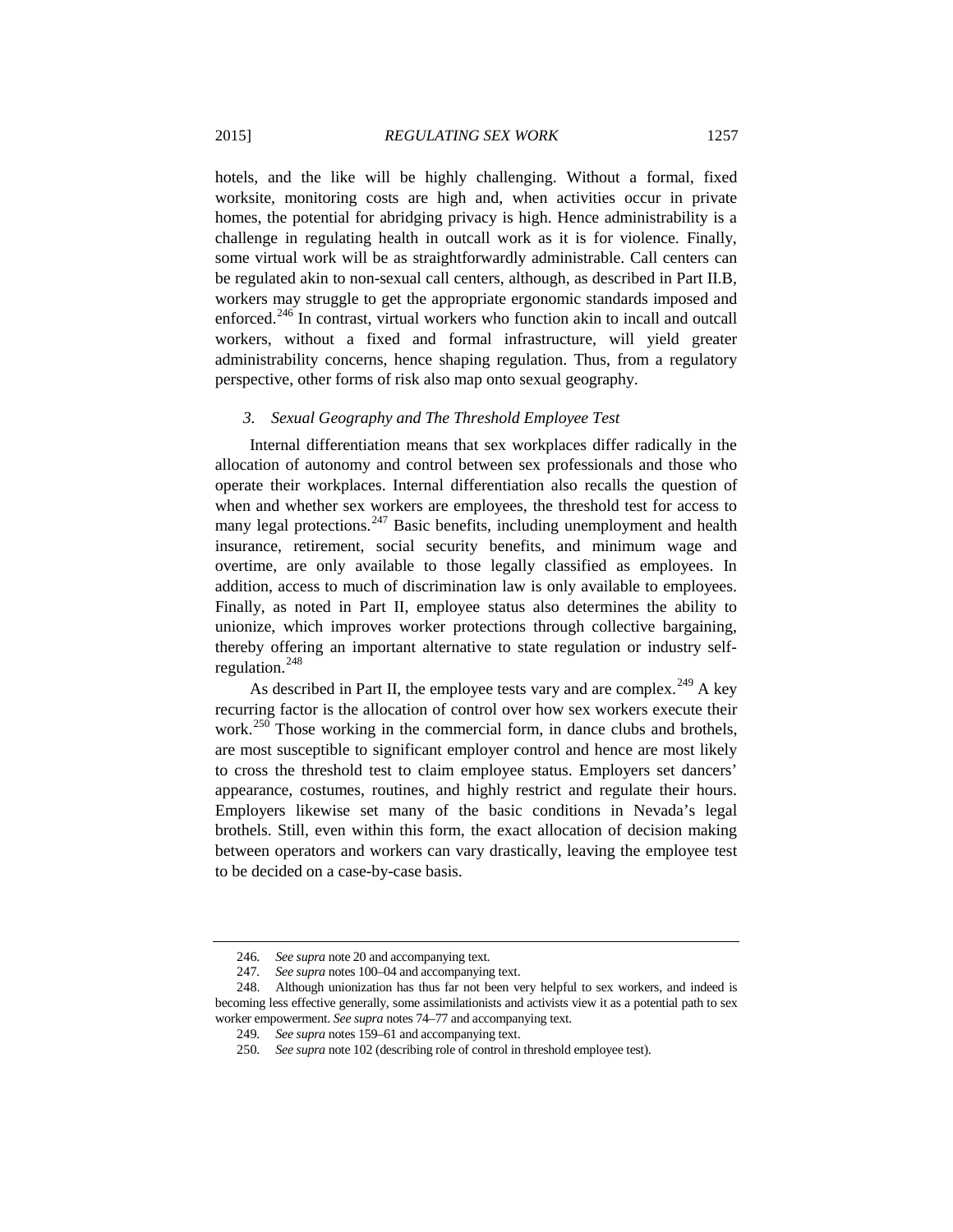In contrast with the commercial form, outcall workers may be more likely to both seek and exercise autonomy in their daily conditions and decisions.<sup>[251](#page-63-0)</sup> They are more likely to set their own hours and exercise more control over how they dress and interact with customers. (Pimps can complicate this control, however, for some outcall prostitutes.) Thus outcall workers may be more likely to be legally characterized as independent contractors than commercial form workers. Finally, the virtual form presents an intriguing case. For instance, phone sex can be done as easily from one's own home, as an entrepreneur or independent contractor, as it can from a highly standardized and monitored conventional call center.

Much will turn on the facts of individual sex work arrangements. Margot Rutman's analysis of several highly contested disputes between dance club and brothel owners and sex professionals suggests that this crucial threshold classification will remain uncertain and unpredictable.<sup>[252](#page-63-1)</sup>

# *4. Summary*

In sum, the erotic assimilationist claim obscures the diversity of sex work. It does not take account of how sex work is internally differentiated and how these very real differences translate into worker risk. By the same token, erotic exceptionalists ignore the very real hazards posed by sex work, insisting that the sexual nature of the labor should shield it from regulation. I have sympathy with both of these views. Yet, neither does very much to accomplish the goals of reducing the very real risks of sex work. To combat and manage this risk, this Subpart has proposed a sexual geography approach that parses sex work according to its institutional form and how that form affects worker risk. Mapping sex work in this way provides a pragmatic approach to violence reduction and potentially other risks as well. It should also appeal to feminists on both sides of the debate, in that it suspends the typical classifications of sex work grounded in binaries of criminality or moralizing continua of penetration and instead evaluates sex work according to risk assessment and reduction.<sup>[253](#page-63-2)</sup>

<span id="page-63-0"></span><sup>251.</sup> Of course, under the current criminal regime, pimps exercise such extreme control that few would mistake that for an independent contractor arrangement. Yet, this Article is gambling on the possibility of reduced pimping as we know it under legalized regimes. If my optimistic bet is right, then outcall prostitution will become more autonomous than it currently is, and more akin to outcall dancing.<br>252.

<span id="page-63-1"></span><sup>252.</sup> Rutman, *supra* note [102,](#page-28-0) at 537–49. There have been some recent successes. In a recent class action between dancers and club owners in seven states, the clubs settled for almost \$13 million and agreed to no longer treat dancers as contractors and instead to treat them as either employees or part owners. Trauth v. Spearmint Rhino Cos. Worldwide, No. EDCV 09–01316–VAP, 2012 WL 4755682, at \*1 (C.D. Cal. 2012) (upholding attorneys' fees and incentive awards).

<span id="page-63-2"></span><sup>253.</sup> An episode of the popular *Tyra Banks Show* discussed how sex workers themselves perpetuate this hierarchy:

It's always seemed odd that women in such a controversial line of work would even bother to be judgmental of what the next person does, but there's a silent hierarchy that exists within the sex industry, e.g., topless models look down on girls who go bottomless, girls who go bottomless look down on girls who strip, strippers look down on porn stars, porn stars look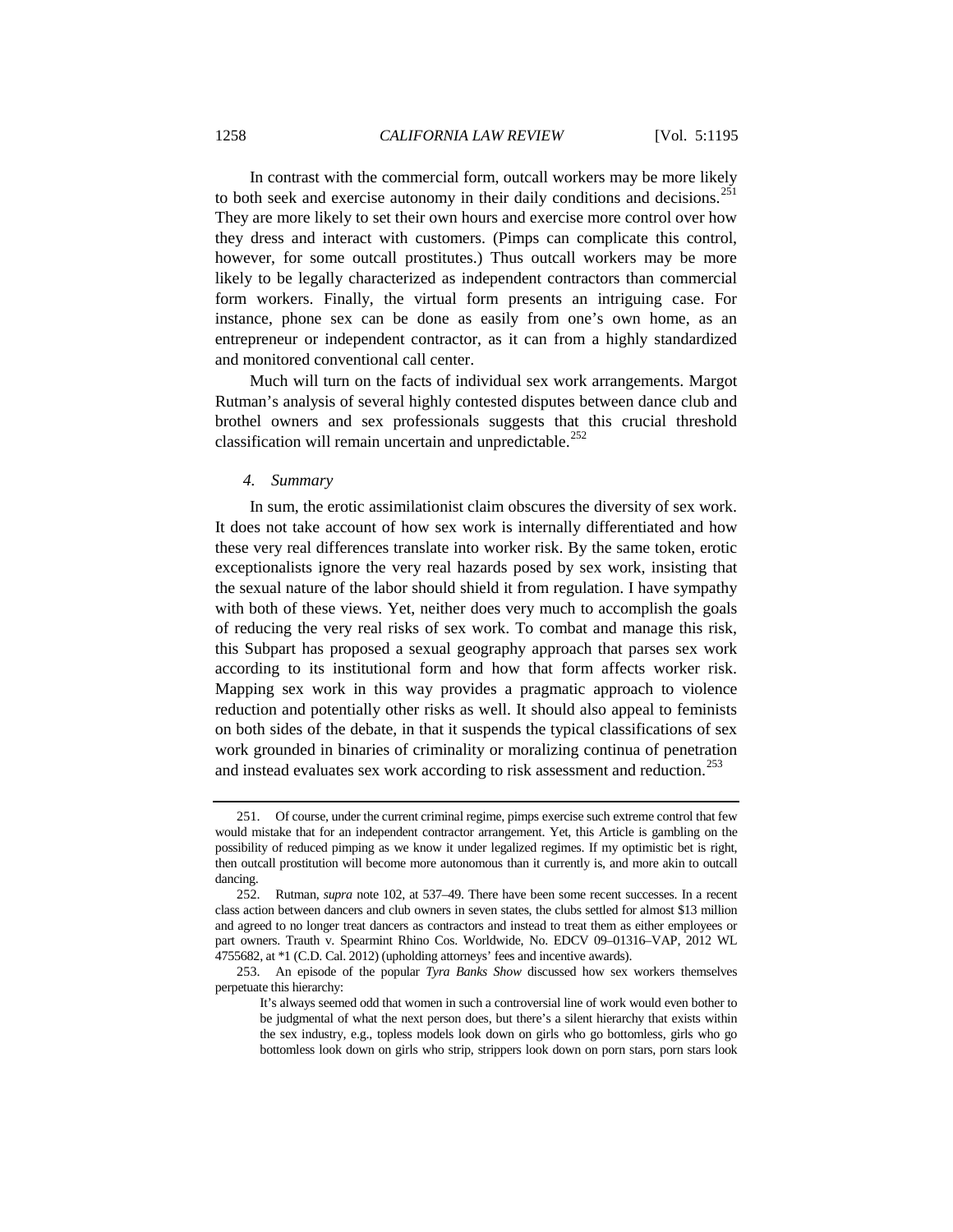If violence and safety are relatively straightforward, albeit controversial, to regulate, how might sex work fare under one of the most debated areas of the law? A goal for many erotic assimilationists is accessing antidiscrimination laws. As described in Part II, they want sex professionals to have the same remedies against invidious bias that other workers do. Can harassment and discrimination be regulated and ameliorated in sexual labor? Yes—and maybe. But the potential consequences should give us pause. Allow me to elaborate.

## *1. Sexual Harassment*

As discussed earlier, sexual harassment is prevalent in markets for sex, and sex workers are particularly vulnerable to  $i$ ,  $254$  As in other workplaces, *unwanted and unwelcome* sexual propositions and behavior should comprise impermissible harassment in sex markets. This is relatively straightforward to implement in cases of quid pro quo harassment, in which employers and intermediaries demand sex in exchange for employment or favorable terms. In fact, in sexual workplaces, quid pro quo rules should be rigorously enforced precisely because of the prevalence of the practice and the particular vulnerability of sex workers to it. This is a prime area in which law can play a crucial role in shifting cultural norms and combating employers' views of sex workers as their own personal sex slaves.<sup>[255](#page-64-1)</sup> In sum, there is nothing about the sexual nature of the labor that should subject workers to quid pro quo demands.

In contrast, hostile work environment doctrine is not such a neat fit with professional sex. For instance, some commentators contend that employers should be excused from hostile environment liability because exotic dancers, prostitutes, and other sex workers have "assumed the risk" of harassment. Kelly Cahill argues that "application of the assumption of risk defense to the allegations of hostile work environment sexual harassment in the Hooters lawsuits suggest that the plaintiffs may have knowingly and voluntarily

down on hookers, etc. During the episode, Tyra had the women rank one another in order from most respectable to least respectable.

Tracie Egan Morrissey, *Sex Workers Go at It on* Tyra, JEZEBEL (Nov. 17, 2008), http://jezebel.com/5091460/sex-workers-go-at-it-on-tyra.

<sup>254</sup>*. See supra* notes 84–85, 157–58, and accompanying text.

<span id="page-64-1"></span><span id="page-64-0"></span><sup>255.</sup> Quid pro quo liability raises a fundamental question regarding the potential implications of legalizing sex work: What was the legal logic behind making quid pro quo part of Title VII rather than bringing it under the rubric of tort or blackmail law, as some urged? On the one hand, if the quid pro quo norm was based on the inalienability of sex, grounded in the illegality of its explicit trade, then legalizing sex work would undermine the rationale for quid pro quo harassment. However, this was not the logic. Rather, the stated logic of quid pro quo liability was that demanding sex in exchange for work comprised sex discrimination and an abuse of power. At the time, it was largely men who used their power in the workplace, and in other institutional settings like schools, as a powerful mechanism to coerce sex.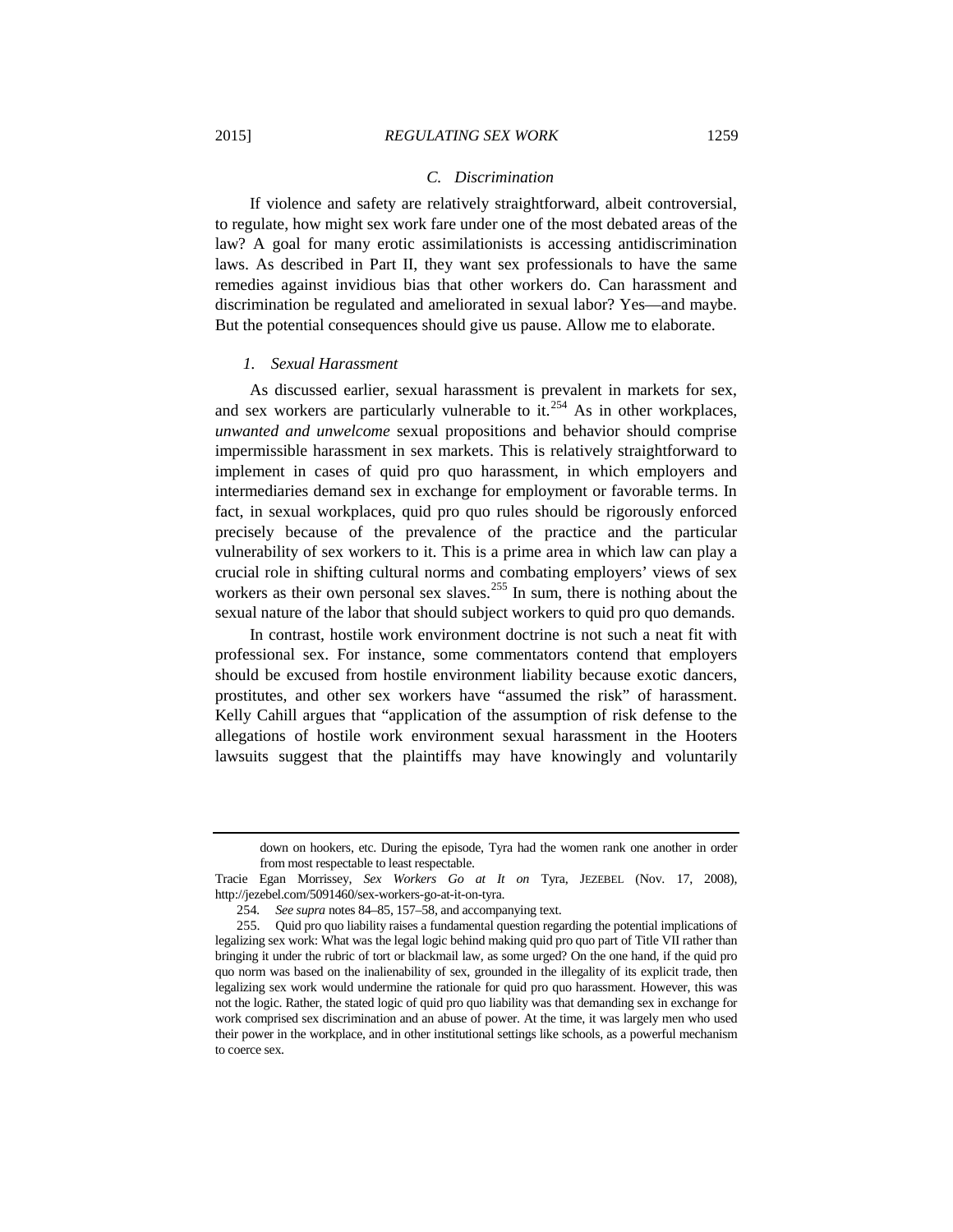<span id="page-65-0"></span>assumed the risk of verbal harassment by customers."<sup>[256](#page-65-1)</sup> She characterizes sex workers' comparatively generous tips as a wage premium.<sup>[257](#page-65-2)</sup> Margot Rutman, who is largely sympathetic to the assimilationist cause, is even less optimistic about sexual harassment claims in such "sexy workplaces."<sup>[258](#page-65-3)</sup> In the view of these commentators, sex work, by its nature, should be exempt from sexual harassment liability.

Others, though, disagree and argue that sex workers should be allowed access to legal recourse for hostile work environments. For instance, Ann McGinley charges that exempting these workplaces from liability for sexual harassment constitutes a windfall for employers.<sup>[259](#page-65-4)</sup> She argues that because sexual commercial establishments rely on the fantasy that "the dancer is sexually and personally interested in the customer" to maintain their profits, "[t]o maintain this fantasy, the club walks a fine line between permitting the customers to believe that the exotic dancers are completely available to the customers and protecting the dancers from sexual harassment and criminal assault."<sup>[260](#page-65-5)</sup> McGinley rejects the assumption of risk and wage premium

*Id*. at 1131; *see also* Robert J. Aalberts & Lorne H. Seidman, *Sexual Harassment of Employees by Non-Employees: When Does the Employer Become Liable?*, 21 PEPP. L. REV. 447 (1994) (arguing for a sliding scale of protection from sexual harassment based on classification of jobs as high, mid-level, or low risk); Jeannie Sclafani Rhee, *Redressing for Success: The Liability of Hooters Restaurant for Customer Harassment of Waitresses*, 20 HARV. WOMEN'S L.J. 163 (1997).

<span id="page-65-2"></span>257. Cahill, *supra* not[e 256,](#page-65-0) at 1138 ("Some women, including at least some of those who work at Hooters, choose to work in environments that promote their sex appeal and provide a greater risk of sexual harassment, in order to receive a premium wage for their acceptance of that risk.").

<span id="page-65-3"></span>258. Rutman, *supra* not[e 102,](#page-28-0) at 532–33 ("Realistically, exotic dancers do tolerate much more than women in other professions. In fact, one might suggest that in actuality, exotic dancers harass customers by touching and cajoling the customers to purchase private dances. When true sexual harassment does occur, it may be difficult to distinguish from the ordinary conduct of the dancers and customers. Zoning laws provide some guidance to help determine when harassment has occurred because conduct that goes too far is considered lewd conduct or prostitution, but this is not harassment if this conduct is consensual. Applying the traditional notions of sexual harassment in an environment like a strip club becomes virtually impossible." (citations omitted)); *cf.* Yuracko, *supra* not[e 165,](#page-41-0) at 199 ("It seems plausible to think that sexual comments that might otherwise be actionable might not be when aimed at employees who are explicitly selling sexual titillation—either alone or with other goods and services.").

259. McGinley, *supra* not[e 145,](#page-37-5) at 78, 81.

<span id="page-65-5"></span><span id="page-65-4"></span>260*. Id*. She elaborates: "[A]dvocacy of the assumption of risk defense fails to recognize that employers whose businesses rely on the display of masculine practices consciously create and benefit from an environment in which harassment is likely to occur." *Id.* at 91; *see also* Joshua Burstein, *Testing the Strength of Title VII Sexual Harassment Protection: Can It Support a Hostile Environment Claim Brought by a Nude Dancer?*, 24 N.Y.U. REV. L. & SOC. CHANGE 271, 307 (1998) ("Even if strippers are treated as sexual objects as part of their jobs, they still can claim Title VII protection. It is

<span id="page-65-6"></span><span id="page-65-1"></span><sup>256.</sup> Kelly Ann Cahill, Note, *Hooters: Should There Be an Assumption of Risk Defense to Some Hostile Work Environment Sexual Harassment Claims?*, 48 VAND. L. REV. 1107, 1133 (1995). She continues:

It can be argued that the [Hooters] plaintiffs' conduct, in agreeing to work for a restaurant named after a slang-term for women's breasts where waitresses must wear sexually provocative attire, evidenced their consent to relieve Hooters from liability for any sexual harassment which they reasonably expected at the time they took their jobs.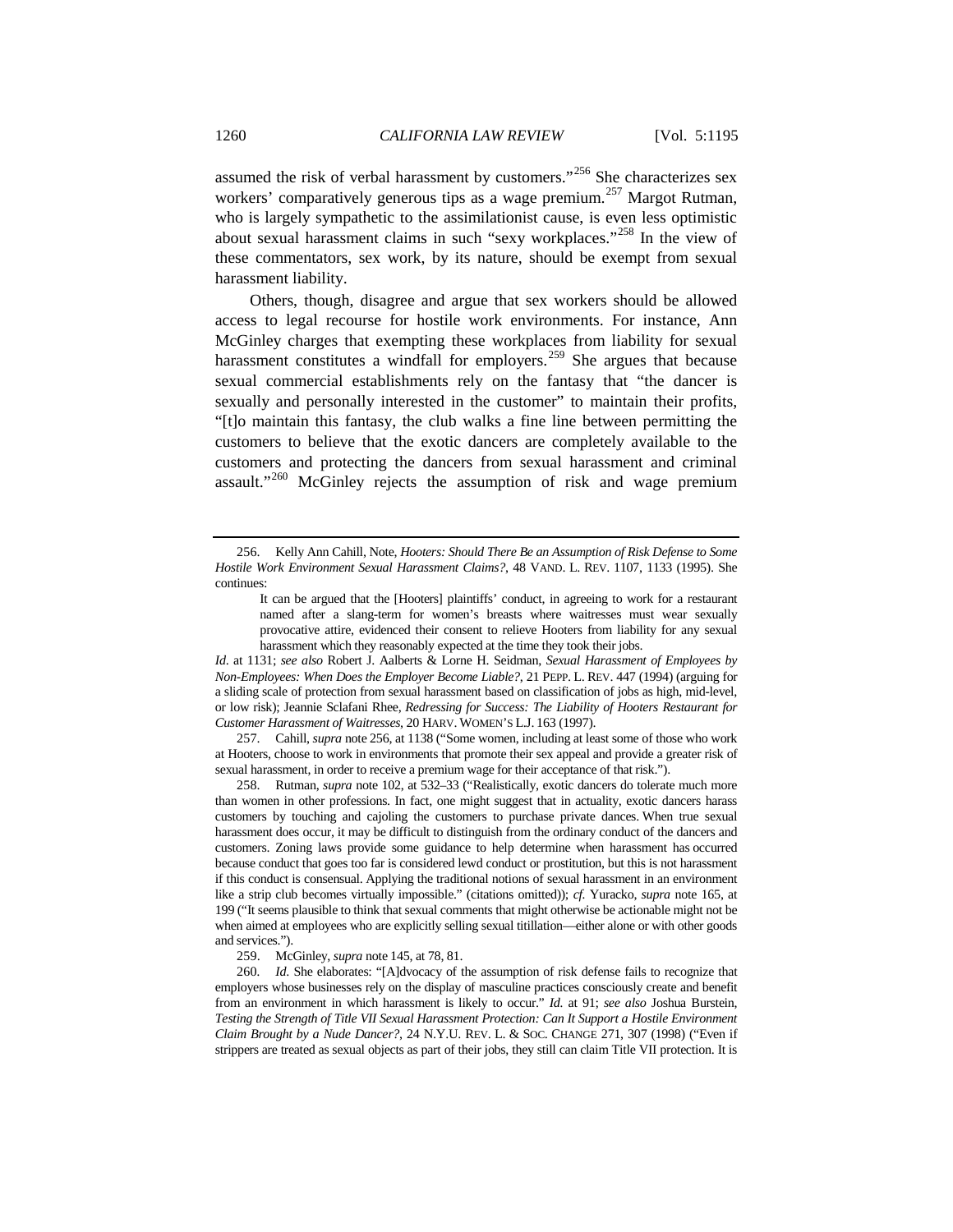<span id="page-66-6"></span>constructions as "plac[ing] on women the responsibility of regulating the sexualized aggression of heterosexual men without placing any responsibility on the individual men, on the employer, or on society in general."<sup>[261](#page-66-0)</sup> Finally, McGinley notes the class discrimination lurking in the assumption of risk defense. She contends that the best economic option for some working-class women may be to work in "sexy" work environments and argues that the assumption of risk doctrine imposes a penalty on them for trying to find economic security.<sup>[262](#page-66-1)</sup>

Instead, McGinley and others contend that hostile work environment doctrine should apply to sex workplaces, although the "welcomeness" standard should be adjusted to take account of the sexual nature of the work.<sup>[263](#page-66-2)</sup> Thus, because the work is to transact sex, sexual conduct and advances in and of themselves cannot constitute a hostile environment. This is so because "[b]ehavior that creates a cause of action for sexual harassment in a nonsexualized workplace may actually constitute agreed-upon terms or conditions of the employment of workers in sexualized workplaces."[264](#page-66-3) Sexual harassment liability should turn then on whether the complained of behavior is a term or condition of the job. $265$  Stares, comments on body parts, sexual propositions, and general lewd comments all could be terms and conditions of an erotic-receipts business.<sup>[266](#page-66-5)</sup> Still, "aggressive sexual behavior such as derogatory

<span id="page-66-1"></span>262. McGinley, *supra* note [145,](#page-37-5) at 90. Bernadette Barton documents the significant wages some dancers can earn; while the average was \$200 to \$300, they could earn from \$500 to \$1,500 a day or night. Barton, *Dancing on the Möbius Strip*, *supra* not[e 50,](#page-16-0) at 589.

<span id="page-66-2"></span>263. She contends that "[w]hile the context of sexualized work environments is significantly different from non-sexualized work environments, Title VII should account for this context in determining whether a hostile work environment exists, rather than rejecting a cause of action altogether." McGinley, *supra* note [145,](#page-37-5) at 92; *see also* Burstein, *supra* not[e 260,](#page-65-6) at 307 ("Perhaps the problem lies within male biology and socialization, and not within the jobs that women take.").

the employers who profit from the fact that male customers may react in a certain way who must assume the risk of that misbehavior.").

<span id="page-66-0"></span><sup>261.</sup> McGinley, *supra* note [145,](#page-37-5) at 91. Reinforcing this point, from a cost-of-accidents perspective, the operator who "creates the sexualized environment is on notice that customers will likely harass her employees and has the means to prevent and correct such harassment." *Id*. at 67; *see also* Schultz, *Sex for Sale: Sex and Work*, 18 YALE J.L. & FEMINISM 223, 229 (2006) ("Even if the law allows businesses to create jobs that involve selling sex appeal, why is it that so often women alone are perceived to have that sex appeal?").

<sup>264.</sup> McGinley, *supra* not[e 145,](#page-37-5) at 68.

<span id="page-66-4"></span><span id="page-66-3"></span><sup>265.</sup> "Because the essence of the business and the prostitutes' role in the business is selling sexual acts to customers, sexual harassment will depend in large part on the negotiations and behavior agreed upon by the prostitute and the john." *Id.* at 86. Put differently, "[t]here can be no alteration of a term or condition of employment if acquiescing to certain behavior is a term or condition of the job." *Id*. at 99.

<span id="page-66-5"></span><sup>266.</sup> Regarding comments that would be deemed harassing in other workplaces, "dirty" talk for many people is an inherent part of sex, for some verbal stimulation is the most exciting part, and for yet others it simply is sex. *See, e.g.*, McClintock, *supra* note [38,](#page-13-0) at 6 (discussing S/M practices that involve role playing in which there is often no intercourse or even touch, just "talk"). "For example, a term or condition of employment for exotic dancers in gentlemen's clubs may require tolerating hooting and staring from the audience." McGinley, *supra* not[e 145,](#page-37-5) at 102. She elaborates: "An exotic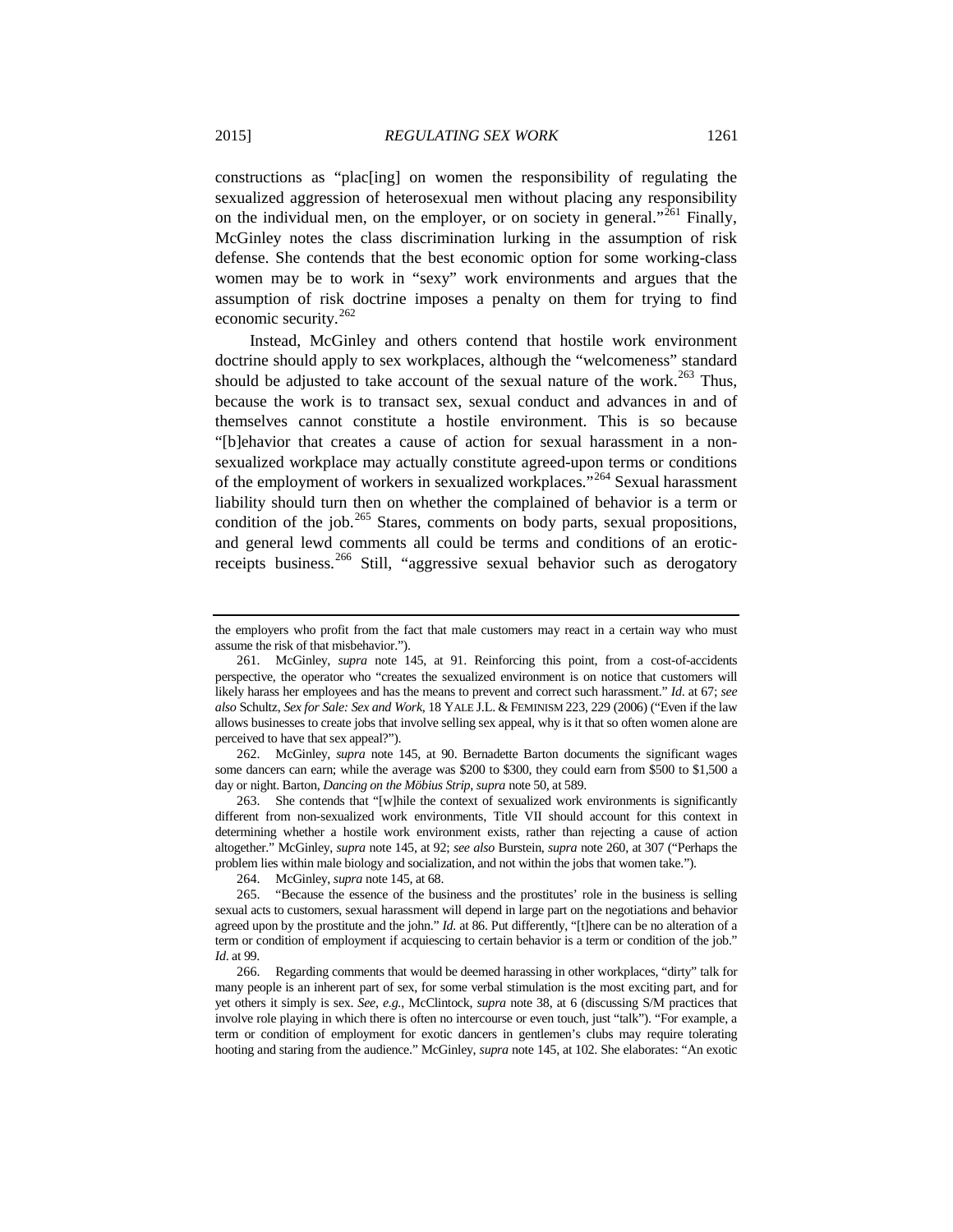name-calling, clearly unwanted touching, stalking, or physical assault may alter those terms or conditions of the dancer's employment and may create a legally cognizable hostile work environment."<sup>[267](#page-67-0)</sup> In these instances, employers should have an obligation under Title VII to implement policies and procedures to protect workers.<sup>[268](#page-67-1)</sup>

This may seem overly complex. But I would answer that the law still has not figured out the nuances of sexual harassment in *non*-sex-work contexts. It is too early to decide that harassment issues in other contexts are too difficult to tackle. Others may take a more pragmatic approach, doubting that we could realistically apply sexual harassment law in these overtly sexual workplaces. To this second concern, I would respond that skeptics had exactly the same reservations about the very creation of sexual harassment law. Many doubted that it was possible to make the pinching of bottoms, for example, the outlier behavior that it has currently become in most workplaces. Sexual harassment law is not yet thirty years old; there is no reason to believe that it cannot evolve standards to define and manage outlier behavior even in sexual workplaces.<sup>[269](#page-67-2)</sup>

## *2. Disparate Treatment*

Disparate treatment discrimination claims will be even harder to apply to sex work. As described in Part II, sex work is highly racially stratified.<sup>[270](#page-67-3)</sup> Racial discrimination against sex workers occurs not only in hiring, but also in the terms and conditions of employment, which include lucrative shift and private lounge assignments and referrals to desirable customers. Discrimination can also take another form, that of expectations by employers and customers that racial and ethnic minorities will perform racial fantasies that many find degrading.

dancer who strips in a gentlemen's club should reasonably expect more customer sexual behavior than the blackjack dealer or the cocktail waitress." *Id*. at 104.

<sup>267</sup>*. Id*. I would change the sentence to "does alter" and "should create."

<span id="page-67-1"></span><span id="page-67-0"></span><sup>268.</sup> Similarly, punishing workers who do not accept the impermissible behavior or who complain about it would violate Title VII.

When confronting harassment by customers, the fact finder should therefore consider the three-way relationship between the supervisor, the customer, and the worker. If the supervisor *punishes or otherwise discriminates against women who refuse to accept harassing customer behavior* or *if there is an expectation that the employee not complain or respond negatively to the customer's harassment*, the jury should consider this fact as evidence that the woman did not welcome the behavior, even though she may have acquiesced to it.

*Id.* at 99 (emphasis added). Dianne Avery's recent work on "breastaurants" suggests that lines will continue to be blurry. For instance, although touching clearly is not a term and condition of employment at a breastaurant such as Hooters or other restaurants that Avery studies, is flirting? And, does drawing such a clear distinction then anger customers who feel "teased" and put workers at risk for stalking or retaliation by customers? *See generally* Avery, *supra* not[e 176.](#page-43-4)

<sup>269.</sup> Meritor Sav. Bank, v. Vinson, 477 U.S. 57 (1986).

<span id="page-67-3"></span><span id="page-67-2"></span><sup>270.</sup> In sex work as elsewhere, these consumer preferences mirror broader systems of oppression. And, of course, the same identity characteristics that put these workers at the bottom of the consumer preference ladder also make them the most economically vulnerable more generally, that is, more likely to experience adverse economic shocks and with less cushion to absorb them.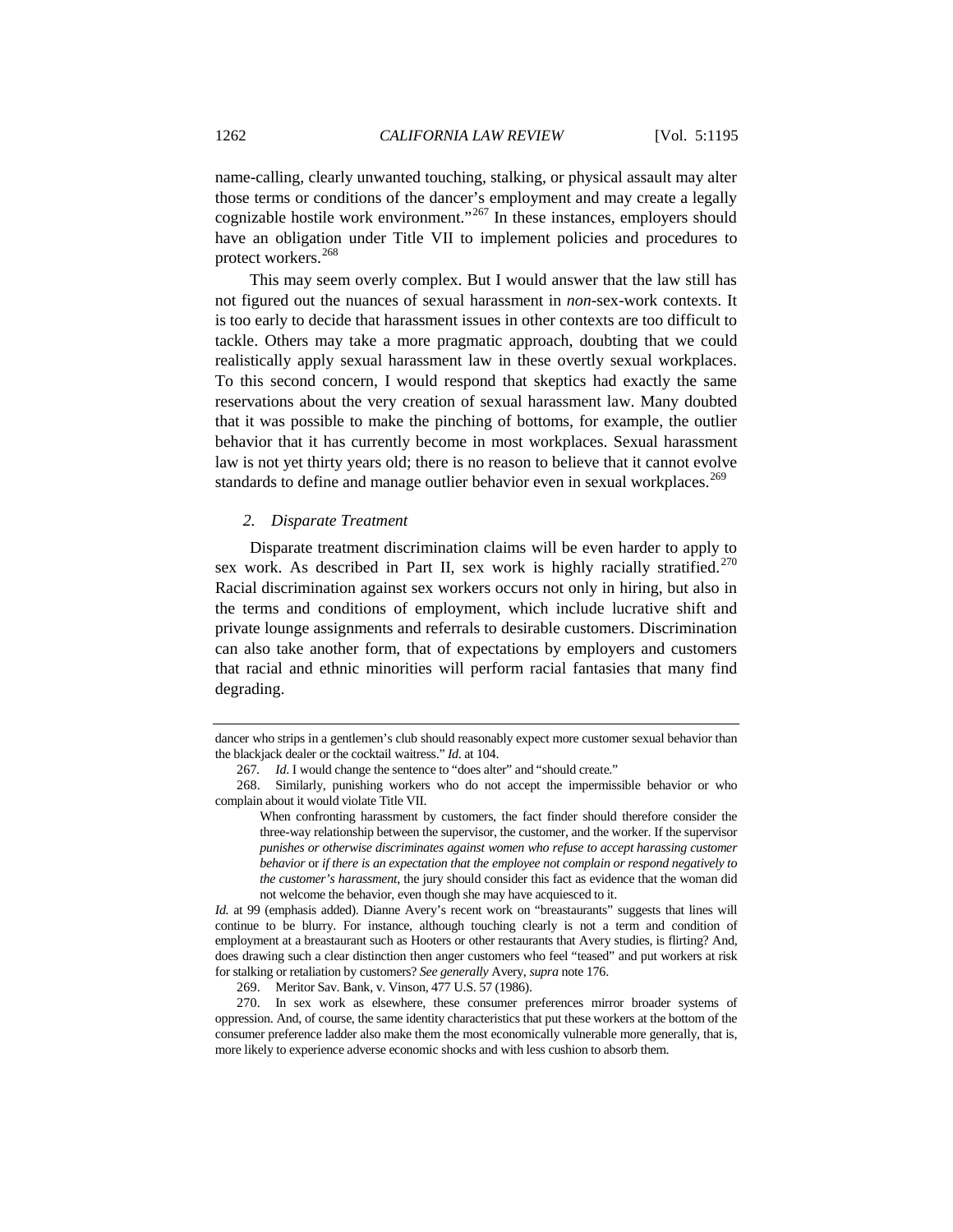The erotic assimilationist claim that antidiscrimination norms should apply to sexual commerce as they do to other service work is persuasive at first glance. It resonates with the generations of scholarship criticizing Jim Crow doctrine and the particular role that employment segregation played in the U.S. system of racial caste. Assimilationists contend that sex work is no different from other service jobs in which Title VII bars discriminatory preferences, however strong, by both employers and customers.<sup>[271](#page-68-1)</sup> In fact, one of the most significant interventions of employment discrimination law was in prohibiting employers from using customers' "taste for discrimination" as a rationale to discriminate against employees. As one prominent feminist theorist argued, lawyers are no different than prostitutes or club dancers:

Law firms aren't allowed to hire only white lawyers on the ground that most of their clients are white and would prefer to work with lawyers of the same race, and I doubt that courts would allow that excuse if any other racial or ethnic group were involved. So why not apply the same reasoning to sex and sexual services? $2^{272}$  $2^{272}$  $2^{272}$ 

Siobhan Brooks, one of the leaders of the first Title VII suit brought by dancers, strongly concurs.<sup>[273](#page-68-3)</sup> Hence, discrimination is a realm where assimilationists make a strong and persuasive case.

What should be made of the assimilationist claim regarding discrimination law? Can someone legitimately prefer one sex worker to another based on appearance? Is sex work just like "all other work" in this realm? And what is the role of race relative to other axes of discrimination, including gender, disability, and age? This Section attempts an answer to these vexed questions. It argues that, in contrast to regulating sexual commerce to reduce workers' risk and protect them from sexual harassment, efforts to apply standard discrimination law to sexual markets may not work exactly the way assimilationists anticipate.

First, assimilationism may rest on an indefensible disaggregation of racial preferences from other sorts of erotic discrimination. Imagine that a brothel's heterosexual male customer requests a woman sex worker. On its face, this should disturb assimilationists. Title VII issues a clear prohibition against discrimination based on sex. A customer cannot request a male librarian, flight attendant, or restaurant server.<sup>[274](#page-68-4)</sup> Yet, intuitively to many, a market for erotic services in which customers cannot request the gender of their worker does not seem like much of an erotic market at all.<sup>[275](#page-68-5)</sup>

<span id="page-68-2"></span><span id="page-68-1"></span><sup>271.</sup> Presumably § 1981 would also apply to such cases. For the sake of simplicity, I confine my analysis to Title VII as the assimilationists do.

<span id="page-68-0"></span><sup>272.</sup> Schultz, *supra* not[e 261,](#page-66-6) at 229 (footnote omitted).

<sup>273</sup>*. See supra* not[e 149](#page-38-0) and accompanying text.

<sup>274.</sup> 42 U.S.C. § 2000e (2012).

<span id="page-68-5"></span><span id="page-68-4"></span><span id="page-68-3"></span><sup>275.</sup> In fact, in discussions with many audiences, which included vociferous opponents of my claim, I have yet to encounter anyone who contended that customers should not be able to exercise discretion regarding the gender of their sex worker. Elizabeth Emens echoes this argument in the non-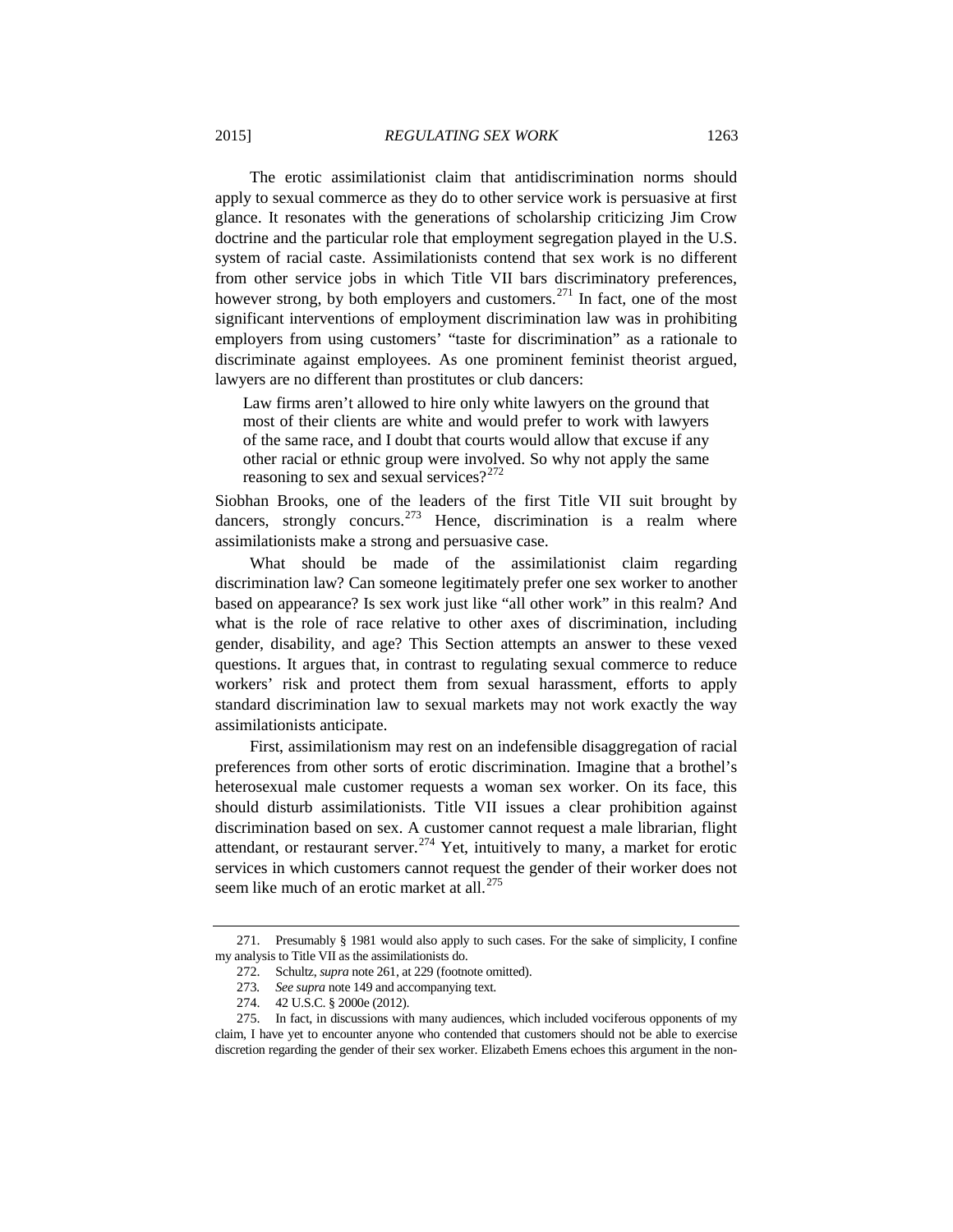Courts have translated this intuition into doctrinal terms. As described in Part II, law permits sex discrimination in two instances: to protect customers' spatial privacy, and to preserve what I have characterized as decisional privacy in sex work businesses.<sup>[276](#page-69-1)</sup> Explaining the second BFOQ exemption, Kimberly Yuracko observes:

Prostitution is, of course, broader than heterosexual intercourse, and sex work is broader than prostitution. Sex work also includes lap dancing, stripping, and acting as a sexualized gaze object. Unlike heterosexual intercourse, these activities can technically be performed by individuals of either sex. Yet, all these other forms of sex work might also be thought to have inherent essences that require customer sexual stimulation. Therefore, sex discrimination might be required by the inherent essences of these broader forms of sex work—not because individuals of the disfavored sex are unable to perform the acts desired, but because of the depth and relative stability of customers' sexual preferences. That is, the sex of the person trying to arouse them really does matter for people's sexual stimulation.<sup>2</sup>

<span id="page-69-0"></span>Judicial recognition of a BFOQ for decisional privacy in this context puts pressure on the assimilationist claim that antidiscrimination law should apply to professional sex like any other job. Sex work, *doctrinally*, is *not* like other work in which sex discrimination is impermissible and illegitimate.

If customers have a doctrinally protected preference in the sex of their service provider, then what does that mean for the assimilationist claim that *racial* preferences are illegitimate and violate antidiscrimination mandates? Would decisional privacy extend beyond sex to race? Nor are race and sex the only suspect characteristics operative in sexual markets. Although

market context, observing that "[m]ost people believe the sex of another is the starting point for their desire. That is, most people understand themselves to be monosexual rather than bisexual, so another person's maleness or femaleness is a prerequisite for desire, or at least for sexual intimacy." Emens, *supra* not[e 28,](#page-11-1) at 1342 (footnote omitted). Hence, raising the legitimacy of sex in economies of desire serves a useful conversation-forcing function, because it tends to frustrate the generalized assertion that desire in its ideal form would operate independently of "superficial" identity traits and instead would track something "deeper" in the self. Most people would, of course, not make the same assertion about the role of sex in their desire. And so including sex forces the recognition that some of these traits make a difference for many or most of us, and not necessarily in ways that are readily described as morally problematic. Although Emens is writing about erotic preferences in the nonmarket context, her observations arguably support my argument that the gender BFOQ in sexual commerce should be extended to other suspect characteristics, including race*. Id.* at 1313–14.

<span id="page-69-1"></span><sup>276</sup>*. See supra* notes 56–57 and accompanying text; *see also* Crain, *Managing Identity*, *supra* not[e 166,](#page-41-6) at 1179 (observing an emerging third doctrine, employer "branding").

<span id="page-69-2"></span><sup>277.</sup> Yuracko, *supra* not[e 165,](#page-41-0) at 172. She elaborates, "This view may justify courts' allowance of sex discrimination in the hiring of sex workers. Consider prostitution aimed at heterosexual men. Arguably, the inherent essence of heterosexual prostitution is vaginal intercourse. If this is so, then the essence of heterosexual prostitution requires sex discrimination in the hiring of prostitutes." *Id*. Vicki Schultz resists the sexual gratification BFOQ: "Even if the law allows businesses to create jobs that involve selling sex appeal, why is it that so often women alone are perceived to have that sex appeal?" Schultz, *supra* not[e 261,](#page-66-6) at 229.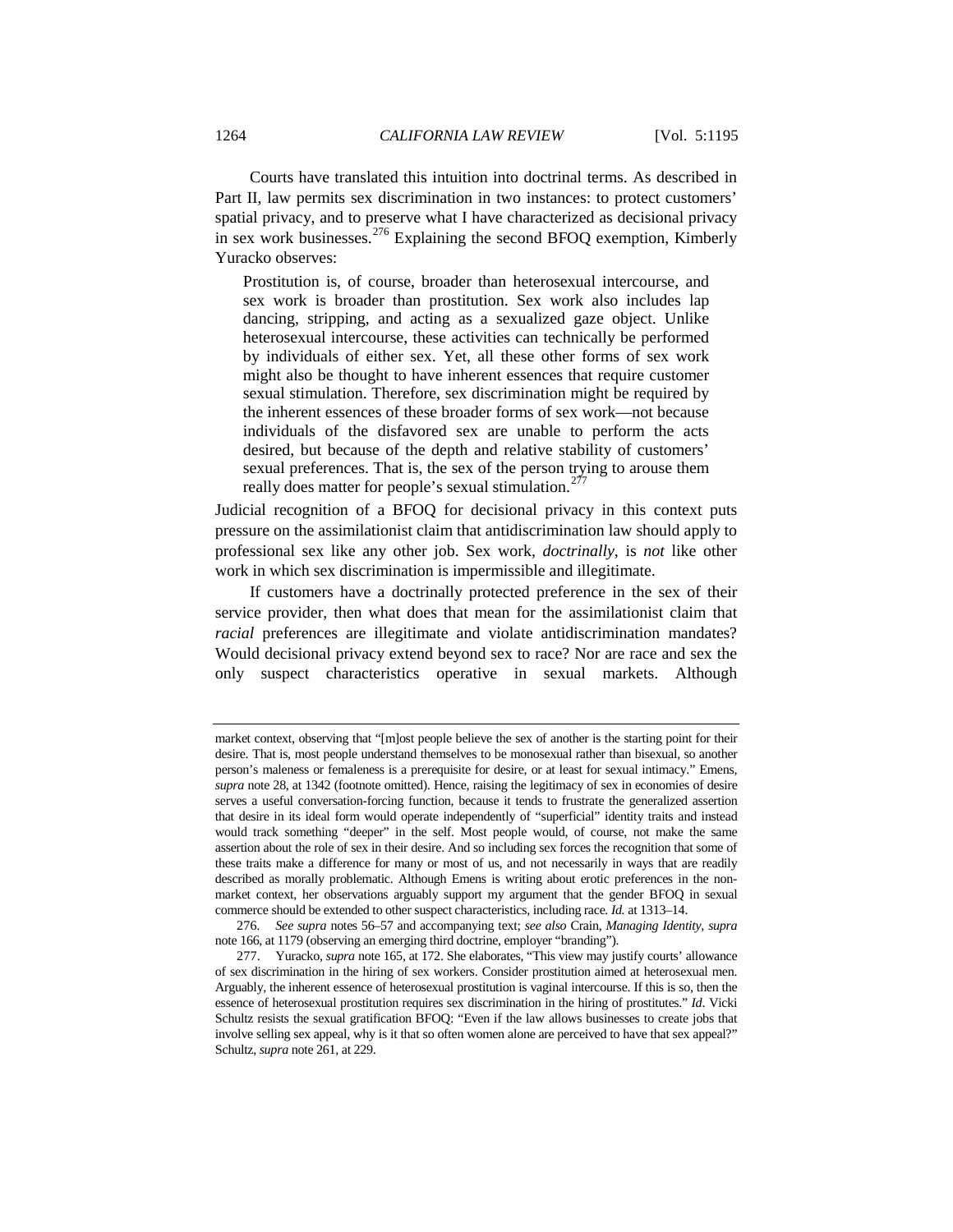assimilationists have limited their arguments to race, their concerns about discrimination clearly implicate the entire range of legally protected categories, including disability and age. Returning to our hypothetical brothel, imagine a customer declined a sex worker the age of his grandmother. Or, in the alternative, requested a "young" worker, under age thirty. Similarly, a customer might refuse a sex worker who was deaf, legally blind, or in a wheelchair. Or the customer might *request* a sex worker with a disability, for any number of

<span id="page-70-0"></span>reasons. These preferences might be conscious—stemming from active hostility to the elderly and the disabled, or from fantasies or endogamous preferences.<sup>[278](#page-70-1)</sup> But they also could be byproducts of unconscious biases and preferences rooted in an idealized erotic image that embodies age and disability as well as race and gender. Can racial, sexual, and other identity preferences be meaningfully disaggregated in sexual markets?

For the spatial privacy doctrine described in Part II, the answer is yes. In those classic, sex discrimination spatial cases, gender and race are doctrinally separable.<sup>[279](#page-70-2)</sup> A consumer can prefer a woman "attendant" in certain settings e.g., locker rooms, restrooms, nursing homes, labor delivery rooms—but not a white one.<sup>[280](#page-70-3)</sup> In contrast, the only judicially recognized exemption for racial preferences has been in prison case dicta.<sup>[281](#page-70-4)</sup> The doctrine is clear—in spatial privacy, courts disaggregate gender from race, finding a BFOQ defense for the former but not the latter. In this sense, courts defer to social conventions that gender has a defensible meaning—for example, separate bathrooms—that race does not. $^{282}$  $^{282}$  $^{282}$ 

In contrast, I would contend that gender and race are not separable for erotic preferences based not on spatial privacy but on the sexual preferences and desire that underlie decisional privacy. To disaggregate them would be to believe either that Title VII's bans on sex discrimination are less compelling than its racial ones, that there are not meaningful erotics of race, or, as I elaborate below, that commitments to ending racial discrimination outweigh commitments to legalizing sex markets.

<sup>278</sup>*. See supra* not[e 207](#page-50-5) and accompanying text.

<sup>279</sup>*. See supra* notes 169–74[, 183,](#page-44-6) [184,](#page-44-7) and accompanying text.

<span id="page-70-3"></span><span id="page-70-2"></span><span id="page-70-1"></span><sup>280.</sup> In labor and delivery rooms, patients can express gender preferences for their nurses, but not their doctors. *See, e.g.*, Buchanan, *supra* note [173](#page-42-7) (rejecting modesty or privacy framework in favor of an approach that protects the constitutional right to be free of fear of sexual abuse).

<span id="page-70-4"></span><sup>281</sup>*. See supra* notes 169–70 and accompanying text. And some contend that the gender privacy cases should be extended to guarantee same-sex prison guards. *See, e.g.*, Brenda V. Smith, *Watching You, Watching Me*, 15 YALE J.L. & FEMINISM 225, 285 (2003) (articulating a human rights approach that balances prisoner privacy with guards' employment rights); Jennifer R. Weiser, *The Fourth Amendment Right of Female Inmates to be Free from Cross-Gender Pat-Frisks*, 33 SETON HALL L. REV. 31, 65–66 (2002) (urging a general right to bodily integrity as a factor in assessing reasonableness of cross-gender body searches because "[a]lthough privacy is genderless, concern for symmetry in the treatment of searches must not mean that critical differences in the sexualization of power get overlooked").

<span id="page-70-5"></span><sup>282.</sup> Of course, current controversies regarding transgender peoples' access to bathrooms troubles this easy determination. *See, e.g.*, Davis, *supra* not[e 172.](#page-42-8)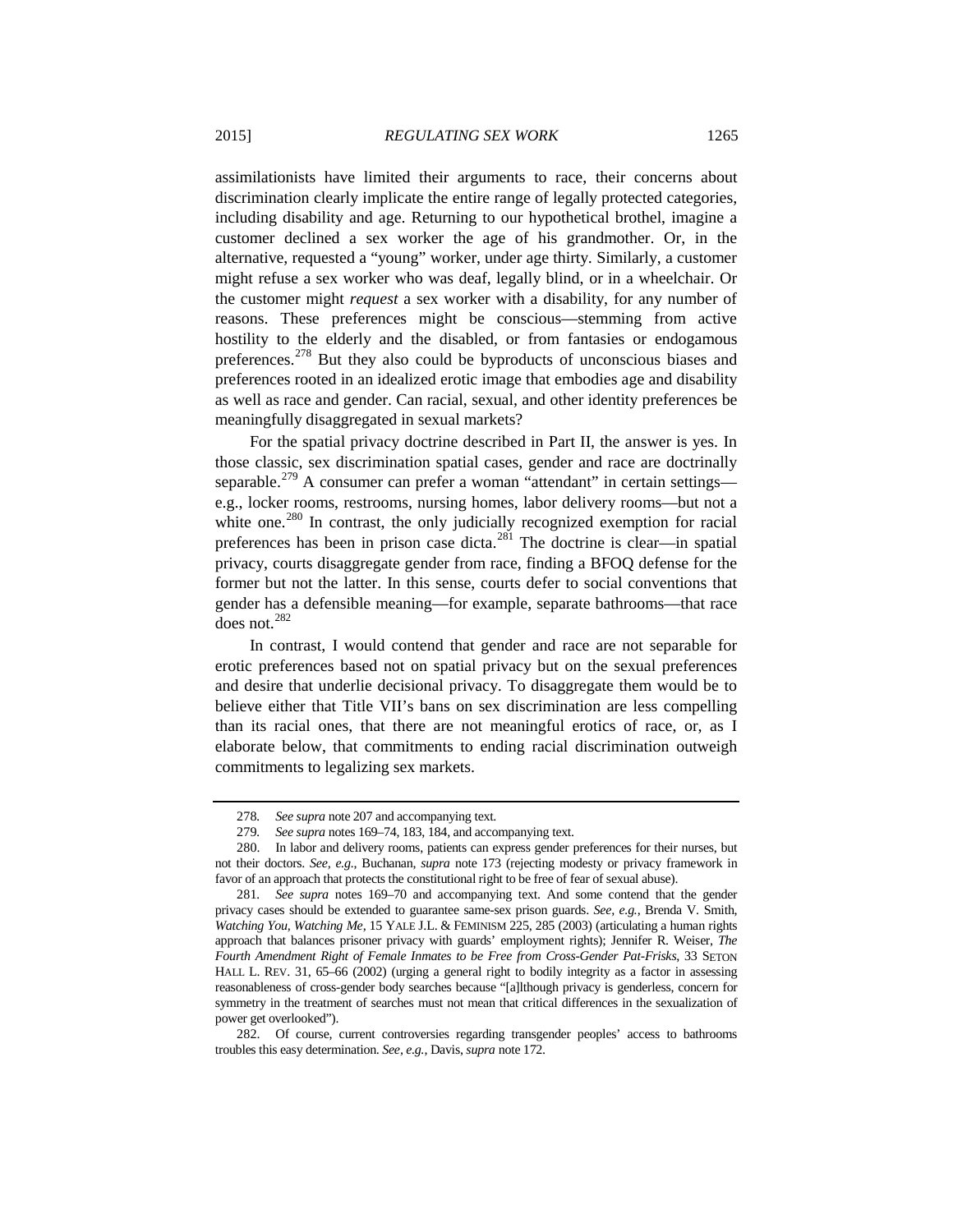Racially discriminatory erotic preferences come in different forms. In the weak form, appearance can be a crucial part of erotic stimulation. It can be so integral, in fact, that Elizabeth Emens notes that "antidifferentiation"—or failing "to notice someone's race or disability"—would be insulting.<sup>[283](#page-71-0)</sup> Yet, it can be difficult to disentangle racial preferences from other appearance-based erotic preferences, such as for large breasts, red hair and freckles, large rear ends, boyish figures, almond-shaped eyes, deeply defined muscles, hairy chests, plump lips, tall or short height, milky or bronze skin, each of which are associated with racial phenotypes, if imperfectly so.<sup>[284](#page-71-1)</sup> Many would argue that these characteristics function akin to gender, as intrinsic sexual preferences, necessary to their sexual arousal and stimulation.<sup>[285](#page-71-2)</sup>

The strong-form argument in erotic markets is for explicit statements of racial preference. Many people limit their intimate relationships to those of the same racial or ethnic background. But the same social forces that underlie endogamy also produce fetish markets, as well as run-of-the-mill sexual fantasies about the taboo and the forbidden, the latter of which is often termed race play.<sup>[286](#page-71-3)</sup> Even as some look to sex markets to mirror the same preferences they pursue in their non-market lives, it should not surprise us that others turn to sex markets in order to explore preferences that are considered taboo in their

<span id="page-71-0"></span><sup>283.</sup> Emens, *supra* note [28,](#page-11-1) at 1354–55. For a discussion of how visually impaired people perceive and understand race, see generally OSAGIE K. OBASOGIE, BLINDED BY SIGHT: SEEING RACE THROUGH THE EYES OF THE BLIND (2014). Emens elaborates: "In the realm of sexual intimacy, [not noticing appearance] seems a particularly odd way to understand the ideal treatment of others." Emens, *supra* note [28,](#page-11-1) at 1355 (footnote omitted). "Think how offended a lover can be if a partner fails to notice trivial aspects of appearance, such as new glasses or a haircut; imagine if it were the partner's sex that went unnoticed." *Id*.

<span id="page-71-1"></span><sup>284.</sup> Emens's antidifferentiation critique runs counter to mainstream, colorblind approaches to race grounded in liberalism. If popular legal discourse calls for colorblindness as the solution to racism, then critical race theory has long launched a set of criticisms, urging color consciousness under some conditions. *Compare* Herbert Wechsler, *Toward Neutral Principles of Constitutional Law*, 73 HARV. L. REV. 1 (1959), *with* Neil Gotanda, *A Critique of "Our Constitution Is Color-Blind*,*"* 44 STAN. L. REV. 1 (1991); Cheryl I. Harris, *Whiteness as Property*, 106 HARV. L. REV. 1707 (1993); *and* Charles R. Lawrence III, *The Epidemiology of Color-Blindness: Learning to Think and Talk About Race, Again*, 15 B.C. THIRD WORLD L.J. 1 (1995).

<span id="page-71-2"></span><sup>285.</sup> This is *not* to say that sexual preferences are any less socially constructed than are privacy ones; only that they are distinct and almost certainly equally strong. These preferences might be the product of social norms and constructions, but scholars make the same case for sexual orientation and gender identity more broadly. My point is not that physical appearance has the same fixity as sexual orientation. Many will date people of varying physical types, but still limit themselves to one gender rather than another. But fixity is not required in order for the underlying case to be true: that physical attributes and appearance are part of the inherent essence of the business of sexual markets. They believe that gender has an essential quality and that race does not. *But see* DEVON W. CARBADO & MITU GULATI, ACTING WHITE?: RETHINKING RACE IN "POST-RACIAL" AMERICA (2013) (contending that appearance- and performance-based discrimination should be of social and legal concern). Carbado and Gulati raise an excellent point. Part III.D considers whether sex markets should be an exception.

<span id="page-71-3"></span><sup>286</sup>*. See, e.g.*, AMBER JAMILLA MUSSER, SENSATIONAL FLESH: RACE, POWER, AND MASOCHISM 172–77 (2014).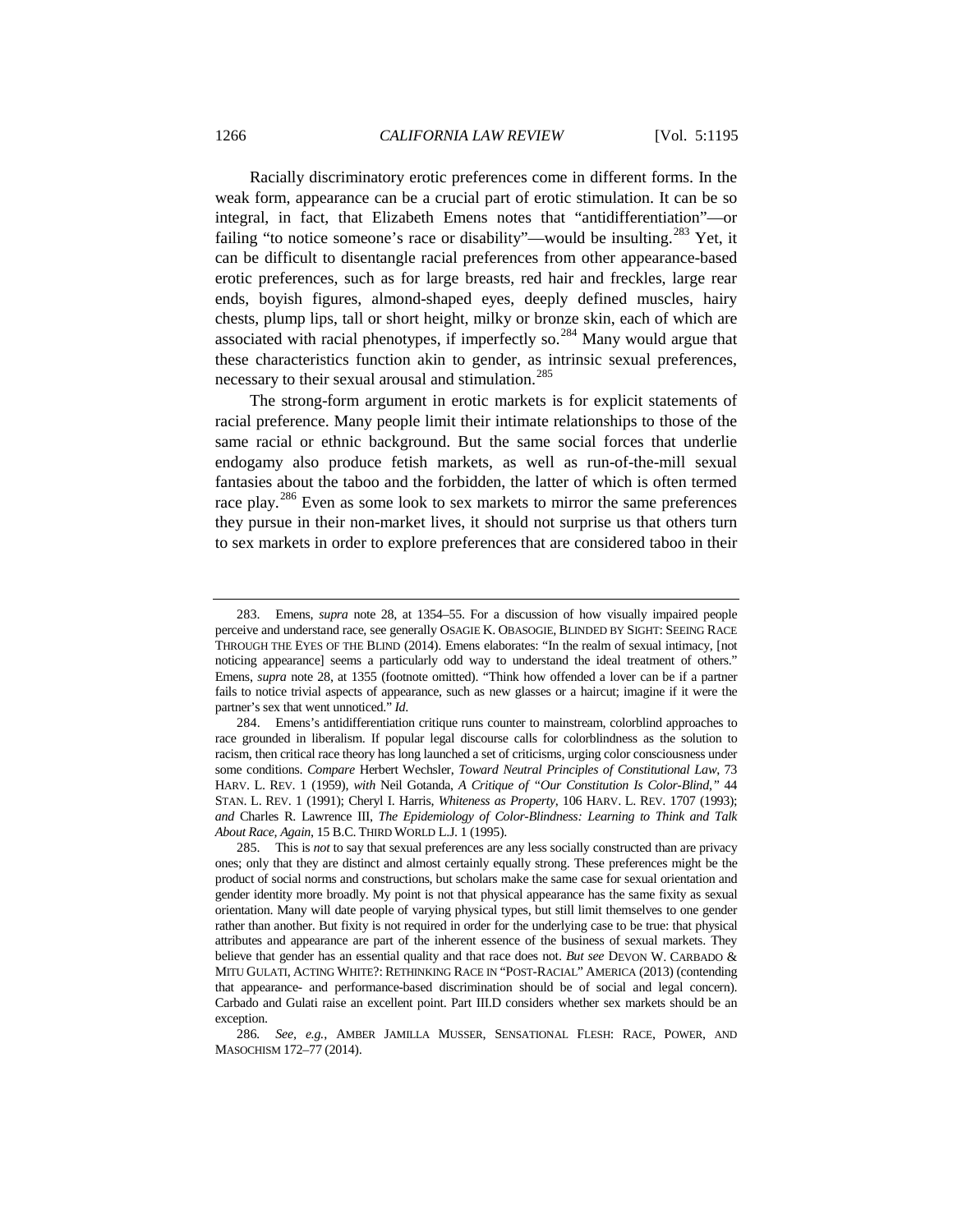amateur intimate lives.<sup>[287](#page-72-0)</sup> And while many find race play reprehensible, some find these racial fantasies therapeutic.<sup>[288](#page-72-1)</sup> It would be difficult to engage in race play or satisfy one's dream of sleeping with a woman who looks like Miley Cyrus or Beyonce if one cannot specify appearance, in either the weak or strong form.<sup>[289](#page-72-2)</sup> These fantasies may be as crucial to that customer's erotic stimulation as specifying "male" or "female."[290](#page-72-3) This is *not* to say that decisional sexual preferences are any less socially constructed than are spatial privacy ones; only that they are distinct and almost certainly equally strong.<sup>[291](#page-72-4)</sup> If this is the case, it would appear that the decisional privacy logic could be extended from gender to racial preferences.

Of course, as this Article has shown, sex work is not monolithic, and not all of it warrants an exemption from disparate treatment law. The exemption should inure to sexual commerce, where there is a visual, or tactile, element to the business essence of sexual stimulation and customers exercise individual discretion in satisfying their preferences.<sup>[292](#page-72-5)</sup> Where they do not, the inherent business essence presents a far weaker case and may be outweighed by Title VII's equality norms. In sum, discrimination doctrine is where I join with erotic exceptionalists.

Assimilationists urge that one cannot prefer the race, and by extension, the gender or age, of one's sex worker any more than of one's secretary or lawyer. But, when we filter personal preferences through the doctrinal lens of

<span id="page-72-3"></span>290. One finds similar preferences at work in adoption "markets." *See, e.g.*, R. Richard Banks, *The Color of Desire: Fulfilling Adoptive Parents' Racial Preferences Through Discriminatory State Action*, 107 YALE L.J. 875, 899–900 (1998) ("Prospective adoptive parents are generally allowed to express preferences in a wide variety of areas. Health, age, sex, appearance, and prior experiences are all areas in which parents may say what type of children they want. Race is recognized as one of many reasonable preferences parents are likely to hold."); Andrew Morrison, *Transracial Adoption: The Pros and Cons and the Parents' Perspective*, 20 HARV. BLACKLETTER L.J. 167, 181 (2004) ("During the application process, parents often request particular characteristics of the child they would like to adopt. Most adoption agencies allow parents to specify the child's race, age, gender, level of disability, or any combination thereof." (citations omitted)).

<span id="page-72-4"></span>291. The sexual gratification BFOQ differs with privacy in another way as well. Michael Frank notes that the privacy BFOQ defense typically is extended to "protect the sensibilities and preferences only of women." Frank, *supra* note [169,](#page-42-0) at 490. In contrast, in markets for sexual gratification, it would be the reverse: it is the overwhelmingly male base of customers for sexual services whom the exemption would protect.

<span id="page-72-5"></span>292*. See, e.g.*, OBASOGIE, *supra* note [283](#page-71-0) (exploring how unsighted people understand and make sense of race).

<span id="page-72-0"></span><sup>287.</sup> For instance, some disabled people prefer to date other disabled individuals. At the same time, there is an active fetish market for disabled people as sexual partners, such as amputees. *See, e.g.*, Emens, *supra* not[e 28,](#page-11-0) at 1343–45 (describing acrotomophilia, or desire for amputees).

<span id="page-72-1"></span><sup>288</sup>*. See, e.g.*, MIREILLE MILLER-YOUNG, A TASTE FOR BROWN SUGAR: BLACK WOMEN IN PORNOGRAPHY (2014).

<span id="page-72-2"></span><sup>289.</sup> Indeed, one need only look at the dizzying array of ethnic pornography genres to comprehend how much the accentuation of social categories can yield sexual pleasure. *See, e.g.*, Xavier Livermon & Mireille Miller-Young, Black Stud, White Desire: Black Masculinity in Cuckold Pornography and Sex Work (unpublished manuscript) (on file with author) (exploring genre of white heterosexual couples having "cuckold" sex with black men).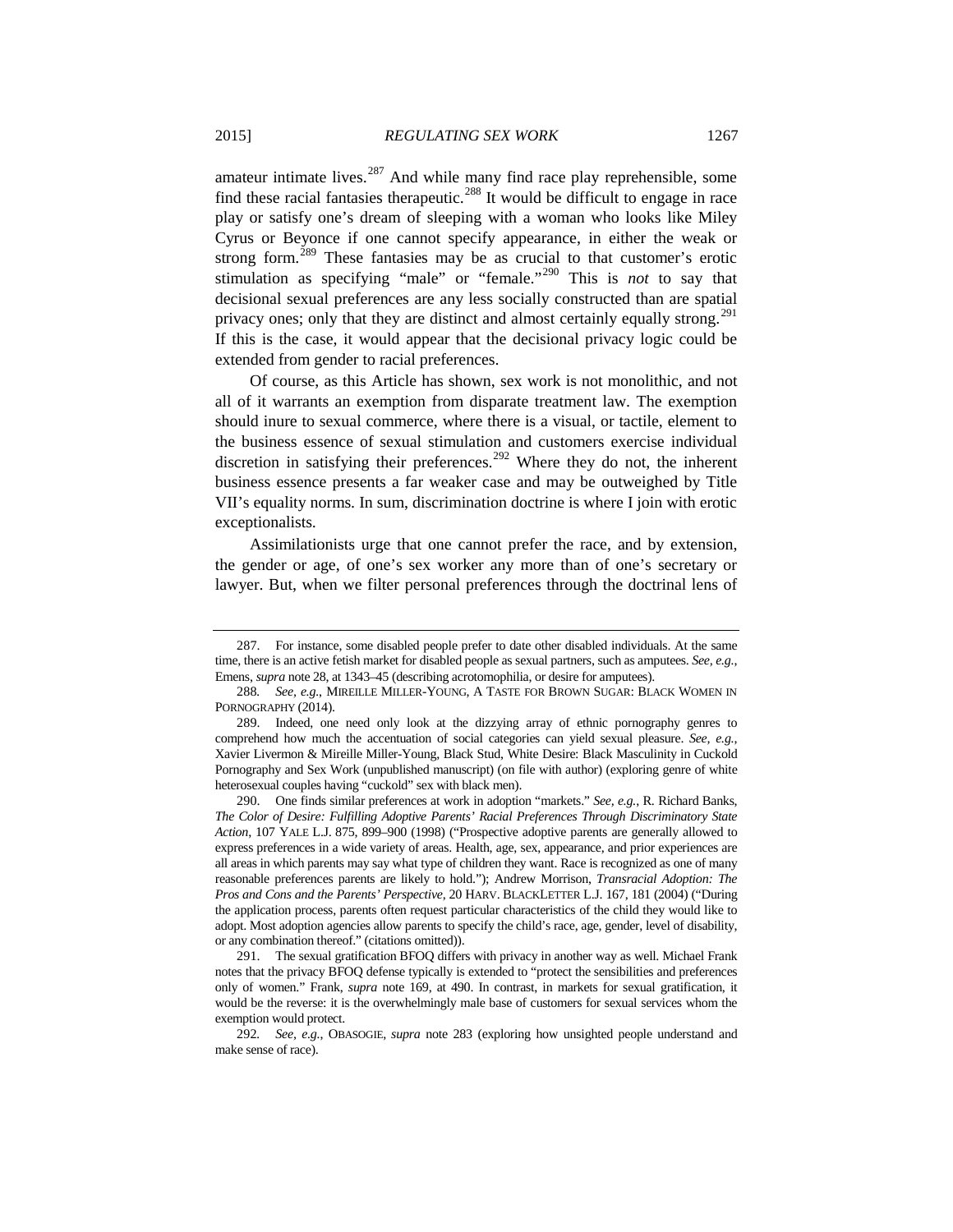the essence of the business, clients do not have a legally defensible interest in whether a secretary or lawyer is in a wheelchair, African American, or male. Filtering sex work through the same lens, clients do have an interest in whether their sex worker is male, and, I would contend, whether s/he has other traits and characteristics that in almost all other instances would be protected categories. In sex markets, these characteristics are prerequisites to the essence of the business, the customer's sexual preferences for stimulation and gratification. The analogy between sexual orientation and racial preferences is, of course, a deeply contested one. Mainstream LGBT discourse has successfully lodged sexual orientation as immutable, akin to race, and hence deserving of legal protection. However, when it comes to eroticized racial preferences, many would argue these are not immutable, that they are socially constructed and can be reshaped in accord with social values. In contrast, many queer theorists resist the immutability argument regarding sexual preferences, instead contending that human sexuality is plastic and shaped by social context, exposure, and opportunity. Another counter-argument is that erotic racial preferences may reinforce structures of racial discrimination that gender preferences do not. That is, my erotic preference for men does not reinforce negative stereotypes of women as undesirable, etc. I do not disagree with this view. However when we explore the actual nature of the gender BFOQ's for Title VII spatial privacy cases they do reinforce powerful gender stereotypes that women have deeper privacy interests than men and that law should honor and reinforce gender binaries more generally. Hence, contrary to the assimilationist claim, in sex work, body type and physical appearance, including race, gender, and other traits, are uniquely integral to the commodity and service.

It would be a bitter irony if sex markets became the ultimate policing mechanism for sexual desire, only enabling and authorizing normative, vanilla sexualities. Thus, I embrace erotic exceptionalism, but narrowly drawn, around the sex act itself. I endorse exemption from state regulation limited to the goal of enabling workers to refuse sex, for any reasons, and enabling customers to exercise their sexual preferences with consenting workers.<sup>[293](#page-73-0)</sup>

My first point, then, was to argue that in sex industries discriminatory preferences, including for race, would receive a very limited exemption, or erotic exceptionalism. This would expand the existing doctrinal exemption for sex, based on the disaggregation principle. This leads to a second intervention.

<span id="page-73-0"></span><sup>293.</sup> Again, given the autonomy premium in sex work specifically, and the broader underlying proposition that market transactions should be sexual, consent remains a crucial precondition. Although the role of consent in labor markets enjoys a heavy and healthy body of criticism, abandoning it is not the solution. Hence there are non-normative sexualities that abridge consent, such as pedophilia and "rape play," that would continue to be not only impermissible but criminal and should be actively prosecuted, even more so if sex work were to become legal. We can think of this as a classic slippery slope argument, but, given the stakes for human autonomy and criminal behavior, one that should be taken seriously.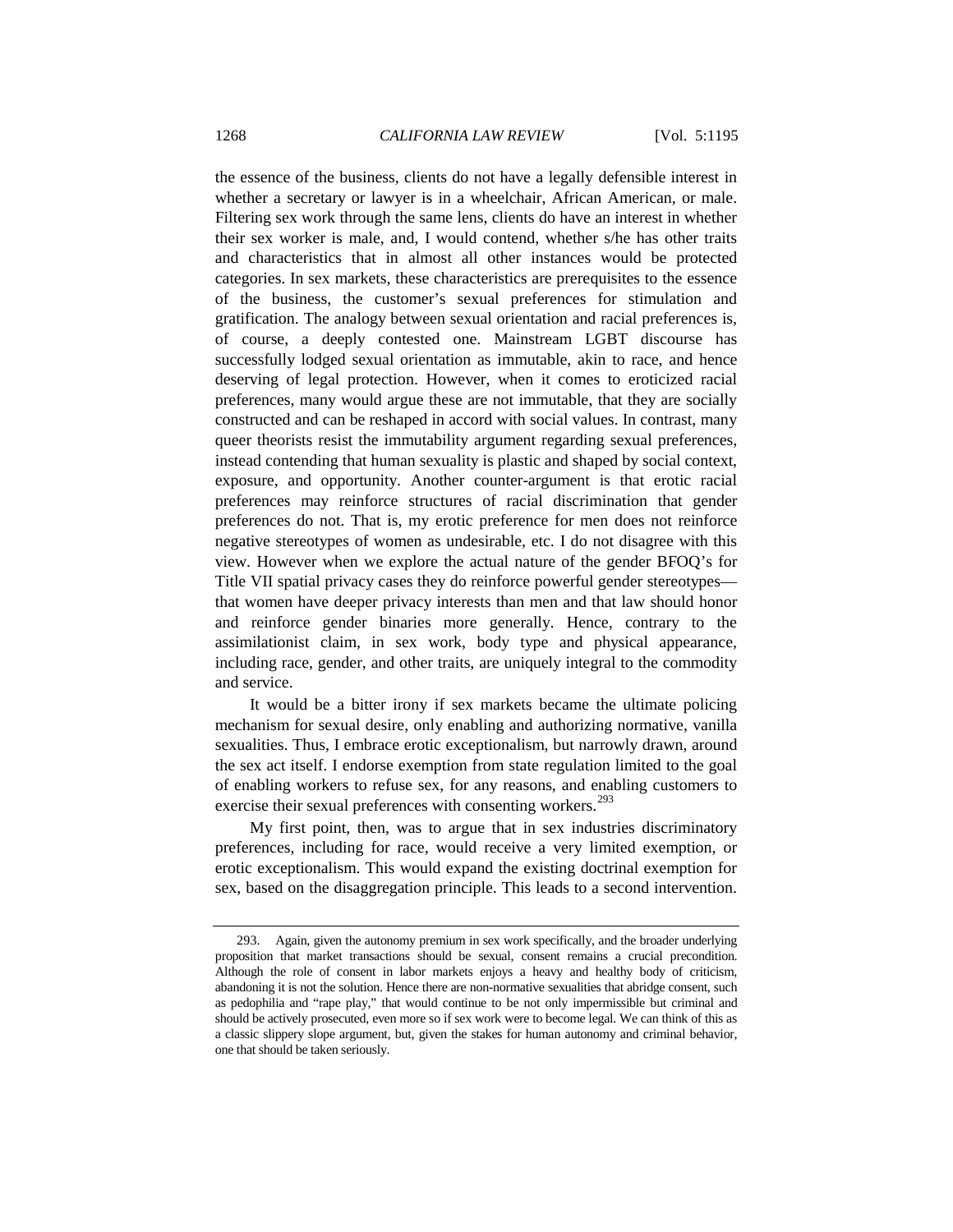On the one hand, one would imagine that, following Yuracko's analysis, this exemption would be unique to sex-receipt industries. In fact, sex work is on a continuum with other market sectors in which appearance is an intrinsic part of demand and "production." As discussed in Part II, while facially there are no bona fide occupational qualification defenses for race in employment law, there appear to be various exemptions that are effectively operative. These include the First Amendment-based exemption for racial breakdowns in casting observed by Russell Robinson and Michael Frank, as well as judicial dicta suggesting similar exclusions for racial specification in advertising. Finally, modeling seems to operate in a litigation-free zone, as runway shows and magazine editorials routinely use gender, race, age, and ability to construct an aesthetics of fashion, as exclusionary and offensive as many find it.<sup>[294](#page-74-0)</sup>

Hence, rather than being unique, sex work may exist on a continuum with other "appearance" industries. Conceived in this way, sex work and acting would be at opposing poles. This is partially because I find scholarly critiques of the film industry exemption persuasive. Mary Anne Case has declared that it is "bizarre that sex is considered a BFOQ, in the interests of 'authenticity or genuineness,' for the job of actor or actress. . . . After all, the very essence of this job is to pretend to be something one is not."[295](#page-74-1) Russell Robinson elaborates, "Actors generally do not face authenticity requirements regarding many character traits; for example, an actor need not be gay or have a disability or pregnant in order to play a character with that trait."<sup>[296](#page-74-2)</sup> Together, Case and Robinson make a persuasive case to eliminate the racial exclusion in Hollywood casting breakdowns.<sup>[297](#page-74-3)</sup> And their logic could be easily extended to advertising and modeling. Yet, sex work is meaningfully different, or at least proximate sex work that involves physical contact or face-to-face interactions, which I have argued implicates decisional privacy. "Acting" is much harder naked.<sup>[298](#page-74-4)</sup>

<span id="page-74-0"></span><sup>294</sup>*. See, e.g.*, Robin Givhan, *Confronting the Lack of Black Models on the Runway*, NYMAG.COM (Sept. 6, 2013, 8:45 AM), http://nymag.com/thecut/2013/09/givhan-confronting-the -lack-of-black-models.html (criticizing absence of racial diversity in modeling). Of course, the distinction between litigation-free zones and formal BFOQs is a significant one. Unlike the sex-based BFOQ for sex gratification industries, these other appearance-based exemptions are not formal; they are recognized by courts only in dicta. Given the stakes in sex work, I am calling for the same clear-cut and certain doctrinal guidelines and mandates (that is, formally recognized BFOQs) as those that currently exist for sex in other forms of discrimination. *See supra* Part II.B.2.

<sup>295.</sup> Case, *supra* not[e 162,](#page-40-0) at 12 n.23.

<sup>296.</sup> Robinson, *supra* not[e 162,](#page-40-0) at 31–32.

<span id="page-74-3"></span><span id="page-74-2"></span><span id="page-74-1"></span><sup>297.</sup> According to Case, "All that a producer should be allowed to require is that the pretense be convincing." Case, *supra* note [162,](#page-40-0) at 12 n.23. Robinson reminds us, "Indeed, good acting is often defined as the ability to pull off a role quite different from the actor's own identity." Robinson, *supra*  not[e 162,](#page-40-0) at 32.

<span id="page-74-4"></span><sup>298.</sup> Although I mean this as a tongue-in-cheek remark, it is also literally true. *See, e.g.*, Adrienne D. Davis, *Erotic Entitlements Part I: A Reply to* Sex Therapy in the Age of Viagra: "Money Can't Buy Me Love," 35 WASH. U. J.L. & POL'Y 421, 436–38 (2011) (noting in gay pornography, straight-identified men can achieve and maintain the erections necessary for the job).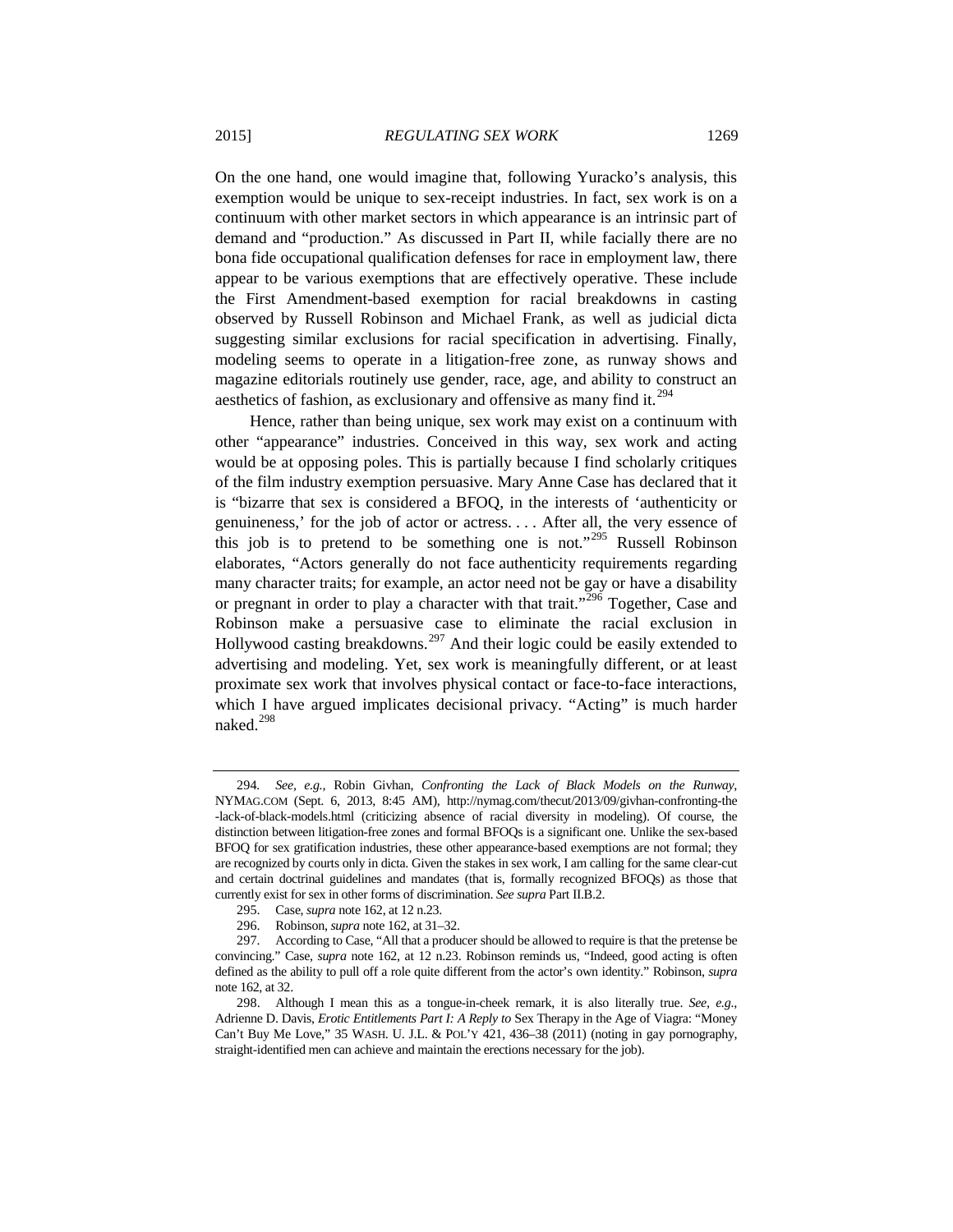## *3. Assimilationism Redux*

There is also the possibility that empowering preferences might bring unanticipated benefits. For instance, disabled sex workers could find themselves desired and desirable in ways they ordinarily do not. The same logic applies to racial minorities. And the corollary is also true: sex workers might not want to risk being randomly paired with racist or ableist clients who are disgusted by the prospect of having sex with them.

The point that appearance can matter in sex markets should be an obvious one. And yet, discrimination assimilationists resist this intuition. Contemplating whether people can pursue their various preferences for sexual gratification in sex markets raises the very real question whether assimilationists truly do endorse professional sex. Ironically, like abolitionists who adamantly oppose commercial sex, many who proclaim to be pro-sex work seem to display a suspicion of markets for sex. They purport to advocate sexual commerce, yet, the prerequisite for sexual markets, the *underlying commodification of erotic preferences*, seems to trouble them. Of course, feminist critiques of capitalism and its deleterious effects on women are tried and true. Yet, in the case of sex work assimilationism, I suspect something else is at work.

I believe the gap stems from assimilationists devoting their analytic and regulatory energy to the supply side of the market, workers and their employers, while giving little theoretical or empirical attention to the demand side, customer desire and preferences. Their emphasis is on safety, justice, and full citizenship for sex workers, and laudably so.<sup>[299](#page-75-0)</sup> Largely absent from their analysis is what demand looks like in markets for sex—erotic preferences and consumption of sexual stimulation and gratification. $300$  Assimilationists may proclaim it as "just work," while at the same time doubting the legitimacy of customer tastes and preferences that we find in markets.

Ironically, abolitionists have developed thick accounts of demand in sex markets. Kathleen Barry, Sheila Jeffreys, Carol Pateman, and, of course legal scholar Catharine MacKinnon have offered rich accounts of demand as based in what Pateman calls the "male sex-right."<sup>[301](#page-75-2)</sup> Building on these sharp theoretical insights, abolitionists have achieved marked success in promulgating regulatory models now being adopted across Europe. Assimilationists stand in stark contrast. The fact that assimilationists have

<sup>299</sup>*. See supra* note[s 55](#page-17-0)[–66](#page-19-0) and accompanying text.

<span id="page-75-1"></span><span id="page-75-0"></span><sup>300</sup>*. But see* Showden, *supra* not[e 45,](#page-15-0) at 18 ("The more interesting radical feminist question is why so many men use the services of prostitutes." (footnote omitted)).

<span id="page-75-2"></span><sup>301.</sup> PATEMAN, *supra* note [40,](#page-13-0) at 208; *see also supra* notes 18–23 and accompanying text. Erotic exceptionalists, too, have a theory of the demand side—that sex markets facilitate sexual pleasure. They often cast this claim in therapeutic terms, that is, that sex workers are akin to counselors or others who enhance patients' well being. *See, e.g.*, BERNSTEIN, TEMPORARILY YOURS, *supra* note [23,](#page-8-0) at 96–97 (describing how many who urge what I call erotic exceptionalism embrace call for a therapeutic, affective embrace of their work).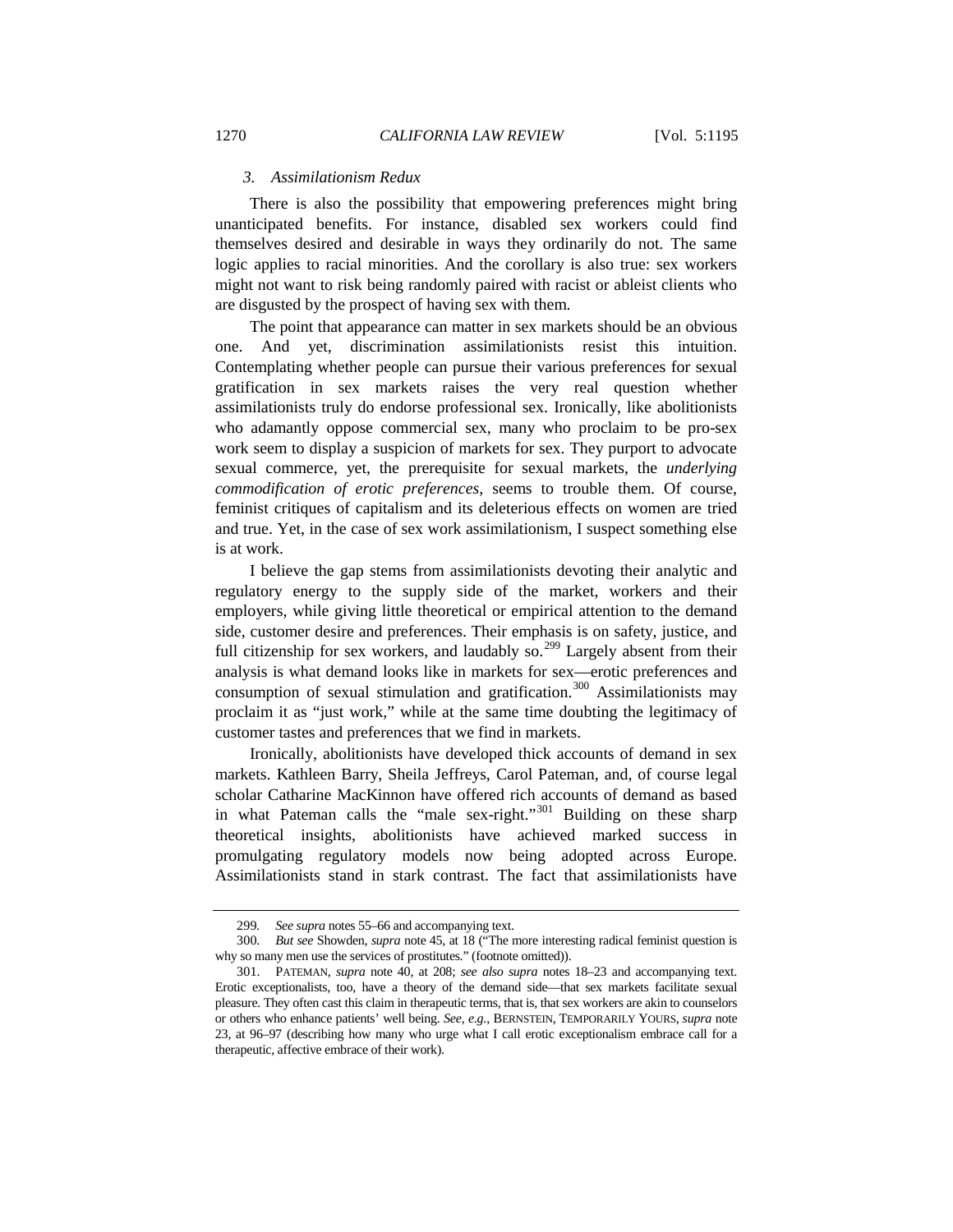largely declined to wrestle with the demand side, either conceptually or ideologically may be a large part of the reason the pro-sex work debate has stagnated and remained unevolved. As this Part has shown, the demand side is where many of the challenges and the problems reside. As a conceptual matter, the absence of a theory of demand prevents assimilationists from tackling complex regulatory problems of institutional design and reconciling sex markets' distinct characteristics with broader goals for just and fair workplaces. Most keenly, we have forbidden discriminatory demands, productions, and biases in other service sectors. Ideologically, neglecting the demand side leads assimilationists to an almost certainly unintentionally conservative view of sex markets.<sup>[302](#page-76-0)</sup>

Indeed, there is a sense in which assimilationist arguments can begin to sound a bit Soviet: there is a strong rhetoric of worker solidarity and dignity from the supply side, and yet a rejection of market logic from the demand side. In fact, the model may be the Soviet car, that is, you can have any car you want as long as it is the state car. And you will like it (envisioning legalized sex for hire as perhaps a sort of moral education of customers). This is in stark contrast to visions of sex markets as liberating sexual desire, and enabling fantasies that allow customers to explore the taboo and the verboten. In sum, when confronted with a fully commodified market for sex, and all that it entails, erotic assimilationists may be more squeamish about sex work than they know.

Something has to give: either we use Title VII and other discrimination law to impose tight restrictions on demand and ban sexual preferences and fantasies for gender, race, ability, and age for inevitably more vanilla sex markets, or we carve a narrow exemption from Title VII and allow these preferences, but give up the basis of the assimilationist claim that sex work is no different from any other labor. I recognize that permitting an exemption for racial preferences, even a limited one, is a real cost of sex markets, and for many that cost may be too high. Indeed, the argument that the racial harms from permitting discrimination outweigh the benefits should be a compelling one as our society continues to struggle with ever more invidious and pernicious forms of racism. But we would need a set of principled criteria to distinguish these costs of sex work from the costs that flow from other appearance-industries, most notably the film industry, modeling, and advertising. Not to mention the constant and relentless shaping of the meaning of race, gender, ability, and age to our youngest citizens by toys, video games, books, and, my personal favorite, child beauty pageants.<sup>[303](#page-76-1)</sup> These billion-dollar

<span id="page-76-0"></span><sup>302.</sup> At bottom, many assimilationists are probably closer to the abolitionist Swedish model than they know: protect the seller and buyer be damned. *See supra* note 176 and accompanying text. Like feminist abolitionists, they genuinely care about the workers, but they do not theorize the market in which the workers labor.

<span id="page-76-1"></span><sup>303.</sup> In an intriguing parallel to sex work, several countries, including France, New Zealand, and Australia are considering criminalizing child beauty pageants. Alissa J. Rubin & Maïa de la Baume, *French Senate Approves Ban on Pageants for Young Girls*, N.Y. TIMES (Sept. 18, 2013)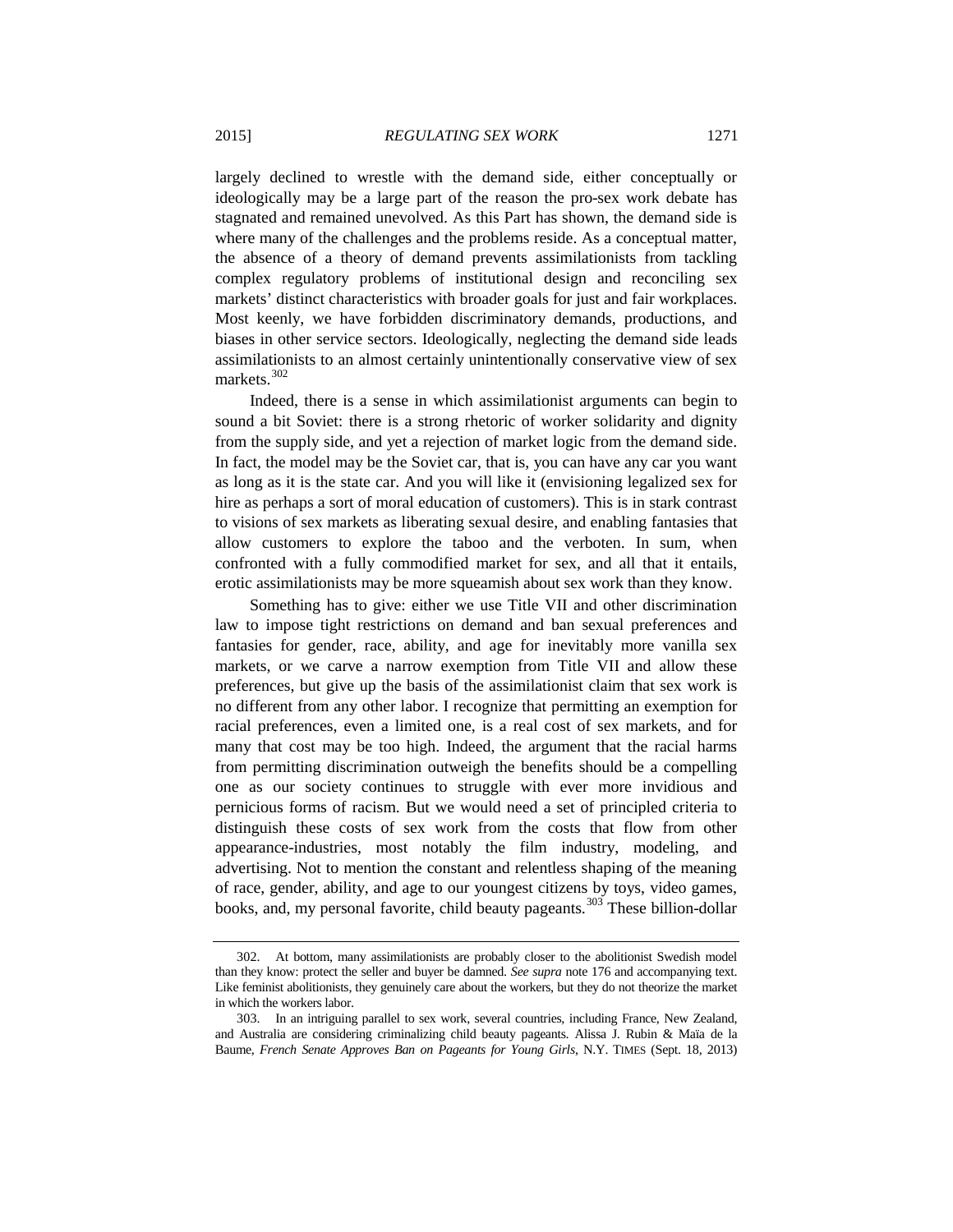industries, too, shape gender roles and their racial and other content. There may not be a way to disaggregate sex work that does not rest on and reiterate antisex moralism.

## *D. Summary*

The assimilationist claim is a miscue not only from the diversity of work and its regulation, but also from the ways that sex workplaces differ from many other workplaces and, crucially, from each other. Taking account of when, how, and to an extent, why, various risks and problematic behavior occur is a prerequisite to fashioning an effective regulatory regime. In its recognition that commercial sex is labor deserving of recognition and regulation, assimilationism is an important first step. But its labor essentialism rapidly can become an active impediment to regulating sex markets.<sup>[304](#page-77-0)</sup> The question is not to enable markets in sex; rather, *which* market to enable? As this Part has shown, there are many regulatory switches that need to be thrown to begin to imagine effective regulation of sex markets.

This Part has suggested that some workplace risk can be ameliorated in a fairly straightforward fashion, once we embrace the right regulatory lens. The Section rejects the common approach of differentiating sex work according to a legalistic binary of criminal/non-criminal or a bodily integrity framework of proximity to heterosexual intercourse. Instead, it urges an approach that rests on how institutional form influences the risk to sex workers. This sexual geography approach has the benefit of actually addressing the causes of risk isolation and proximity—distinguishing virtual, commercial, and outcall institutional forms, while also trying to preserve at least some of the tradeoffs between risk reduction and autonomy that seem to matter deeply to sex workers.

In contrast with health and safety, addressing discrimination is far more vexed. When it comes to markets for sexual gratification, protected categories of race, disability, and age may be built into erotic preferences and fantasies, as gender is. We may not be able to defensibly disaggregate racial and other preferences from the doctrinal exemptions for gender. In addition, sexual commerce appears to be on a heretofore unnoted continuum with other appearance markets that enjoy implied defenses and exemptions or at least litigation-free zones, for racial discrimination. This Part has argued that erotic preferences are at the stronger end of the pole than businesses for which there seem to already be exemptions in effect.

http://www.nytimes.com/2013/09/19/world/europe/french-senate-passes-ban-on-beauty-pageants-for -girls.html. I thank Carisa Showden for pointing this out to me.

<span id="page-77-0"></span><sup>304.</sup> Writing about the commodification of care work, Viviana Zelizer observes, "The way to make such levers effective is not to deny that households have special properties but to identify those special properties and investigate how they work." ZELIZER, *supra* not[e 24,](#page-8-1) at 215. The same holds for sex work.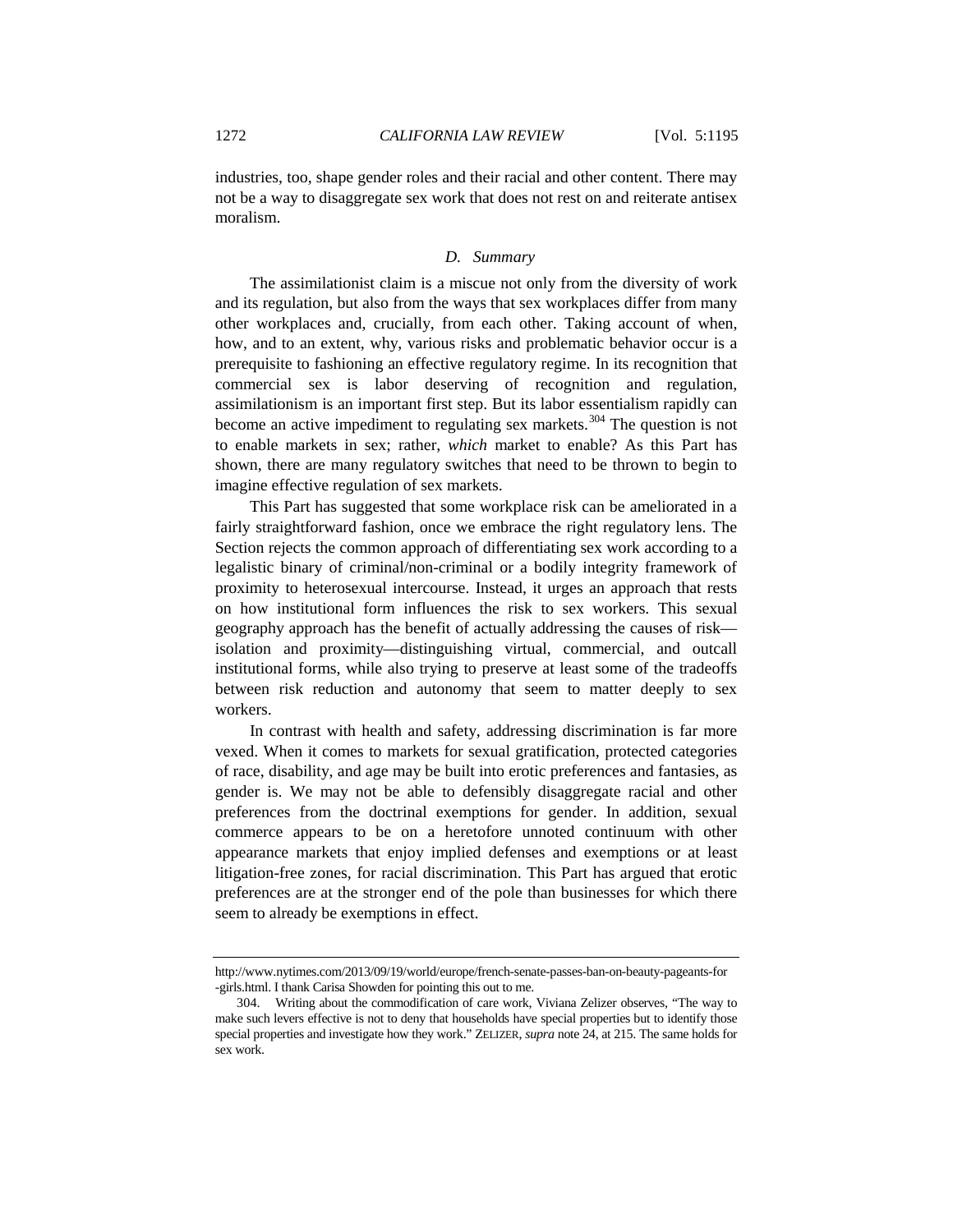2015] *REGULATING SEX WORK* 1273

The discrimination analysis also sheds some light on one of the pro-sexwork camps. Their effort to eradicate customers' racial and other preferences from sex markets reveals an important analytic gap: assimilationists have theorized the supply side of sex markets but sorely neglected the demand side. They may be pro-sex work, but seem to be antisex market. In this sense, they share more with abolitionists than they assume.

## **CONCLUSION**

Sex work advocates claim that it is "just work" to great rhetorical effect to normalize sex for hire, decriminalize it, destigmatize it, de-exceptionalize it, and, in the case of legalization advocates, entitle its workers to basic labor protections. Much of this scholarship and activism is insightful and has moved the debate over markets for sex out of mere moralizing and into a substantial policy and legal debate. Yet, the rhetoric of sex as "just" work elides, obscures, and confuses issues raised by legal markets for sex.

This Article has made two arguments about the debate over explicitly commodified sex. The first argument is a conceptual one—that the emphasis on the sex work debate between abolitionists and sex work advocates has hindered serious grappling with the question of whether sex work could be governed and regulated consistent with liberal goals of protecting workers within wellfunctioning, minimally exploitative markets. This Article has teased out different strands within the pro-sex-work camp in order to showcase some latent contradictions and also test some regulatory hypotheses. Both erotic exceptionalists and erotic assimilationists want to legitimize professional sex and reduce workers' vulnerability. Yet, they could not be more opposed in the regulatory end-states they envision. Erotic exceptionalists call for a radically non-interventionist approach to sexual labor, stressing that it should not be treated any differently than non-market sex with the latter's attendant protections from state interference. In stark contrast, erotic assimilationists want to do just that, assimilate or integrate sex work into the existing regulatory employment regime. They envision a thick set of rules that will actively intervene in the worker/employer *and* worker/customer relationships.

The Article's second argument is a set of governance moves. By casting sex work as like any other labor, assimilationists anticipate an array of effects, including normalizing and legitimizing the work, changing endowments through enforceability, and accessing legal regulation to ameliorate some of the worst aspects of contemporary sex markets. From a harm reduction perspective, assimilationism is a persuasive and tempting rubric; sex workers truly are a vulnerable population. But is the sex worksite really like the factory floor? This Article has contended the answer is no. I have argued that, despite all of its good intentions, in essence, assimilationism misunderstands work, sex work, and the regulation of both. And yet, the assimilationist claim is revelatory—about both the discourse and the regulation of commercial sex.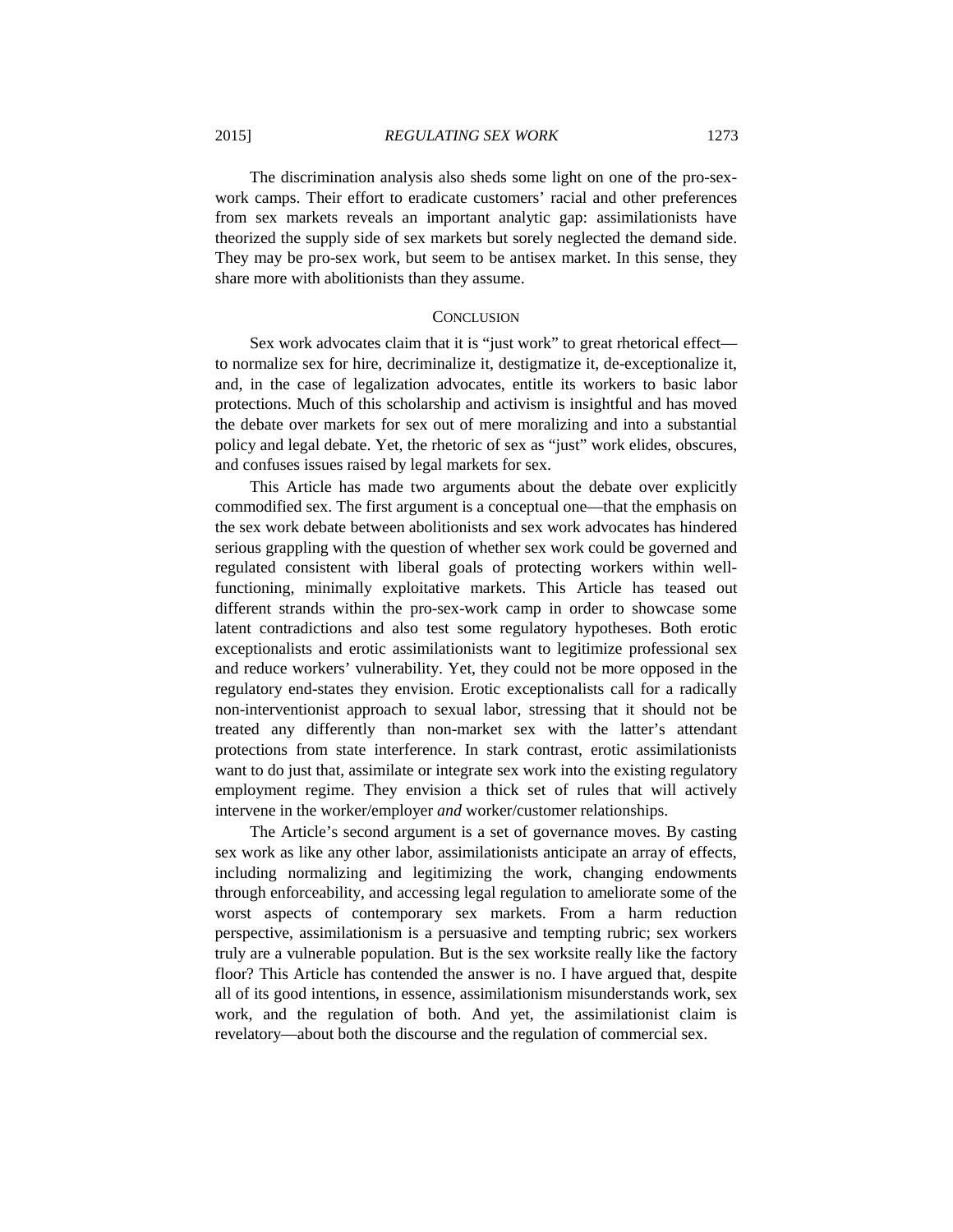Assimilationism is deeply essentialist. It invokes a monolithic workplace that is governed by a uniform and universal set of rules. At the same time, assimilationist discourse essentializes professional sex itself into a singular form of work. Assimilationists anticipate that once sex work is legitimated it will be integrated into the universal regulatory regime they imagine, without need for attention to the particularities of sexual labor. This Article has demonstrated how assimilationist claims are first, miscues from regulatory realities, and second, bound to be unhelpful if not actively harmful to the cause of legitimizing and protecting sex workers.

Contrary to the assimilationist discourse, workplaces and work are extraordinarily diverse and subject to varying and differential regulation. Some workers have decent protections from workplace hazards, while others, including those who labor in some of the riskiest workplaces, struggle for protection. Workplace violence remains almost universally under-regulated; yet even within that bleak regulatory landscape, some workers enjoy more protections than others. Finally, employment discrimination remains contested terrain. Employers continually recast verboten discriminatory forms in new ways, sometimes with success. Age, sex, disability, and race are treated differently, with BFOQ exemptions formally permitted for some but not others. And even in those areas that formally ban BFOQs, commentators have observed implied ones at work. The Article has demonstrated that the assimilationist claim misses the point. The question is not whether sex can be legitimate work, but, rather, what kind of work will it be?

Equally important, the assimilationist claim fails to grapple with the distinctive characteristics and challenges commercial sex poses for labor regulation. Sex workplaces differ not only from non-sexual ones, but also, crucially, from each other. Only by taking account of the internal differentiation of sex workplaces—both institutional form, or sexual geography, and the preferences that comprise the markets—can meaningful and effective regulation be crafted. Finally, regulation is neither natural nor inevitable, but deeply political and instrumentalist. Many factors will influence the political calculus that will determine whether and how sex work will be regulated.

Yet, this Article does not then fully concede the pro-sex work terrain to erotic exceptionalists. At bottom, erotic exceptionalists argue that commercial sex work should be viewed as legitimate labor, but that it should not be subject to any more restrictions or regulations than is non-market sex. Given the range of commodified activity currently regulated—florists, tattooists, astrologers, lawyers—there is no defensible way to exempt professional sex. The activity poses risks to both workers and consumers, and those risks—of disease, violence, and emotional trauma—warrant regulatory attention no less than providing massages or spa services. People are free to engage in noncommodified sexual activity free from state intervention, but sex, like many